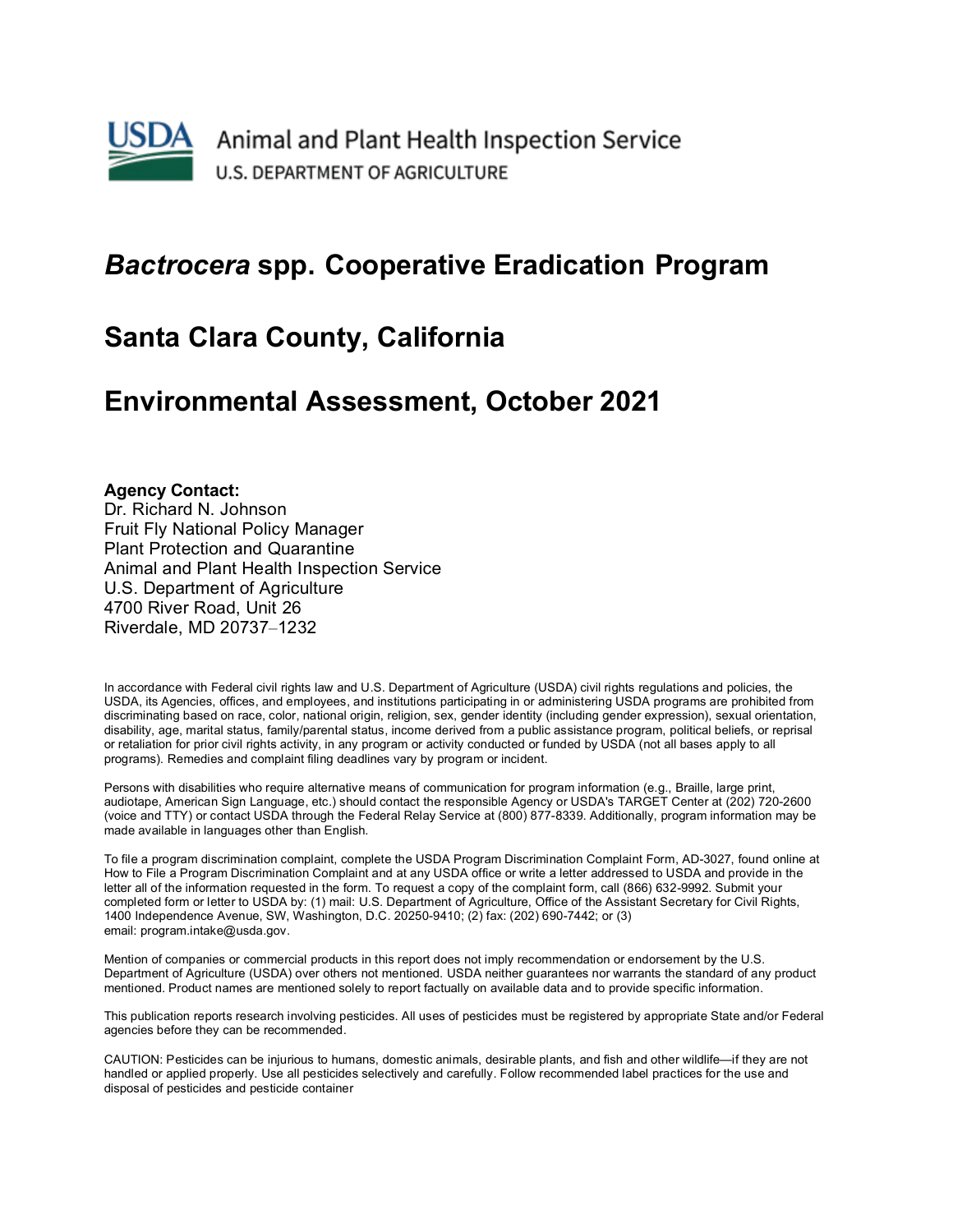# **Table of Contents**

| Α.<br><b>B.</b>                                                                               |                                                                                             |  |  |
|-----------------------------------------------------------------------------------------------|---------------------------------------------------------------------------------------------|--|--|
| II.                                                                                           |                                                                                             |  |  |
| Α.<br><b>B.</b><br>$\mathsf{C}$                                                               |                                                                                             |  |  |
| Ш.                                                                                            |                                                                                             |  |  |
| Α.<br><b>B.</b><br>C.<br>D.                                                                   | POTENTIAL EFFECTS ASSOCIATED WITH THE QUARANTINE AND COMMODITY CERTIFICATION ALTERNATIVE 17 |  |  |
|                                                                                               |                                                                                             |  |  |
|                                                                                               |                                                                                             |  |  |
| APPENDIX B. GEOSPATIAL DATA RESOURCES USED IN COOPERATIVE FRUIT FLY PROGRAM NEPA ANALYSIS B-1 |                                                                                             |  |  |
|                                                                                               | $C-1$                                                                                       |  |  |

# **List of Figures**

## **List of Tables**

| TABLE 3. DISTANCE FROM BACTROCERA DETECTION CORES TO SELECT WATER RESOURCES. *13     |  |
|--------------------------------------------------------------------------------------|--|
|                                                                                      |  |
| TABLE 5. NO-TREATMENT MINIMUM DISTANCES FOR VARIOUS CHEMICAL APPLICATION METHODS. 27 |  |
|                                                                                      |  |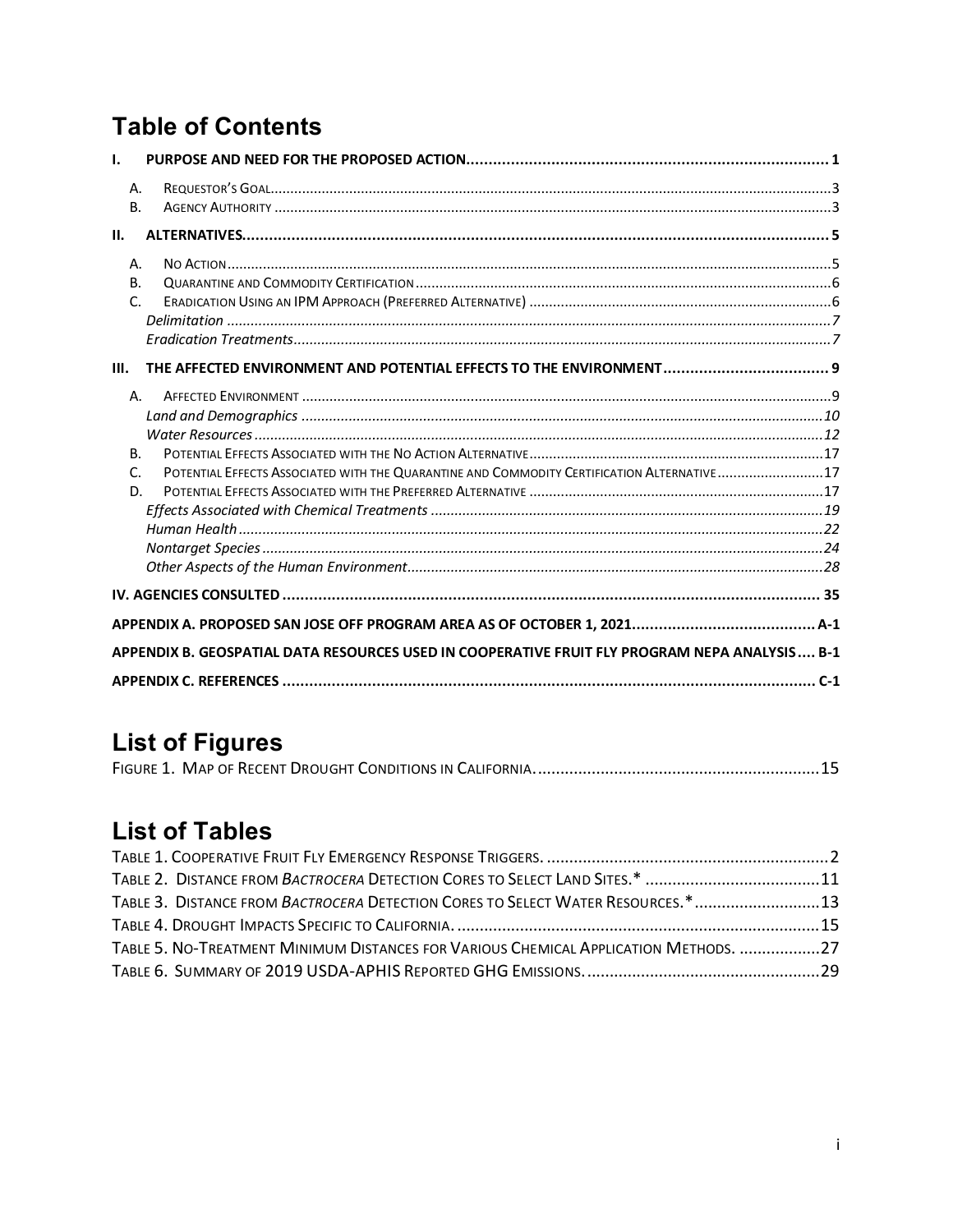| <b>Abbreviation</b><br>or Acronym | <b>Meaning</b>                                                                                         |
|-----------------------------------|--------------------------------------------------------------------------------------------------------|
| B <sub>1</sub>                    | Genus Bactrocera                                                                                       |
| <b>BA</b>                         | Biological assessment                                                                                  |
| CC                                | Climate change                                                                                         |
| <b>CDFA</b>                       | California Department of Food and Agriculture                                                          |
| <b>CFR</b>                        | Code of Federal Regulations                                                                            |
| ChE                               | Cholinesterase                                                                                         |
| CO <sub>2</sub>                   | Carbon dioxide                                                                                         |
| EA                                | Environmental assessment                                                                               |
| EO                                | <b>Executive Order</b>                                                                                 |
| <b>ESA</b>                        | The Endangered Species Act                                                                             |
| <b>EXTOXNET</b>                   | <b>Extension Toxicology Network</b>                                                                    |
| <b>FAST</b>                       | <b>Federal Automotive Statistical Tool</b>                                                             |
| <b>FEMA</b>                       | Federal Emergency Management Agency                                                                    |
| <b>FFEIS</b>                      | USDA-APHIS' November 2018 environmental impact<br>statement for cooperative fruit fly control programs |
| <b>FIFRA</b>                      | The Federal Insecticide, Fungicide, and Rodenticide Act                                                |
| <b>GE</b>                         | Genetically engineered                                                                                 |
| <b>IPaC</b>                       | Information for Planning and Consultation                                                              |
| <b>IPM</b>                        | Integrated pest management                                                                             |
| LC                                | Lambda cyhalothrin                                                                                     |
| <b>MB</b>                         | Methyl bromide                                                                                         |
| <b>ME</b>                         | Methyl eugenol                                                                                         |
| <b>MOU</b>                        | Memorandum of Understanding                                                                            |

# **Abbreviations and Acronyms Used in This Document**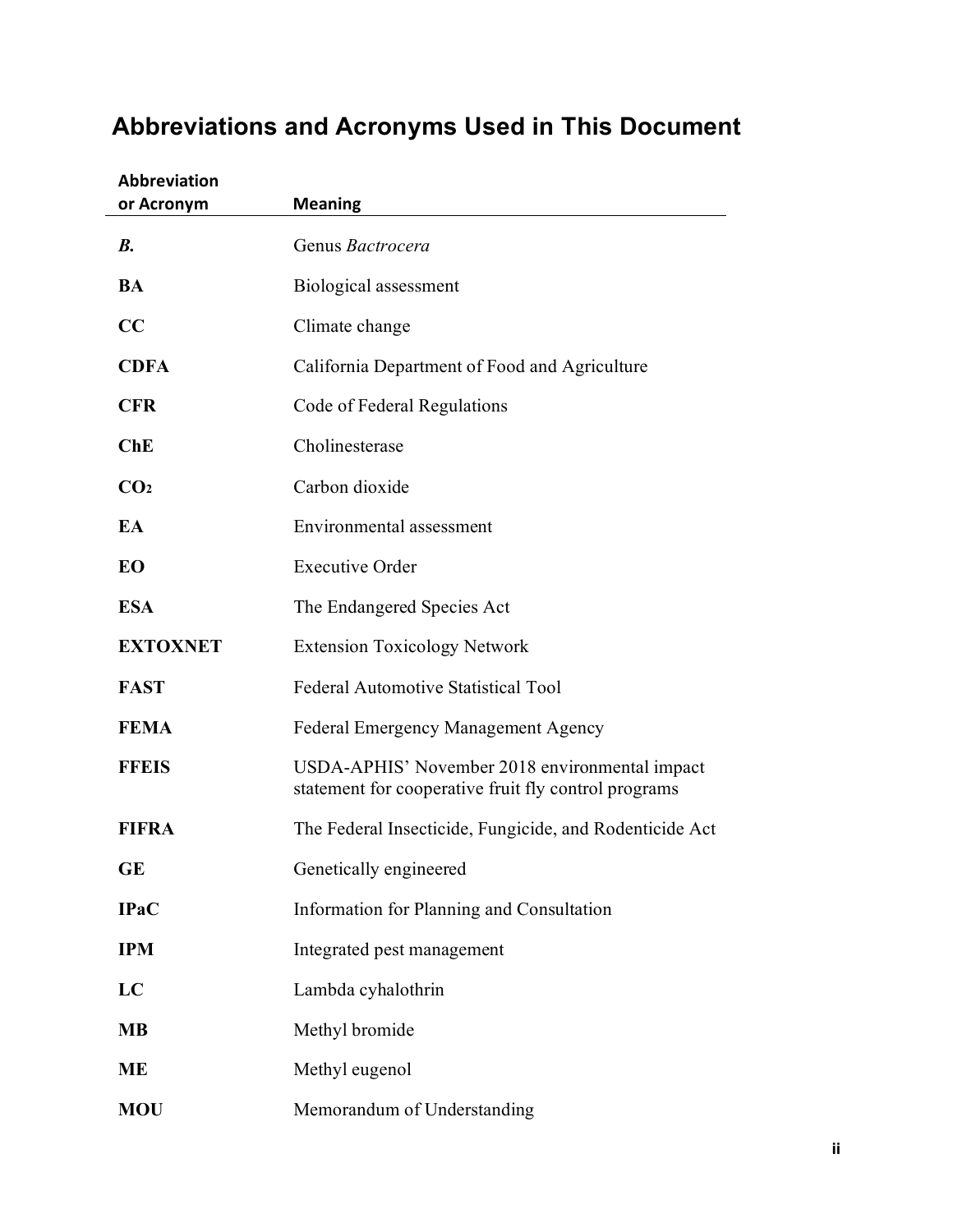| <b>Abbreviation</b> |                                                                                      |
|---------------------|--------------------------------------------------------------------------------------|
| or Acronym          | <b>Meaning</b>                                                                       |
| <b>MT</b>           | Metric ton                                                                           |
| <b>MWh</b>          | Megawatt hour                                                                        |
| n.d.                | Not dated                                                                            |
| <b>NAPIS</b>        | National Agricultural Pest Information System                                        |
| <b>NEPA</b>         | The National Environmental Policy Act                                                |
| <b>NMFS</b>         | <b>National Marine Fisheries Service</b>                                             |
| <b>NPIC</b>         | National Pesticide Information Center                                                |
| <b>NPS</b>          | <b>U.S. National Park Service</b>                                                    |
| <b>OFF</b>          | Oriental fruit fly, <i>B. dorsalis</i>                                               |
| <b>SHPO</b>         | <b>State Historic Preservation Officer</b>                                           |
| <b>SLN</b>          | Special Local Need                                                                   |
| spp.                | Species (plural)                                                                     |
| UFL                 | University of Florida                                                                |
| U.S.C.              | <b>United States Code</b>                                                            |
| <b>USCB</b>         | U.S. Census Bureau                                                                   |
| <b>USDA-APHIS</b>   | U.S. Department of Agriculture, Animal and Plant<br><b>Health Inspection Service</b> |
| <b>USDOJ</b>        | U.S. Department of Justice                                                           |
| <b>USEPA</b>        | U.S. Environmental Protection Agency                                                 |
| <b>USFWS</b>        | U.S. Fish and Wildlife Service                                                       |
| WEF                 | <b>Water Education Foundation</b>                                                    |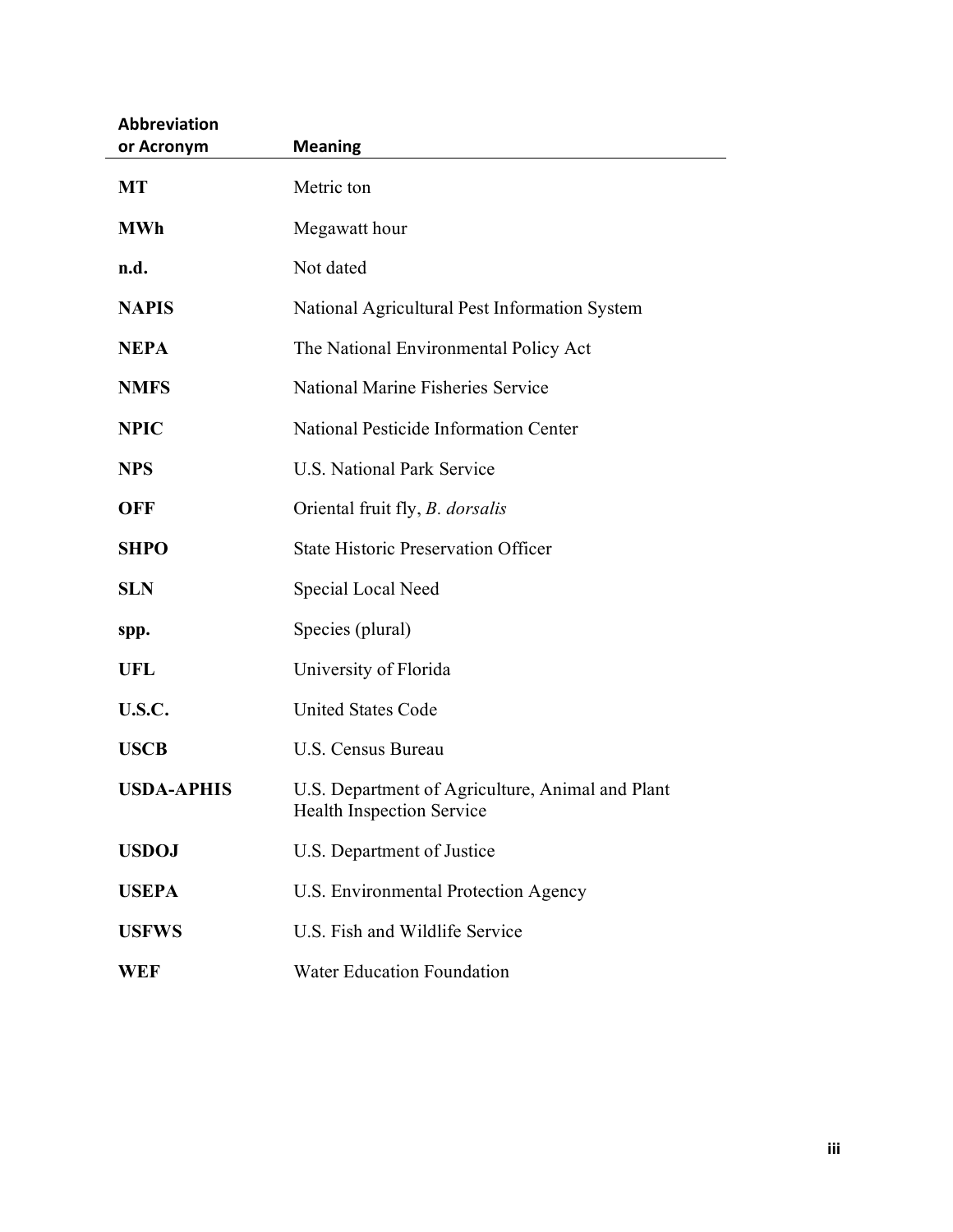# <span id="page-4-0"></span>**I. Purpose and Need for the Proposed Action**

The U.S. Department of Agriculture's Animal and Plant Health Inspection Service (USDA-APHIS) is considering actions that will assist in the eradication of *Bactrocera* spp. in California. Fruit flies in the *Bactrocera* genus are not native to the United States; their ongoing detection in or near U.S. ports of entry presents a risk to cultivated and naturally-occurring plant hosts in the United States.

The genus includes approximately 500 species, many of which are known or believed to have the potential to damage a diverse array of important crops (Weeks et al., 2012). *Bactrocera* spp. of concern to the United States include:

- Asian fruit fly, *B. invadens*
- Carambola fly, *B. carambolae*
- Chinese citrus fruit fly, *B. minax*
- Guava fruit fly, *B. correcta*
- Olive fruit fly, *B. oleae*
- Oriental fruit fly, *B. dorsalis* (OFF)
- Peach fruit fly, *B. zonata*
- Queensland fruit fly, *B. tryoni*
- Solanum or Malaysian fruit fly, *B. latifrons*

The majority of *Bactrocera* spp. are native to Southeast Asia, Australia, and the South Pacific (Weeks et al., 2012). In the past decade, the increase in detections of OFF in California and Florida demonstrates the potential for establishment of this pest in the United States. Two *Bactrocera* species (OFF and *B. latifrons*) are established in Hawaii; they are a constant threat to the U.S. mainland. *Bactrocera oleae* is an example of a species in this genus that has become established in commercial olive production and ornamental plants in California and threatens virtually all commercial and fruit-bearing ornamental olive plantings. OFF has spread rapidly through the Near East and Africa and threatens to colonize areas of the Western Hemisphere (USDA-APHIS, 2020a).

The trigger for a U.S. federal *Bactrocera* spp. quarantine occurs either at confirmation of a breeding population, or when there is capture of two to eight wild flies within a certain radius during one life cycle, or (see species particulars in [Table 1\)](#page-5-0). Eradication is initiated prior to reaching a federal quarantine. (USDA-APHIS, 2020b).

Seven adult male OFF were collected from seven Jackson traps in the City of San Jose, California between September 13 and September 24, 2021 (CDFA, 2021a, 2021b, 2021c, 2021d, 2021e, 2021f, 2021g). The traps were in apple, fig, lime, orange, peach, and tangerine trees. There are eight acres of commercial host production (eggplant, pepper, squash, tomato) within a 4.5 mile radius of the OFF detections. The timing and location of the first six detections triggered Federal participation in a new regulatory quarantine and pest eradication program for the San Jose region, involving a portion of Santa Clara County. *Bactrocera* spp. detection and control programs are currently operating in other parts of California (see Appendix A). Because California Department of Food and Agriculture (CDFA) authorities consider the San Jose OFF outbreak a serious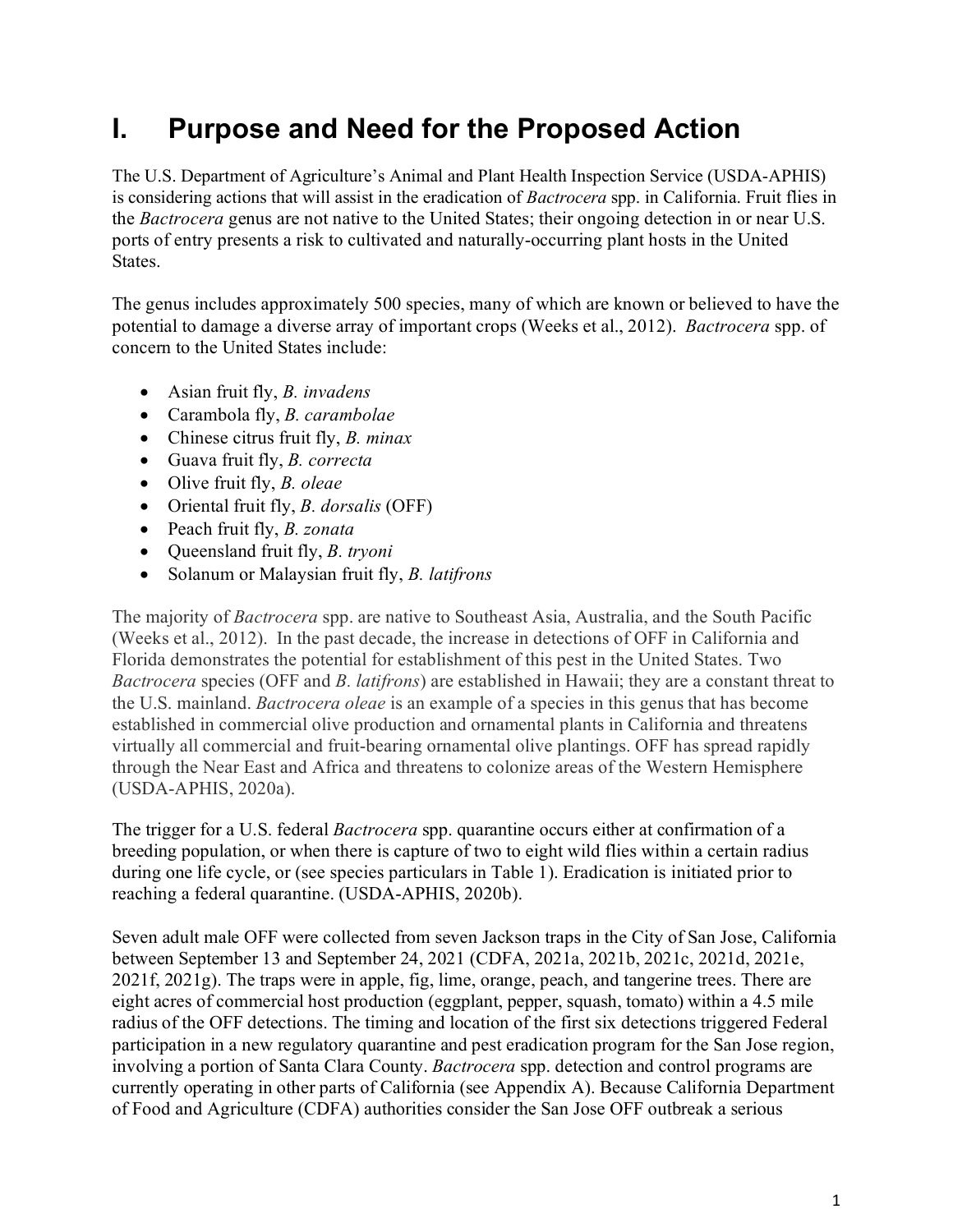agricultural threat and because they cannot rely exclusively on state and local funding to control invasive fruit fly populations, they contacted USDA-APHIS.

| <b>Pest species</b>                                                                                                                                   | <b>Trigger for</b><br><b>Delimitation</b> | <b>Duration of</b><br><b>Delimitation</b><br>(i.e. number of<br>generations per<br>single fly find) | <b>Trigger for</b><br><b>Eradication</b>                             | <b>Trigger for</b><br>Quarantine                                                                                                                                    |
|-------------------------------------------------------------------------------------------------------------------------------------------------------|-------------------------------------------|-----------------------------------------------------------------------------------------------------|----------------------------------------------------------------------|---------------------------------------------------------------------------------------------------------------------------------------------------------------------|
| Bactrocera dorsalis<br>(oriental fruit fly)<br>Other Bactrocera<br>spp. responding to                                                                 | 1 fly                                     | 2 generations                                                                                       | 2 flies within a 3<br>mile (4.8 km)<br>radius during 1 life<br>cycle | If ALL finds are<br>>4.5 miles (7.2<br>km) from<br>commercial host<br>production area: 8<br>flies (either sex)<br>within a 3-mile<br>radius during 1<br>life cycle. |
| ME: B. zonata (peach<br>fruit fly), B. correcta<br>(Guava fruit fly), etc.                                                                            |                                           |                                                                                                     |                                                                      | If any find is <4.5<br>miles (7.2 km)<br>from commercial<br>host production<br>area: 6 flies within<br>a 3-mile radius<br>during 1 life cycle.                      |
| Other Bactrocera<br>spp. that do not<br>respond to ME: B.<br>latifrons (Solanum<br>fruit fly), B.<br>albistrigata (white-<br>striped fruit fly), etc. | 1 fly                                     | 3 generations                                                                                       | 2 flies within a 3<br>mile (4.8 km)<br>radius during 1 life<br>cycle | 2-5 flies within a 3<br>mile radius during 1<br>life cycle                                                                                                          |
| Mated female of any<br>genus and species of<br>fruit fly presumed or<br>known to be mated<br>to a wild male; a<br>larva or pupa                       | 1 mated female or<br>immature stage       | 3 generations                                                                                       | 1 mated female or<br>immature stage                                  | 1 mated female or<br>immature stage                                                                                                                                 |

<span id="page-5-0"></span>**Table 1. Cooperative Fruit Fly Emergency Response Triggers.**

Source: USDA-APHIS, 2020b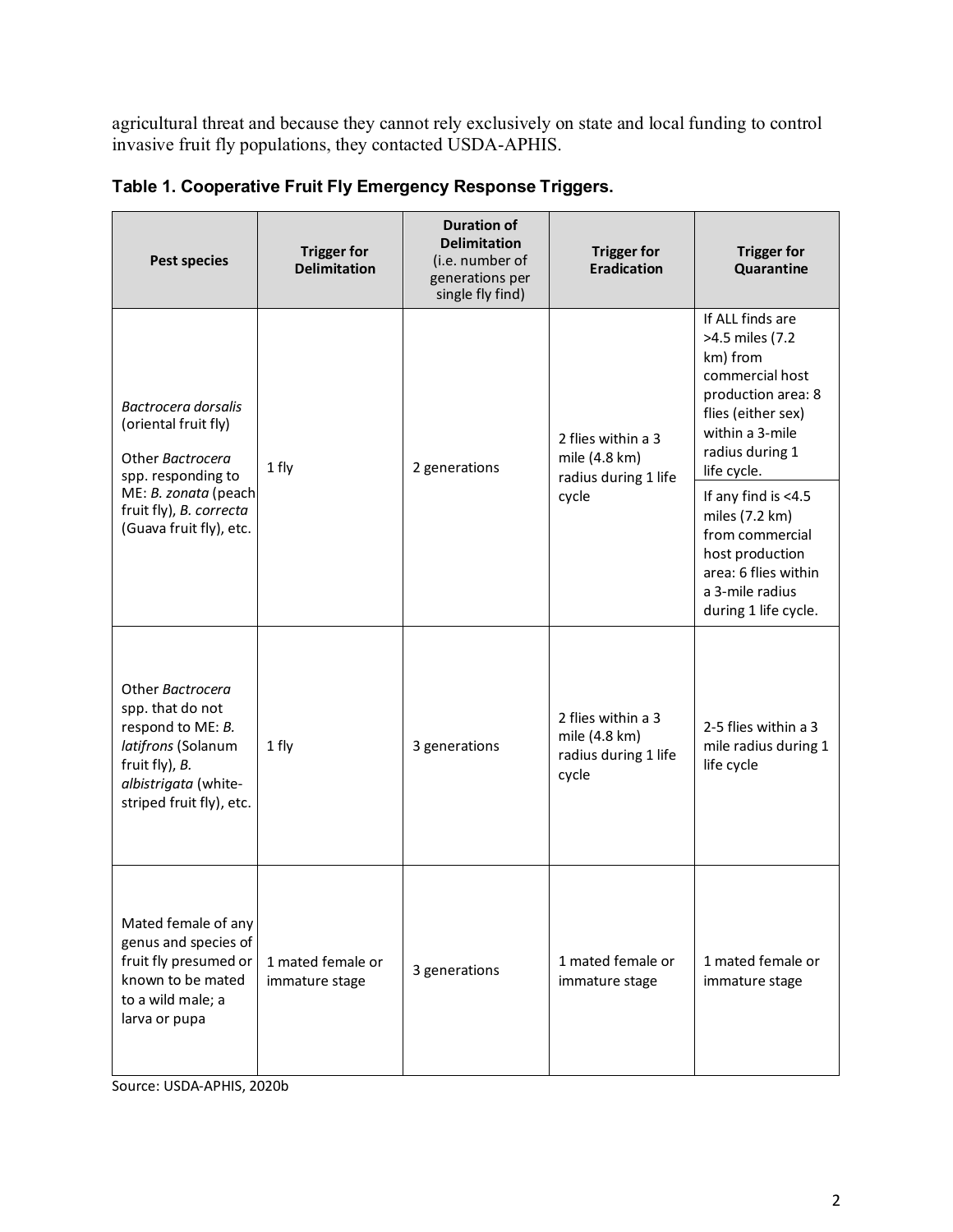USDA-APHIS recognizes there may be added urgency to curtail exotic fruit fly populations in the United States. During the first year of the coronavirus pandemic, we<sup>[1](#page-6-2)</sup> received reports of untended groves in Texas where field workers ceased working (Blasizzo, 2020). Untended groves take on the characteristics of abandoned groves over time, where heavy weed growth prevents entry of ground equipment for fruit fly eradication treatments. States may have no program treatments or fruit removal methods approved for use in abandoned groves, and managed groves may not receive treatments as soon as fruit is harvested. Also, dooryards in residential areas may produce host fruit that could sustain fruit fly populations into the next commercial harvest season. Such situations require additional measures to reduce or eliminate fruit fly infestations in residual fruit. Increasing public awareness could help reduce invasive fruit fly infestations in these locations if people acted to remove the residual fruit and properly dispose of it.

*Bactrocera dorsalis* is a destructive agricultural pest in many parts of the world. It has a long history of being a serious pest of tropical and subtropical fruits in Southwest Asia and most of the Pacific Islands. Following introduction into the Hawaiian Islands in the 1940s (NAPIS, 2017), OFF multiplied rapidly; it currently is known to infest more than 125 different host fruits in the State of Hawaii. Worldwide, OFF has been recorded infesting at least 478 fruit and vegetable species, a few of which are apricot, avocado, banana, citrus, coffee, fig, guava, loquat, mango, roseapple, papaya, passion fruit, peach, pear, persimmon, pineapple, surinam cherry, and tomato (Weems et al., 2016). OFF adults can travel 30 miles in search of food and breeding sites; one female OFF can lay 1,000 to more than 3,000 eggs in her lifetime. These abilities allow OFF to infest new areas quickly, and make OFF establishment potentially disastrous to agricultural production in regions where host plants are grown (Weems et al., 2016; CDFA, 2018, 2004). Although OFF is not known to be established in California, new infestations are detected on almost an annual basis since it was first identified in California in 1960. Reintroduction is most often due to infected fruits and vegetables brought across the border without proper inspection. *Bactrocera* spp. can produce many generations in one year (Weeks et al., 2012). OFF has a fourstage life cycle: egg, larva, pupa, and adult. Breeding is continuous, with several annual generations. An adult OFF lives 90 days on average; developmental stages may be extended by periods of cool weather (CDFA, 2018; Weems et al., 2016).

### <span id="page-6-0"></span>**A. Requestor's Goal**

CDFA seeks to eradicate *Bactrocera* spp. from the State of California. CDFA seeks funding and other federal support needed to eradicate the San Jose OFF outbreak.

## <span id="page-6-1"></span>**B. Agency Authority**

USDA-APHIS cooperates with States and U.S. territories in implementing pest control programs that prevent the spread of exotic fruit flies to noninfested areas of the United States. Our authority for pest control and grower support programs is the Plant Protection Act (Title 4 of the Agricultural Risk Protection Act of 2000, 7 United States Code (U.S.C.) §§ 7701–7786). Various sections authorize operations to control insect pests (§ 7714); conduct pest detection, surveillance  $(\S 7721)$ , and inspections  $(\S 7731)$ ; compile information, conduct enforcement investigations  $(\S$ 7732), enter into agreements (§ 7752), transfer funds (§ 7772); and to use emergency measures to prevent the dissemination of plant pests new to, or not widely distributed throughout, the United

<span id="page-6-2"></span><sup>&</sup>lt;sup>1</sup> In this document, uses of "we" and "our" refer specifically to USDA-APHIS.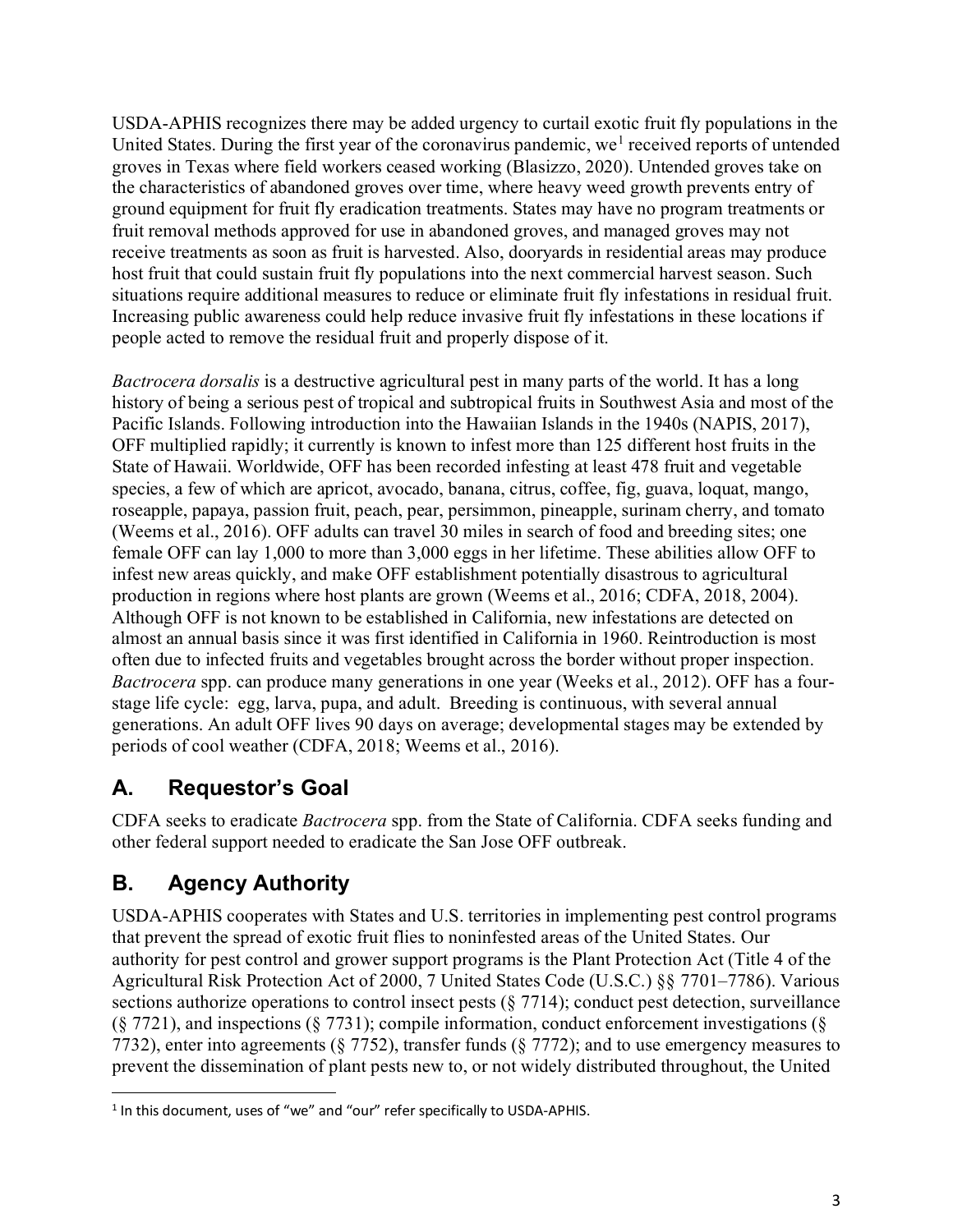States (§§ 7715, 7721). In particular, the Secretary of Agriculture may cooperate with state authorities or other persons in the administration of programs for the improvement of plants, plant products, and biological control organisms (§ 7751(d)). In connection with an emergency in which a plant pest or noxious weed threatens any segment of the agricultural production of the United States, the Secretary may transfer from other appropriations or funds amounts as the Secretary considers necessary to be available in the emergency for the arrest, control, eradication, and prevention of the spread of the plant pest or noxious weed, and for related expenses  $(\S 7772(a)).$ 

After a comprehensive review of existing and potential action alternatives, USDA-APHIS published an environmental impact statement (FFEIS) in November 2018 for our fruit fly cooperative control programs (USDA-APHIS, 2018a). The FFEIS addresses technological and scientific advances made in the 17 years since publication of our first cooperative fruit fly program environmental impact statement (USDA-APHIS, 2001), and incorporates feedback received during the public comment period. This environmental assessment (EA) incorporates by reference the contents of the FFEIS in its entirety.

This EA analyzes the environmental consequences of alternatives considered for eradication of a *Bactrocera* spp. population, and analyzes modifications proposed for the existing program. USDA-APHIS is making this EA available to the public, will consider comments received, and will review the program, updating the NEPA analysis and supporting documentation as necessary.

We prepared this document to comply with the provisions of the National Environmental Policy Act of 1969 (NEPA, 42 U.S.C. §§ 4321 *et seq*.), NEPA implementing regulations (40 Code of Federal Regulations (CFR) parts 1500-1508), and USDA-APHIS' implementing procedures (7 CFR parts1b and 372) for the purpose of evaluating the potential effects of the proposed action on the human environment. Human environment means comprehensively the natural and physical environment and the relationship of present and future generations of Americans with that environment (40 CFR  $\S$  1508.1(m)).

Our fruit fly chemical risk assessments (USDA-APHIS, 2018b, 2018c, 2018d, 2018e, 2018f, 2018g, 2014, 2003) discuss and comprehensively analyze the eradication measures being considered for implementation in the potential program area. In this document, the "program area" is everywhere inside the quarantine boundary, including eradication treatment cores and regulatory control zones. This EA incorporates the fruit fly chemical risk assessments by reference in their entirety. (Environmental documentation for USDA-APHIS' fruit fly control programs is available online via the following links: USDA-APHIS [fruit fly control program](https://www.aphis.usda.gov/aphis/ourfocus/planthealth/plant-pest-and-disease-programs/ea/ct_fruitfly)  [environmental documentation](https://www.aphis.usda.gov/aphis/ourfocus/planthealth/plant-pest-and-disease-programs/ea/ct_fruitfly) and USDA-APHIS [GE control applications for plant health.](http://www.aphis.usda.gov/plant_health/ea/downloads/eis-gen-pbw-ff.pdf))

USDA-APHIS and cooperating agencies communicate to interested parties the potential for implementation of a pest emergency program to affect the quality of the human environment. The public involvement process for fruit fly emergency programs typically includes notices to industry, public meetings, and door-to-door interviews with growers and residents. Further, USDA-APHIS coordinates with federal, state, county and Tribal governments and international trade partners to provide advance notice to people who may be affected by program activities.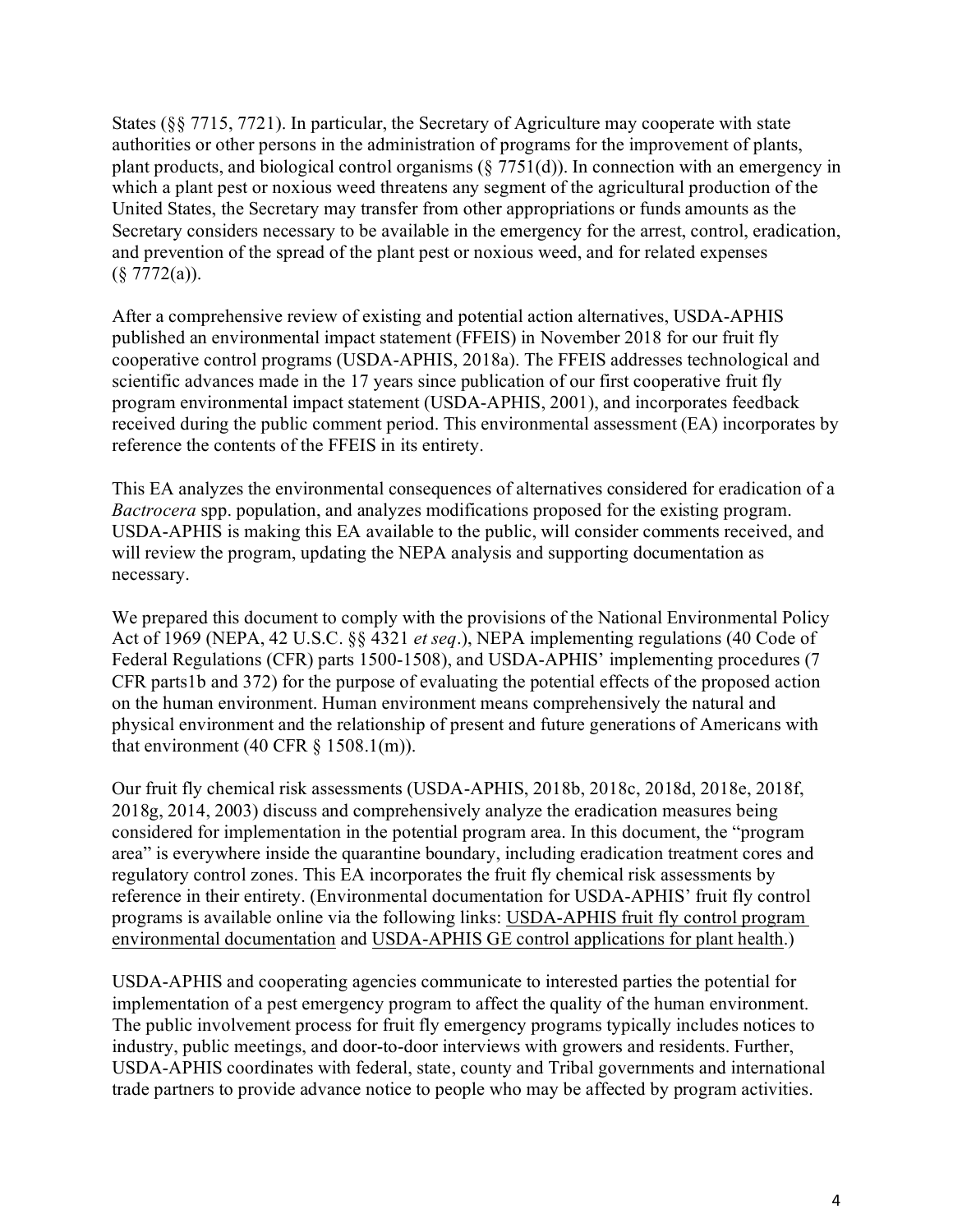Environmental documentation is available upon request. Where a choice of actions is possible, USDA-APHIS adjusts the local provisions of the cooperative pest control program to mitigate potentially adverse effects to affected entities, and avoid conflict with local law or requirements.

Working cooperatively with States and U.S. territories, USDA-APHIS identifies and eradicates *Bactrocera* infestations. To date we have cooperated with the California, Florida, Puerto Rico, and Texas Departments of Agriculture on exotic fruit fly eradication programs.

# <span id="page-8-0"></span>**II. Alternatives**

USDA-APHIS considered three action alternatives:

- A. No action
- B. Quarantine and commodity certification
- C. Eradication using an integrated pest management (IPM) approach that includes multiple eradication treatment options ("preferred alternative")

These alternatives and their component methods were considered in FFEIS (USDA-APHIS, 2018a) as related to emergency eradication efforts. Under all of these alternatives, trapping and host surveys for *Bactrocera* spp. would continue as a way to measure baseline pest populations. All of the alternatives would involve the use of regulatory controls and chemical pesticides to facilitate the timely elimination of the identified *Bactrocera* infestation. For all alternatives, the standard operating procedures and mitigation measures would remain as described in the prior analyses. Alternatives may select pesticides from among those analyzed in the FFEIS (USDA-APHIS, 2018a). The preferred alternative would use pesticide eradication treatments only in certain locations based on the site-specific needs; applications would be targeted and groundbased.

All pesticide use in USDA-APHIS programs complies with the Federal Insecticide, Fungicide, and Rodenticide Act (FIFRA) of 1910 as amended (7 U.S.C. chapter 6). To fulfill obligations under this statute, we ensure that a full pesticide registration (i.e., a Section 3 Registration), a special local needs registration (i.e., a Section 24(c) Registration) and/or an emergency quarantine exemption (i.e., a Section 18 Exemption) are approved by the U.S. Environmental Protection Agency (USEPA) for each pesticide use pattern in fruit fly program applications.

## <span id="page-8-1"></span>**A. No Action**

Under the no action alternative, there would be no federal efforts to eradicate *Bactrocera* spp. or restrict expansion of a *Bactrocera* population from an infested area. Federal involvement may end, for example, if there is a change in federal regulation, loss of program funding, or lack of sufficient resources to eradicate an invasive quarantine pest. In the absence of a federal effort, fruit fly quarantine and control would be left to state and local governments, grower groups, and individuals. Expansion of the infestation would be influenced by any quarantines and controls, by the proximity of host plants, and by climatic conditions.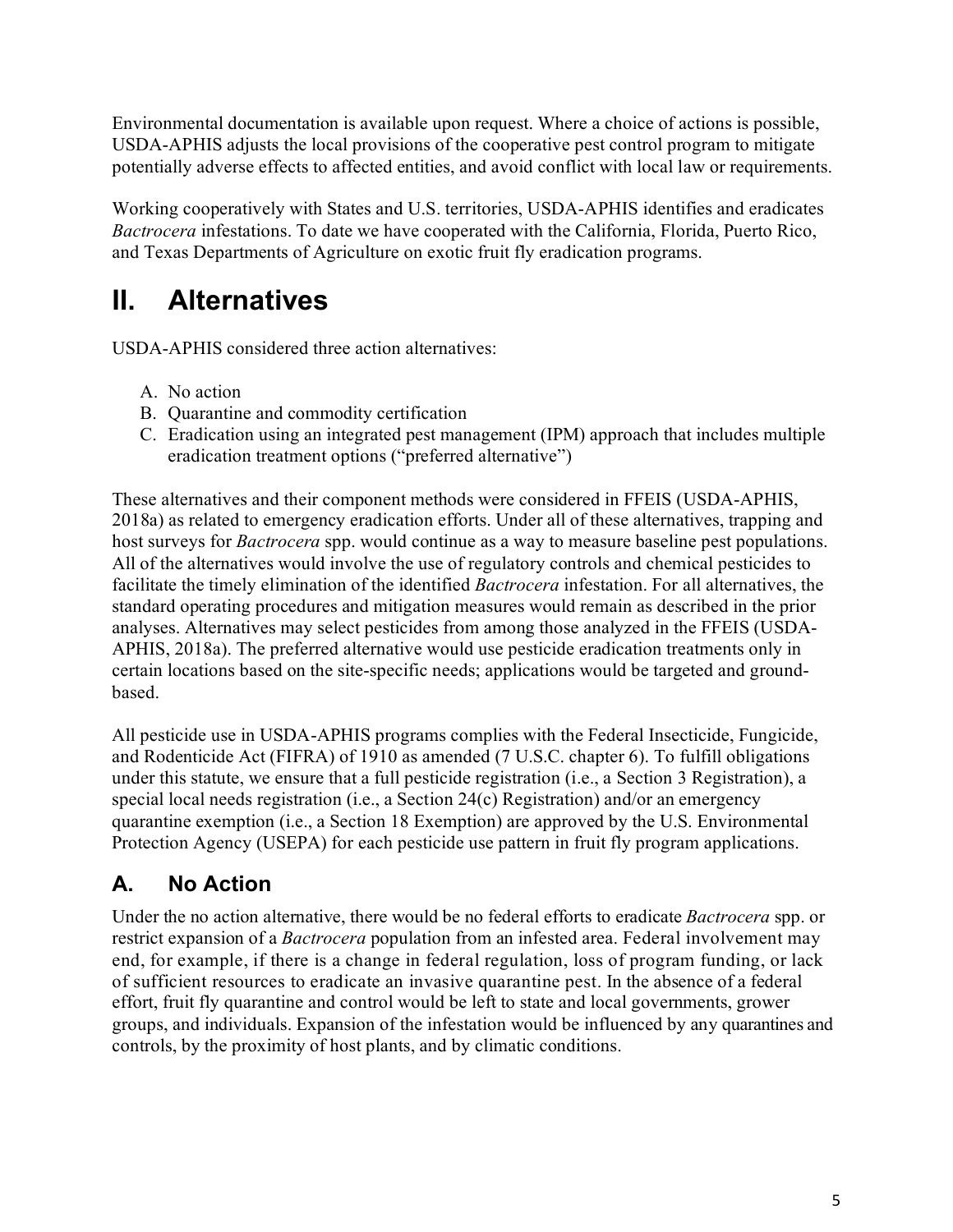CDFA monitors for *Bactrocera* spp. in counties of California where there are susceptible host plants and a conducive environment for fruit fly establishment. CDFA initiates delimitation and eradication programs in locations where the number of *Bactrocera* spp. detections are not yet sufficient to trigger quarantine regulatory actions. The state program intensifies surveys in the neighborhood of each confirmed *Bactrocera* detection until triggering a quarantine or the immediate fruit fly threat ends.

Under the no action alternative, USDA-APHIS would not fiscally support control actions that are part of CDFA's detection trapping program and research. (For details about the State's program to control OFF, please use the following link: [CDFA OFF project information.](http://www.cdfa.ca.gov/plant/pdep/treatment/oriental_ff.html))

## <span id="page-9-0"></span>**B. Quarantine and Commodity Certification**

This alternative combines a quarantine with commodity treatment and certification, as described in 7 CFR § 301.32. Regulated commodities harvested within the quarantine area would not be allowed to move outside the quarantine boundary prior to treatment with prescribed applications and certification for movement outside the area.

Intensive quarantine enforcement activities would be necessary for areas with a large infestation. Activities could include safeguarding of local fruit stands, mandatory baggage inspection at airports and seaports, and judicious use of road patrols and regulatory checks. The quarantine actions of this alternative are expected to (a) reduce *Bactrocera* spp. movement beyond treated areas, and (b) reduce human-mediated transport of *Bactrocera* in host-plant materials to areas outside the quarantine. Any *Bactrocera* spp. eradication efforts would be managed by, and wholly under the control of, CDFA. Consequently, infestations within the quarantine boundaries would not be directly addressed by federal action. Successful eradication of fruit fly populations by the State's action under this alternative could lead to short-term reductions in the overall area under quarantine, but this would not dimish the trapping and survey activities.

Under this alternative, the interstate movement of regulated commodities would require the issuance of a limited permit contingent on commodity treatment. The grower or shipper would need to comply with specific conditions to minimize the pest risk and prevent the spread of *Bactrocera*. Eradication methods that may be used in this alternative include treatment with (1) regulated chemicals, (2) cold, (3) vapor heat, and (4) irradiation. Treatments of certain produce, as a requirement for certification and shipping, would occur in USDA-APHIS inspected and approved facilities. Program chemicals and their use would be as described in the FFEIS (USDA-APHIS, 2018a). Chemical treatments could include ground-based foliar application of bait sprays or fumigation of harvested regulated commodities with methyl bromide (MB).

## <span id="page-9-1"></span>**C. Eradication Using an IPM Approach (Preferred Alternative)**

USDA-APHIS and CDFA propose a cooperative program to eradicate the San Jose OFF population. Eradication using an IPM approach was selected as the preferred alternative by considering biological effectiveness combined with acceptable levels of intrusion on the public, cost, and effects to the environment (USDA-APHIS, 2001). Our cooperative *Bactrocera* eradication programs in California rely on surveillance, targeted chemical applications, and host fruit removal.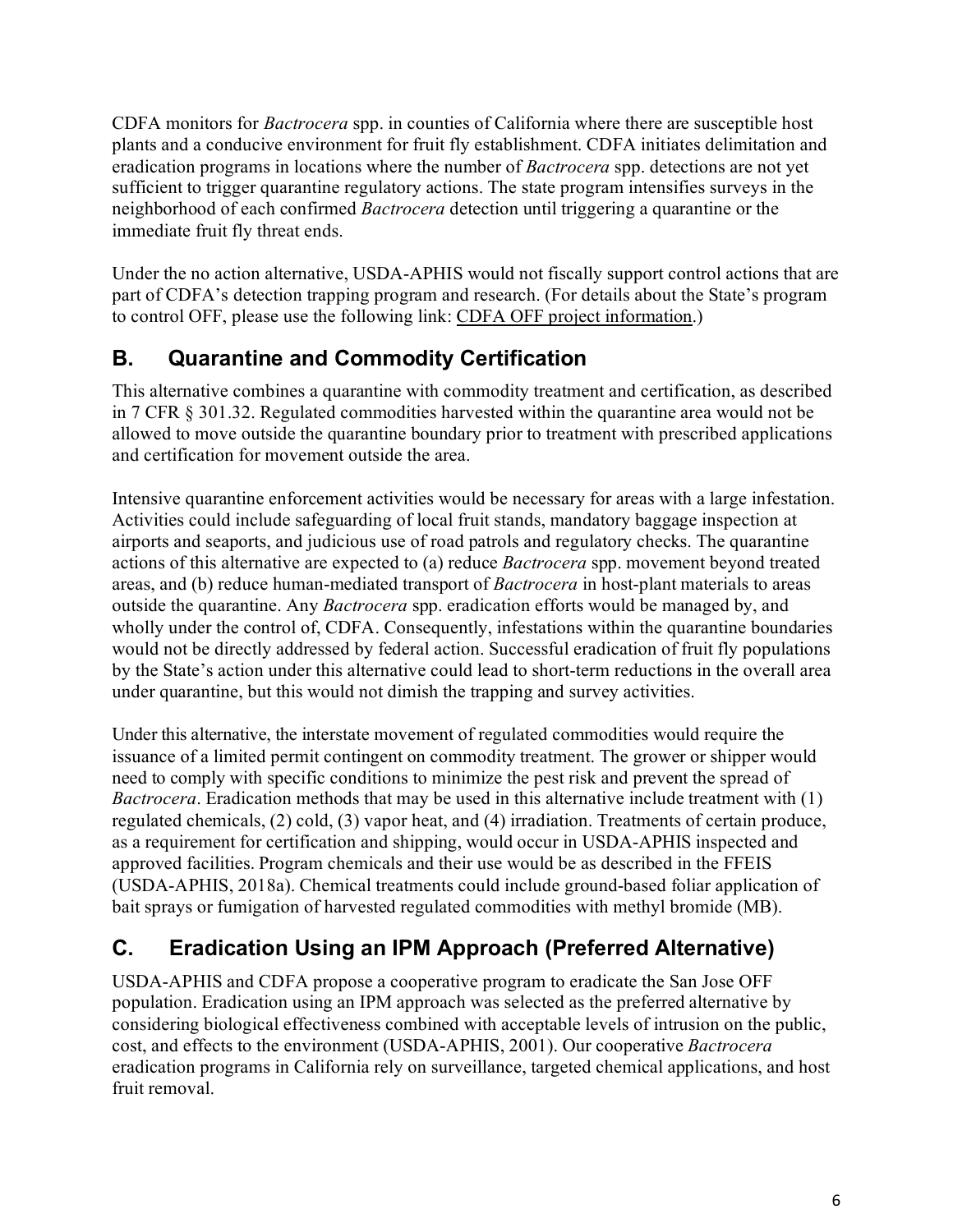The proposed quarantine for the San Jose OFF Program covers a portion of Santa Clara County (map in Appendix A). Program areas and activities would center on confirmed *Bactrocera*  detection sites. USDA-APHIS and CDFA would expand surveillance, quarantine, and treatment boundaries as necessary when there are additional detections of *Bactrocera* spp.

All our cooperative programs to eradicate exotic fruit fly populations use established procedures and treatments (USDA-APHIS, 2018a, 2004). The following subsections briefly review existing program components (USDA-APHIS, 2018a, 2018b, 2018c, 2018d, 2018e, 2018f, 2018g, 2014, 2003) and updated information.

### <span id="page-10-0"></span>**Delimitation**

To delimit an infestation and monitor posttreatment fly populations, placement of McPhail food bait traps and Jackson pheromone lure traps occurs in varying densities throughout the program area. The McPhail trap is an invaginated glass flask baited with Torula yeast and borax in water. The cardboard Jackson sticky trap is baited with the attractant methyl eugenol (ME) mixed with a pesticide (naled). The baited Jackson trap is strongly attractive to sexually maturing males, while the baited McPhail trap is attractive to both sexes of the fly (CDFA, 2021h). Mass trapping involves program use of natural or synthetic lures to attract fruit flies to traps, bait stations, sticky panels, wicks, or fiberboard squares. Killing occurs either by fruit flies becoming stuck to a sticky substance, by drowning, or by being exposed to minute quantities of pesticide (USDA-APHIS, 2018a). Servicing of the San Jose OFF Program traps would occur on a regular schedule for a period equal to three generations beyond the date of the last OFF find (CDFA, 2021h).

As part of the ongoing surveillance inside the quarantine boundary, program personnel examine fruit of potential host plants within a 100-meter radius around each *Bactrocera* detection site for the presence of eggs and larvae (USDA-APHIS, 2021a). Suspect *Bactrocera* are sent to a program laboratory for further examination. Sampled fruit is disposed of as described in the FFEIS (USDA-APHIS, 2018a).

### <span id="page-10-1"></span>**Eradication Treatments**

For many species of exotic fruit flies, there are no effective nonchemical control or eradication techniques (USDA-APHIS, 2001). Other less effective techniques may not allow CDFA or USDA-APHIS to achieve eradication of *Bactrocera* infestations. Consequently, USDA-APHIS' eradication strategies for the proposed *Bactrocera* cooperative eradication program rely on combinations of the following mitigation measures:

- no action
- regulatory quarantine treatment, and movement control of host materials and regulated articles
- host survey for evidence of breeding *Bactrocera*
- host removal
- eradication chemical applications
- mass trapping to delimit the infestation and monitor post-treatment *Bactrocera* populations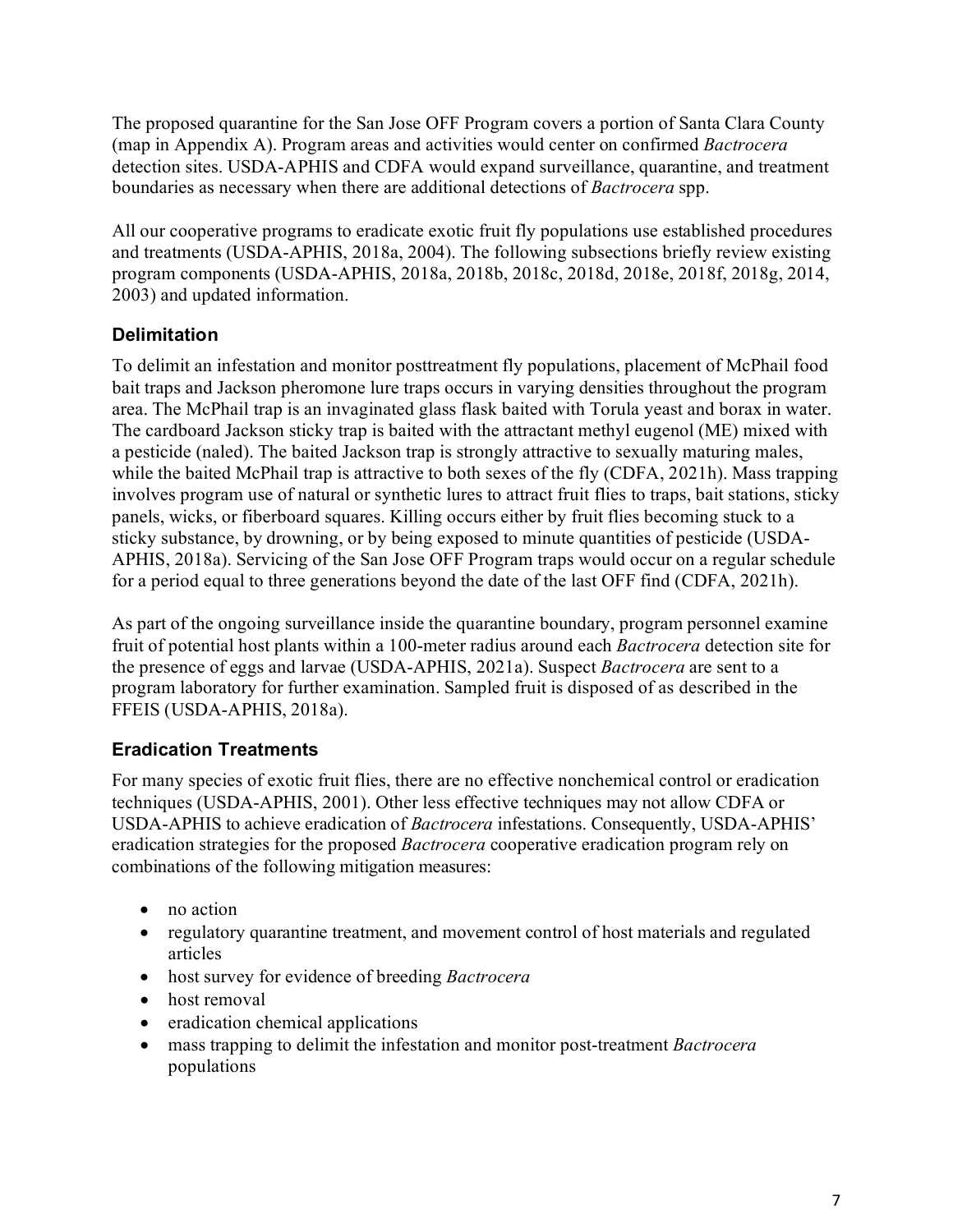"No action" may be the only reasonable alternative for sensitive sites within a proposed program area. Eradication efforts would occur only along the perimeter of sensitive sites to prevent expansion of a *Bactrocera* population. USDA-APHIS considers sites as sensitive when there are biological or regulatory reasons to avoid treating an area. Examples include the unavoidable presence of children, critical habitat, or threatened or endangered species in the area (USDA-APHIS, 2018a).

Male attractant technique (MAT) is the standard eradication treatment practice for *Bactrocera* spp. Up to 600 small, gel-like bait stations per square mile are applied to utility poles and street trees six to eight feet above the ground. Traps may be used where there are no suitable inanimate surfaces to place bait stations. MAT applications are repeated every two weeks for one life cycle if no quarantine is triggered (typically two to three months), and for two life cycles if a quarantine is triggered (typically four to six months). Life cycle durations are dependent on temperature (CDFA, 2021h). The MAT compound contains a male attractant (ME) that is mixed with a small amount of the pesticide spinosad. The bait stations attract and kill male OFF looking for an opportunity to breed and feed on the attractant. OFF females go unmated and, therefore, offspring are not produced, effectively eradicating an OFF population. For the San Jose OFF Program, MAT would be deployed for nine square miles around each OFF detection site (USDA-APHIS, 2021a).

Indication of a breeding population (i.e. detection of an immature *Bactrocera* life stage (pupa or larva), or detection of a mated *Bactrocera* female) triggers fruit removal from host plant species growing at or near the detection site. Upon confirmation of a mated female OFF, a single immature OFF life stage, or multiple OFF finds, program personnel would remove all potential host fruit from the property within a 100-meter radius of the detection (USDA-APHIS, 2021a).

Confirmation of a breeding OFF population also leads to application of a foliar bait treatment to host trees and plants as a targeted, ground-based spray to potential host plants within a 200-meter radius of each detection site. This highly localized spot spray consists of an organic formulation of spinosad (pesticide), and protein hydrolysate (a food bait) (CDFA, 2021h). Protein hydrolysate is a common food bait used in fruit fly treatments, increasing the efficacy of chemical applications and reducing the area of pesticide treatments needed for control (Prokopy et al., 1992). Attraction to the protein hydrolysate (which can be derived from plants or yeast), gives pest fruit flies a lethal exposure to the pesticide that is mixed with the attractant. USDA-APHIS and CDFA would repeat treatments every one to two weeks for one life cycle of the fly (typically two to three months, depending on local temperatures) (USDA-APHIS, 2021a; CDFA, 2021h).

We recognize that, in areas receiving repetitive treatments with only the insecticide spinosad, there may be development of chemical resistance in surviving fruit fly populations (El-Gendy, 2018; Kakani et al., 2010; Hsu and Feng, 2006). Alternating spinosad treatments with treatments containing a different insecticide may be necessary to eradicate resistant fly populations. Spinosad resistance has been developed under laboratory conditions and may exist in the State of Hawaii. Spinosad tolerance rather than resistance was demonstrated in *B. oleae* in California. As of October 1, 2021, USDA-APHIS has no evidence of *B. dorsalis* resistance to spinosad treatments made in the conterminous United States (R. Johnson, personal communication, 2021-10-18).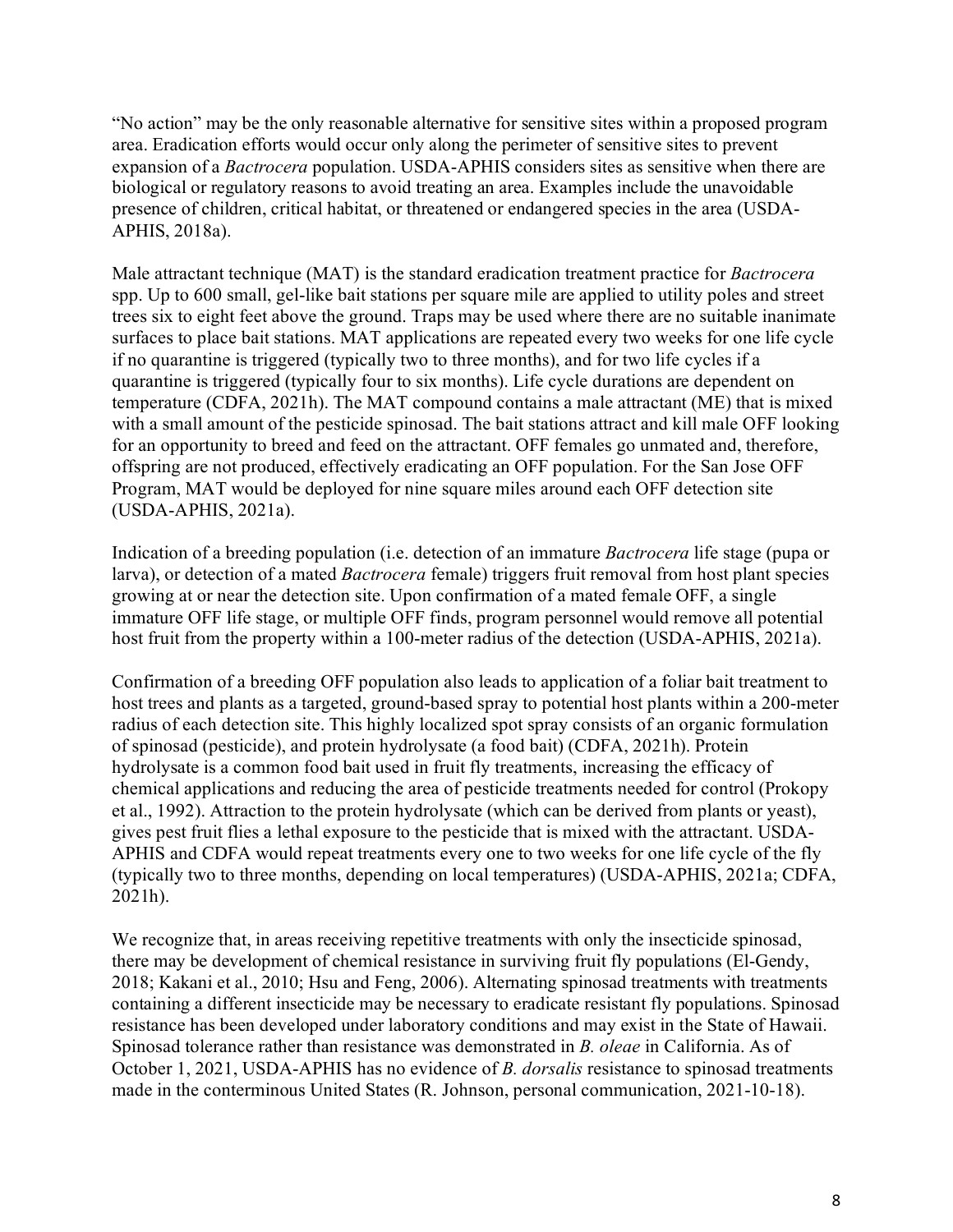Another USDA-APHIS cooperatative eradication program reported multiple fruit fly populations in pesticide-treated areas of the Rio Grande Valley (Texas) during 2021. USDA-APHIS added two treatment alternatives to the Texas program: lambda cyhalothrin (LC) (as a soil drench) and malathion bait spray (as an alternative to spinosad bait spray) (USDA-APHIS, 2021b). LC targets immature fly life stages. The rotation of malathion and spinosad foliar applications also helps prevent the development of chemical resistance (USDA-APHIS, 2021b). The State of California does not currently authorize these treatment options due to concerns about adverse impacts to nontarget species and soil quality.

Establishment of the quarantine boundary will ensure any host material that leaves the program area is free from infestation by OFF. Harvested regulated materials may be treated in enclosed areas or containers with the prescribed cold temperature, vapor heat, irradiation, or MB fumigation (USDA-APHIS, 2018a, 2004). Harvested fruit may be moved out of the quarantined area under a temporary certificate to enclosed facilities for packing only after the fruit receives a USDA-APHIS-approved treatment on the premise. If a *Bactrocera* quarantine spreads to federally protected sites or Tribal lands, then program treatments would be modified to meet the needs of those sites.

Before eradication actions begin, program officials inform the public and potentially effected industry via press releases, meetings, and other forms of communication appropriate for the recipients. USDA-APHIS notifies our foreign trading partners as we identify fruit fly outbreaks. Notification of residents whose property would be treated, or whose fruit must be removed, occurs at least 48 hours in advance of treatment or fruit removal (CDFA, 2021h). Given the potential for effects to commercial production, owners or operators of groves, packing sheds, nurseries, vendors, and industry operations handling host material would be notified of quarantine locations and treatment scheduled in their area.

# <span id="page-12-0"></span>**III. The Affected Environment and Potential Effects to the Environment**

NEPA requires federal agencies to assess the potential effects of their proposed actions on the human environment prior to making decisions. This EA analyzes the potential environmental consequences of alternatives considered for a program of *Bactrocera* spp. control and eradication in California. For the purpose of our NEPA analysis, the affected environment includes the City of San Jose and Santa Clara County. We considered the site-specific characteristics of the potential program area with respect to the way implementation of the preferred alternative might affect environmental quality, human health, and nontarget species (including threatened and endangered species). Potentially sensitive sites are accommodated through the selection of eradication methods and mitigation measures.

### <span id="page-12-1"></span>**A. Affected Environment**

This section briefly discusses pertinent physical and demographic features of the potential program area in the San Jose OFF Program. The background information provides context for specific program areas as they arise.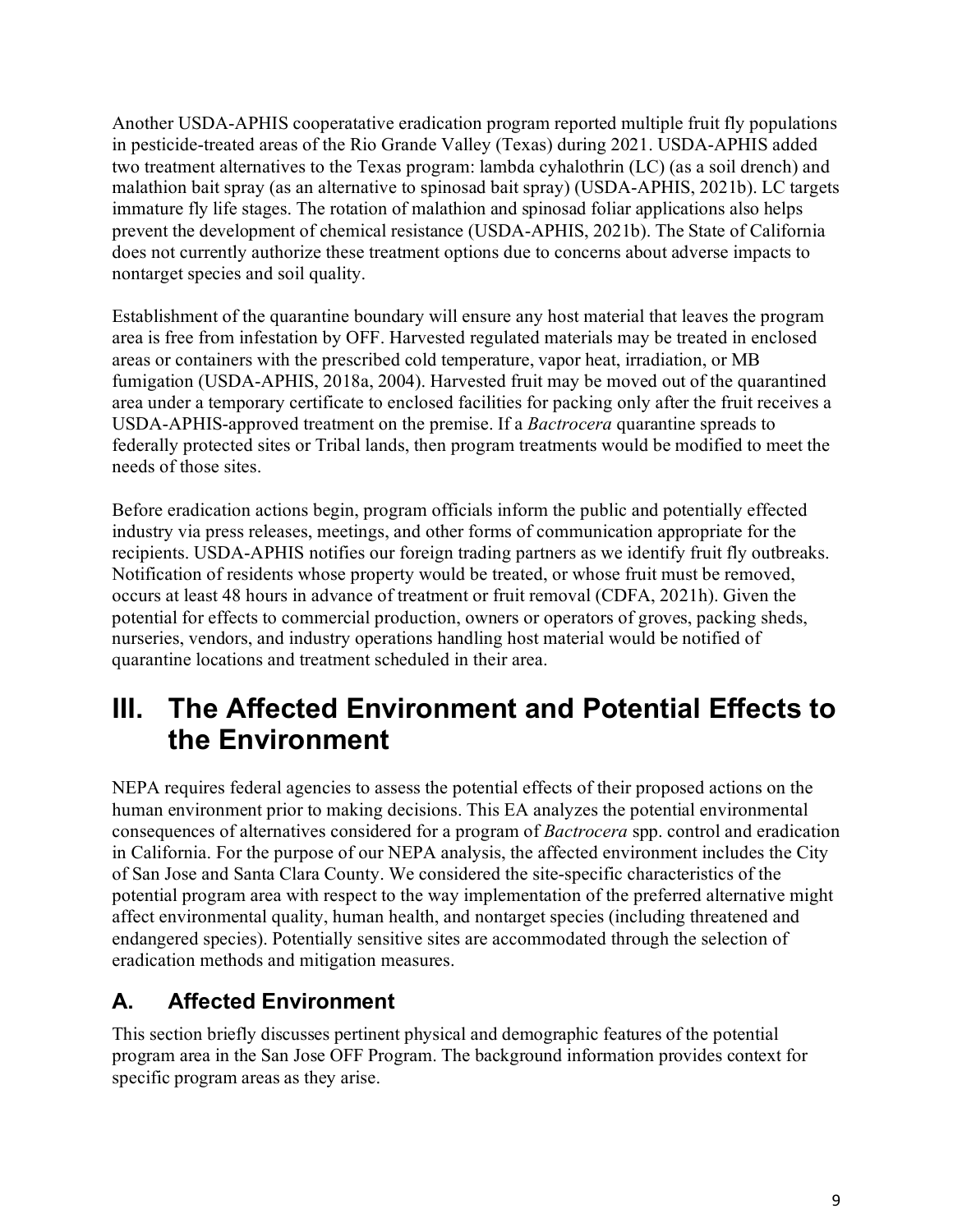### <span id="page-13-0"></span>**Land and Demographics**

Many OFF-host plant species are grown in San Jose and adjacent regions, which increases the potential environmental impact of the current infestation. Commercial production of host commodities occurs within 4.5 miles of the September 2021 OFF detections (USDA-APHIS, 2021a). The location of those detections determines the quarantine boundary for the San Jose OFF Program; at the outset, the proposed quarantine would encompass 94 square miles (map in Appendix A).

Santa Clara County is highly developed and reported 1,936,259 residents in 2020 (USCB, 2021). The Mediterranean climate of the region remains temperate year round due to the area's geography and its proximity to the Pacific Ocean. The area is warm and dry much of the year; temperatures seldom drop below freezing. Rain generally occurs during the winter months while snowfall is limited to the tops of the Mt. Hamilton Range to the east and the Santa Cruz Mountains to the west. Santa Clara County is located at the southern end of the San Francisco Bay and encompasses 1,312 square miles. The fertile Santa Clara Valley and rolling hills run the length of the County from north to south. Salt marshes and wetlands lie in the northwestern part of the County, adjacent to the waters of San Francisco Bay. A large portion of the County's land area is unincorporated ranch and farmland. Nearly 92% of the population lives in cities (County of Santa Clara, 2019).

Santa Clara County is part of the U.S. technology development region known as "Silicon Valley" which is a major employment center. The County has one of the highest median family incomes in the United States, and a wide diversity of cultures. Residents and visitors come from all over the world; over 100 languages and dialects are spoken. The County's population is one of the largest in California. Numerous public and private golf courses are located throughout the County, as well as 28 parks covering more than 50,000 acres including scenic lakes, streams, and miles of hiking and biking trails. The County is home to three universities as well as community colleges, museums, art galleries, and many venues for the performing arts (County of Santa Clara, 2019).

The City of San Jose has a population of 1,013,240 (USCB, 2021) and is the administrative site of the County's government. San Jose was California's first state capital and today considers itself the heart of Silicon Valley. The city is home to teams for professional soccer, minor league baseball and ice hockey, among others. Residents and tourists make use of the many hiking and biking trails, and visit the city's gardens and parks (Team San Jose, 2021).

Major roadways in the immediate program area include Interstate Routes 680 and 280, U.S. 101, California Routes 82, 85, 87 and 130, and the Capitol Expressway. The OFF infestation currently is concentrated in a residential district (USDA-APHIS, 2021h); schools, municipal parks, cemeteries, and public and private recreational facilities occur within or near the program area. Potential host vegetation in the proposed program area occurs on both private and public property.

The National Agricultural Statistics Service reports a wide variety of land uses for the area under consideration for the San Jose OFF Program. Land in the proposed treatment area is developed primarily for urban and suburban use. Land within the quarantine boundary may be used for agricultural production. Commercial crops produced in the past included known OFF-host spp.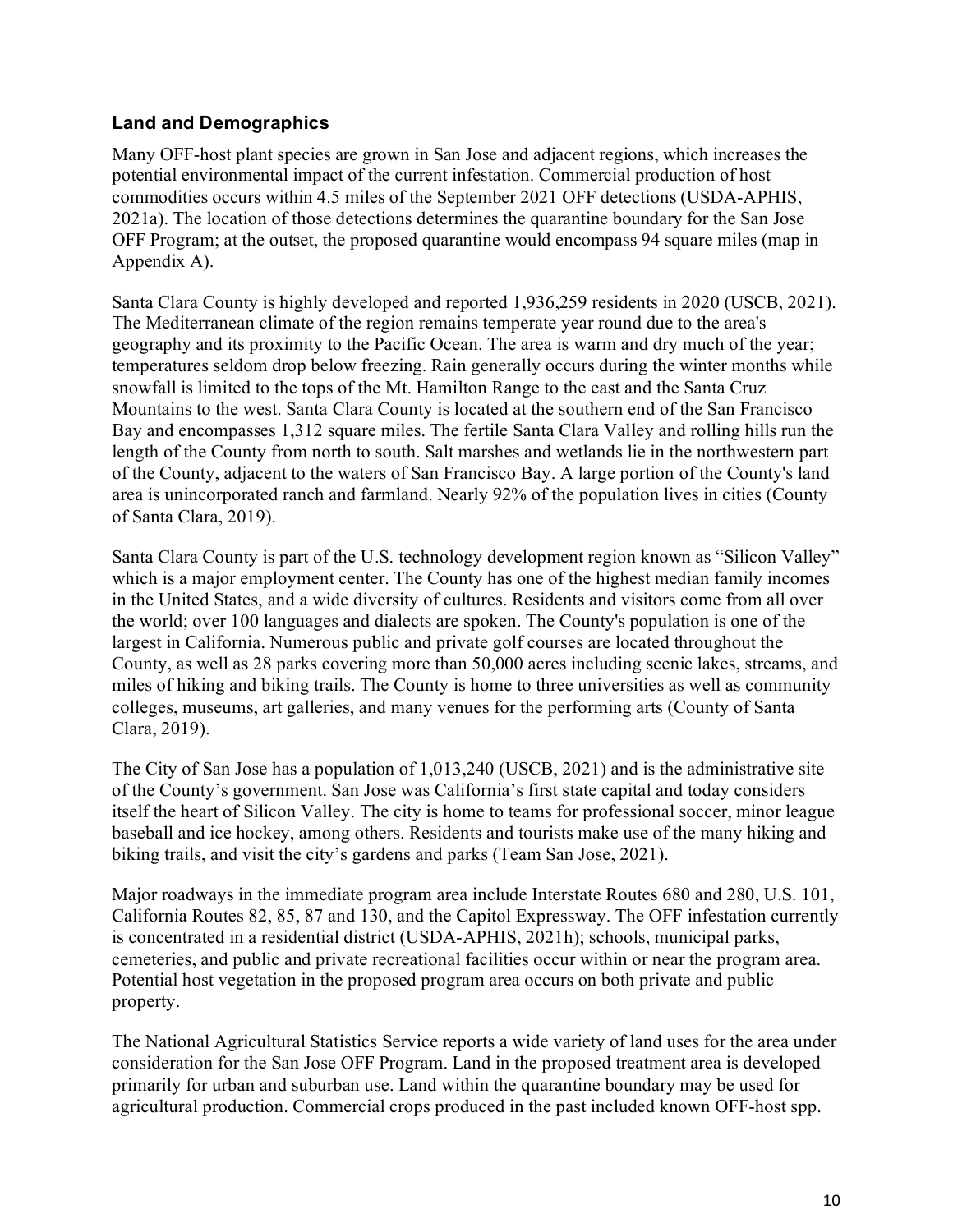such as cherry, grape, peach, plum, tomato and walnut; growers also cultivated alfalfa, almond, clover/wildflower, corn, legumes, hay, oat, olive, rye, strawberry, winter wheat, and other crops (see Appendix B for data source).

Most of the acreage within the proposed *Bactrocera* quarantine is developed (including over 1,795 acres of developed open space). There are also roughly 21 acres of barren land, 1.8 acres of fallow/idle cropland, 120 acres of open water, and more than 1,185 acres of shrubland/wetland/forest/grass/pasture/wetland (see Appendix B for data source). [Table 2](#page-14-0) shows the proximity of the San Jose OFF Program area to other land sites of potential concern.

|                            |                                                              |                                            | <b>Distance Rounded</b> |
|----------------------------|--------------------------------------------------------------|--------------------------------------------|-------------------------|
| <b>Designated Land Use</b> |                                                              | Location                                   | <b>Off to Nearest</b>   |
|                            |                                                              |                                            | <b>Tenth of a Mile</b>  |
| <b>Certified Organic</b>   | $\bullet$                                                    | Sun Basket                                 | 1.9                     |
| <b>Production and</b>      |                                                              | The Rejuvenation Company                   | 2.5                     |
| <b>Farmers' Markets</b>    | $\bullet$                                                    | Organica Fresh                             | 3.4                     |
|                            | $\bullet$                                                    | Olivera Egg Ranch, LLC                     | 6.3                     |
|                            | $\bullet$                                                    | <b>Adeline Chemicals LLC</b>               | 7.2                     |
| Local, State and           | $\bullet$                                                    | Hellyer Park & Coyote Creek Trail          | 0.1                     |
| <b>Federal Lands</b>       | $\bullet$                                                    | Kelley Park Disc Golf Course               | 1.0                     |
|                            | $\bullet$                                                    | Coyote Creek Park Chain                    | 1.0                     |
|                            | $\bullet$                                                    | <b>Martial Cottle Park</b>                 | 2.0                     |
|                            | $\bullet$                                                    | <b>Guadalupe River Trail</b>               | 3.5                     |
|                            | $\bullet$                                                    | Lake Cunningham Park                       | 3.7                     |
|                            | $\bullet$                                                    | Joseph D Grant County Park                 | 5.0                     |
| <b>Nearest Aiports and</b> | Norman Y. Mineta San Jose International Airport<br>$\bullet$ |                                            | 2.5                     |
| <b>Seaports</b>            | $\bullet$                                                    | Reid-Hillview Airport                      | 2.6                     |
|                            | $\bullet$                                                    | Moffett Federal Airfield                   | 10.0                    |
|                            | $\bullet$                                                    | Metropolitan Oakland International Airport | 32.0                    |
|                            | $\bullet$                                                    | San Francisco International Airport        | 33.0                    |
|                            | $\bullet$                                                    | Port of San Francisco                      | 46.0                    |
|                            | $\bullet$                                                    | Salinas Municipal Aiport                   | 49.4                    |
|                            | $\bullet$                                                    | Monterey Peninsula Airport                 | 52.1                    |
|                            | $\bullet$                                                    | Stockton Metropolitan Airport              | 52.6                    |
|                            | $\bullet$                                                    | Modesto City Co-Harry Sham Field           | 55.3                    |
|                            | $\bullet$                                                    | Charles M. Schulz Sonoma County Airport    | 95.0                    |
|                            | $\bullet$                                                    | Sacramento International Airport           | 95.1                    |
| <b>Nearest Historic</b>    | $\bullet$                                                    | Spillman Engineering 3-Abreast Carousel    | 2.3                     |
| <b>Sites</b>               |                                                              | <b>Hayes Mansion</b>                       | 2.5                     |
|                            |                                                              | Ashworth-Remillard House                   | 2.6                     |

<span id="page-14-0"></span>**Table 2. Distance from** *Bactrocera* **Detection Cores to Select Land Sites.\***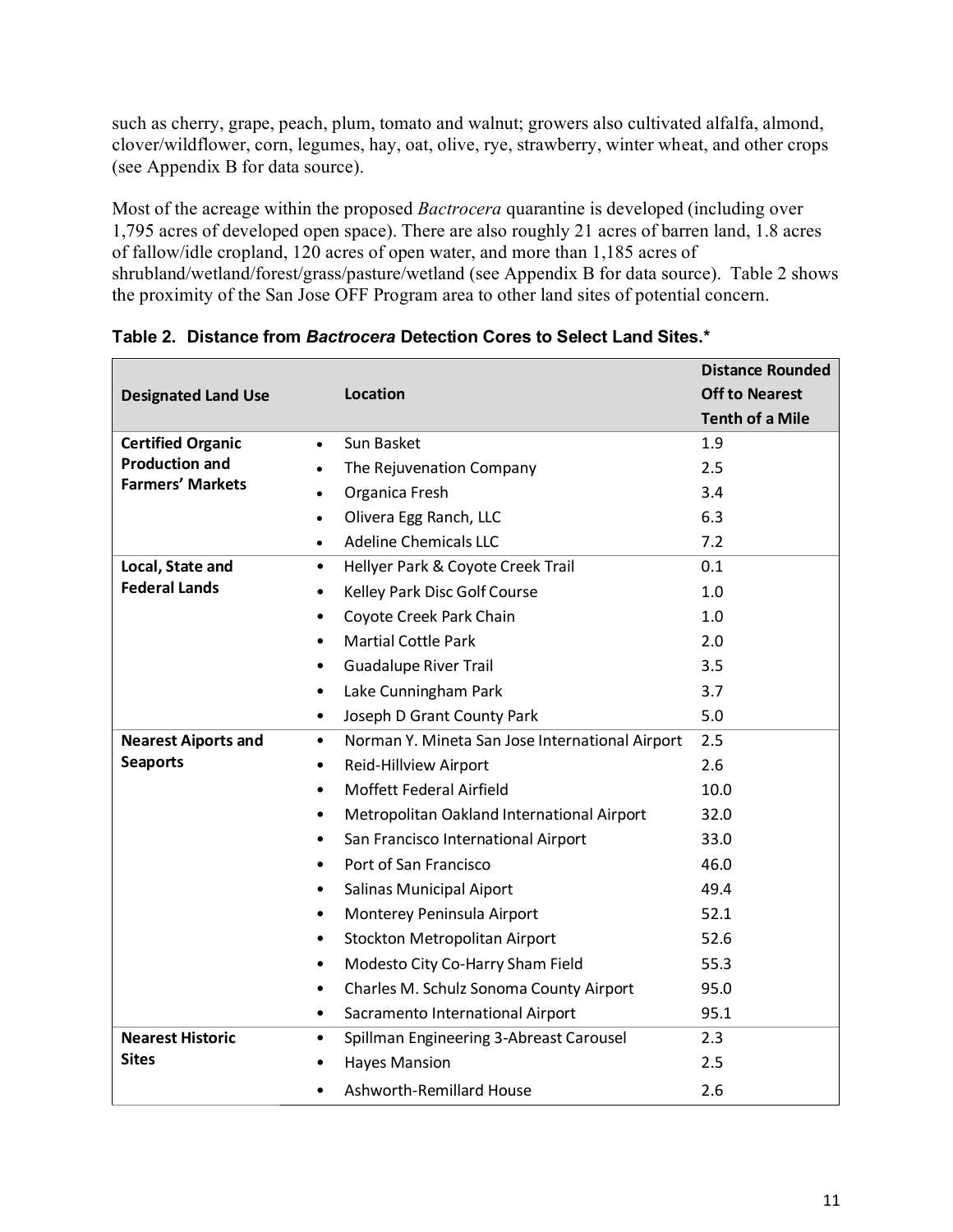|                                             |                                                   | <b>Distance Rounded</b> |
|---------------------------------------------|---------------------------------------------------|-------------------------|
| <b>Designated Land Use</b>                  | <b>Location</b>                                   | <b>Off to Nearest</b>   |
|                                             |                                                   | <b>Tenth of a Mile</b>  |
|                                             | <b>Ross House</b><br>$\bullet$                    | 3.2                     |
|                                             | <b>Troy Laundry</b><br>٠                          | 3.3                     |
|                                             | Dohrmann Building<br>$\bullet$                    | 3.7                     |
|                                             | Renzel, Ernest & Emily, House<br>$\bullet$        | 3.7                     |
|                                             | <b>Twohy Building</b><br>$\bullet$                | 3.8                     |
|                                             | <b>Hotel Montgomery</b><br>$\bullet$              | 3.8                     |
|                                             | <b>Hotel Sainte Claire</b><br>$\bullet$           | 3.8                     |
|                                             | Free, Arthur Monroe, House<br>$\bullet$           | 3.8                     |
|                                             | East San Jose Carnegie Library<br>$\bullet$       | 3.9                     |
|                                             | Our Lady of Guadalupe Mission Chapel<br>$\bullet$ | 3.9                     |
|                                             | Civic Art Gallery<br>٠                            | 3.9                     |
|                                             | St. Joseph's Roman Catholic Church<br>٠           | 3.9                     |
|                                             | Roberto--Sunol Adobe<br>$\bullet$                 | 4.1                     |
|                                             | De Anza Hotel<br>$\bullet$                        | 4.1                     |
|                                             | First Unitarian Universalist Church<br>$\bullet$  | 4.2                     |
|                                             | Roma Bakery<br>$\bullet$                          | 4.2                     |
|                                             | Peralta, Luis Maria, Adobe<br>٠                   | 4.2                     |
|                                             | Moir Building<br>$\bullet$                        | 4.3                     |
|                                             | Leib Carriage House<br>$\bullet$                  | 4.7                     |
|                                             | Galindo-Leigh House<br>$\bullet$                  | 4.9                     |
| <b>Nearest Native</b>                       | Ceded land - site 1<br>$\bullet$                  | 0.0                     |
| <b>American Lands</b>                       | Ceded land - site 2<br>$\bullet$                  | 3.3                     |
| <b>Nearest U.S./Mexico</b><br><b>Border</b> |                                                   | 434.0                   |

<span id="page-15-0"></span>\* See Appendix B for data sources.

#### **Water Resources**

Ground water and surface water resources in the proposed program area are affected by weather events, such as drought and hurricanes. There is a projected decline in natural water resources in the State; to promote water conservation and to reallocate water resources California governors periodically call for voluntary reductions in water use or set water use limits.

San Jose is located in the South Bay region of California. Much of the surface water used for the region's electric power, irrigation, and drinking water is imported from the Mokelumne, Tuolumne, Sacramento and Feather rivers. The city's water supply relies on water supplied via the Central Valley Project, the State Water Project, the Hetch Hetchy Project, the East Bay Municipal Utility District, groundwater, and local streams and reservoirs (WEF, 2021).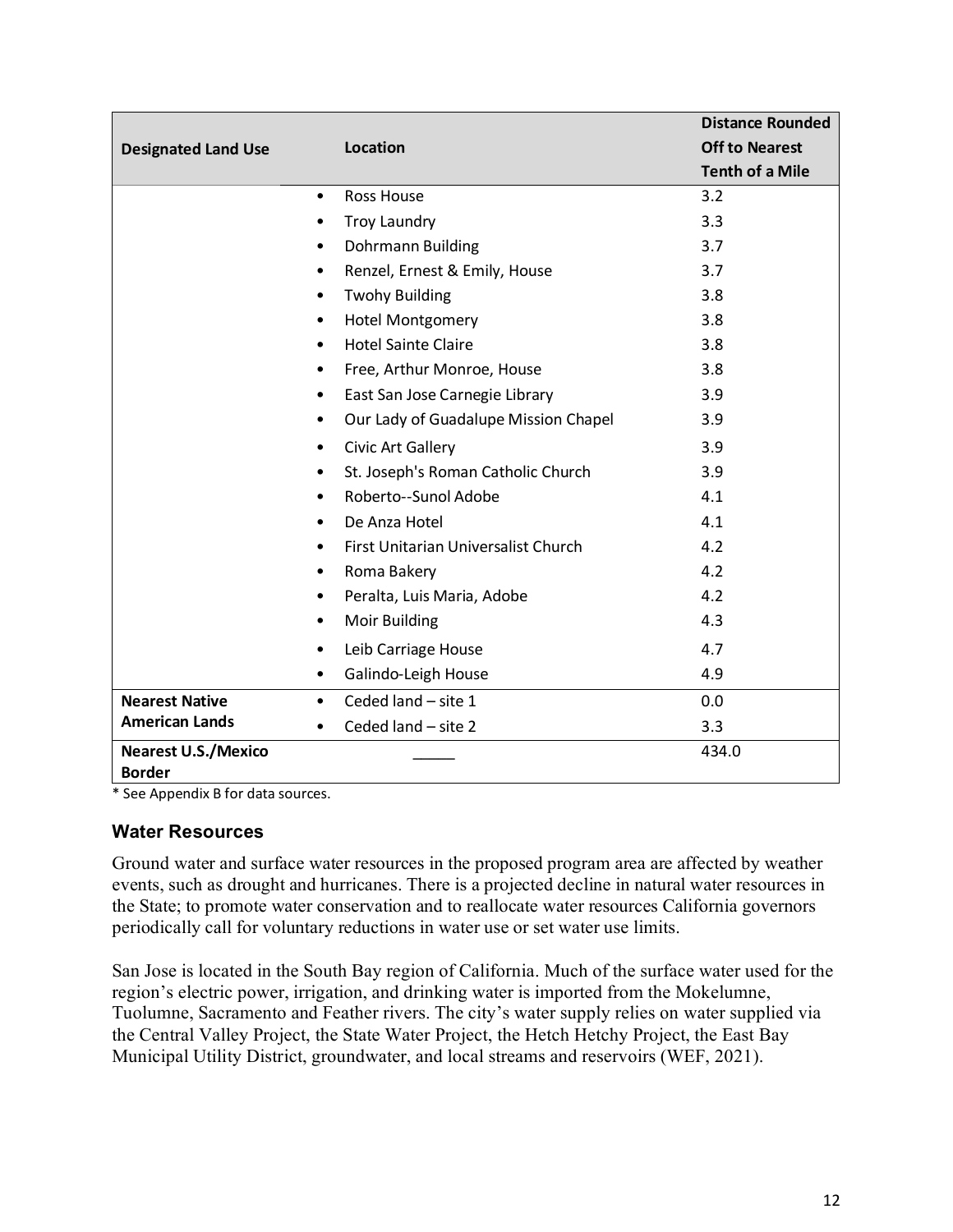Five watersheds (a portion of land whose runoff drains into a creek, river, or other body of water) occur in the proposed program area. Water located beneath the proposed treatment area for the San Jose OFF Program, or surface water that drains off of it, may enter the following watersheds: Canoas Creek, Guadalupe River, Metcalf Canyon-Coyote Creek, San Jose State University-Frontal San Francisco Bay Estuaries, Silver Creek (data source in Appendix B).

Riverine, freshwater forested/shrub, freshwater pond, and freshwater emergent wetlands occupy over 229.7 acres of the proposed treatment area; in the quarantine there are over 1,377.7 acres of lake, riverine, freshwater forested/shrub, freshwater pond, freshwater emergent, and other types of wetland (data source in Appendix B). [Table 3](#page-16-0) shows distances between the proposed OFF program and water resources of potential concern.

| <b>Type of Resource</b> | <b>Location</b>                    | <b>Distance Rounded Off to</b> |
|-------------------------|------------------------------------|--------------------------------|
|                         |                                    | <b>Nearest Tenth of a Mile</b> |
| <b>Impaired Waters</b>  | Lake Cunningham<br>$\bullet$       | 3.0                            |
|                         | Almaden Lake<br>$\bullet$          | 4.2                            |
|                         | Coyote Creek<br>$\bullet$          | 0.3                            |
|                         | Cottonwood Lake<br>$\bullet$       | 1.7                            |
|                         | <b>Canoas Creek</b><br>$\bullet$   | 1.8                            |
|                         | Thompson Creek<br>٠                | 1.9                            |
|                         | Frontier Village Lake<br>٠         | 2.3                            |
|                         | <b>Guadalupe River</b><br>٠        | 2.4                            |
|                         | <b>Ross Creek</b><br>٠             | 2.6                            |
|                         | Lake Cunningham<br>٠               | 3.0                            |
|                         | <b>Silver Creek</b><br>$\bullet$   | 3.1                            |
|                         | <b>Flint Creek</b><br>$\bullet$    | 3.1                            |
| <b>Waterbodies</b>      | <b>Fowler Creek</b><br>$\bullet$   | 3.2                            |
|                         | <b>Quimby Creek</b><br>$\bullet$   | 3.2                            |
|                         | <b>Thompson Creek</b><br>$\bullet$ | 3.4                            |
|                         | <b>Flint Creek</b><br>$\bullet$    | 3.5                            |
|                         | Yerba Buena Creek<br>$\bullet$     | 3.5                            |
|                         | Norwood Creek<br>$\bullet$         | 3.5                            |
|                         | <b>Silver Creek</b><br>$\bullet$   | 3.6                            |
|                         | South Babb Creek<br>$\bullet$      | 3.6                            |
|                         | Los Gatos Creek<br>$\bullet$       | 3.7                            |
|                         | <b>Guadalupe Creek</b><br>٠        | 3.9                            |
|                         | Almaden Lake<br>٠                  | 4.2                            |

<span id="page-16-0"></span>**Table 3. Distance from** *Bactrocera* **Detection Cores to Select Water Resources.\***

\* See Appendix B for data sources.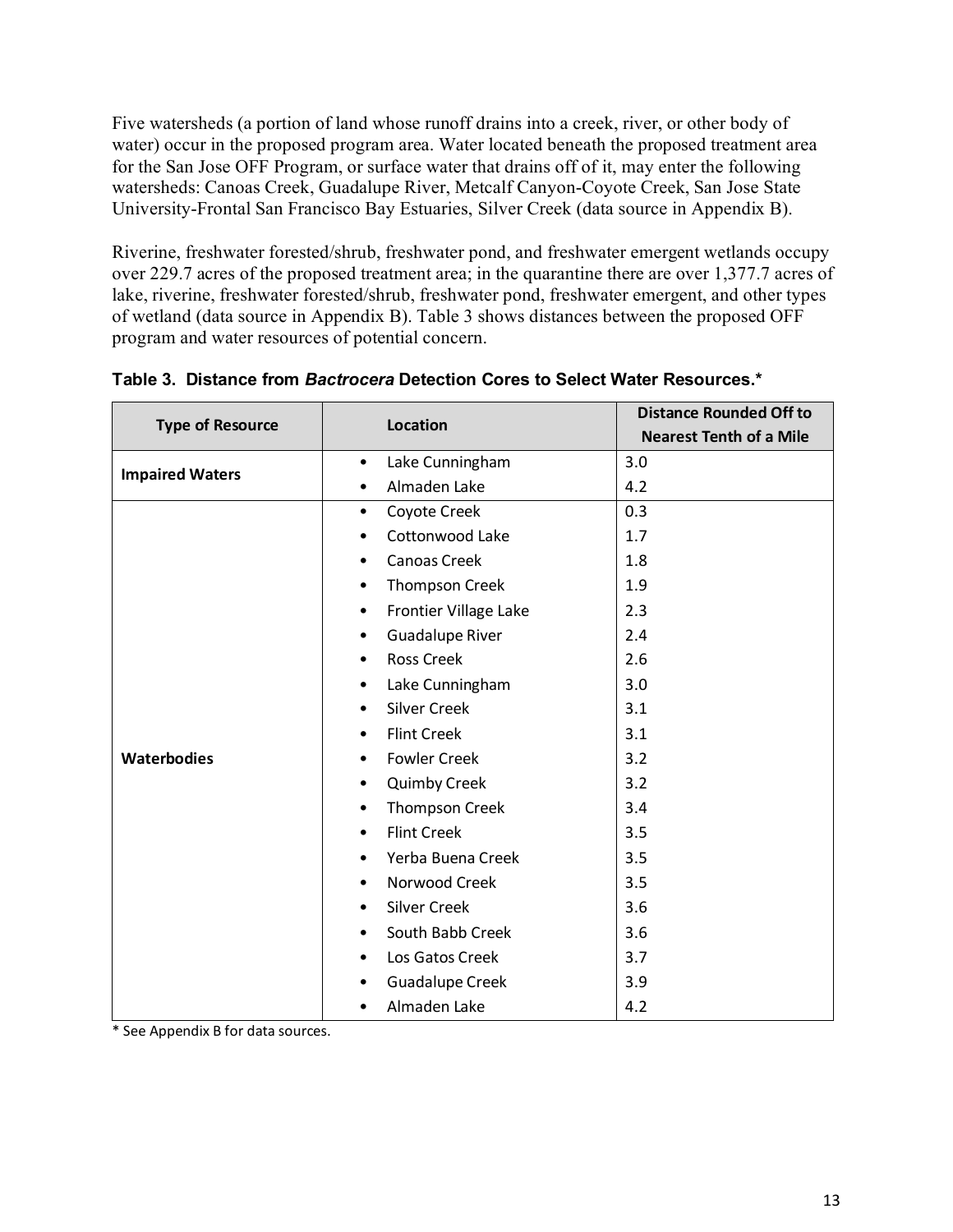In 1985, California enacted legislation to protect the potability of its ground water; potential contaminants are identified and pesticide use restrictions are implemented for vulnerable areas (State of California, 2021a). The State and Regional Water Boards assess water quality data for California's waters every two years to determine if they contain pollutants at levels that exceed protective water quality criteria and standards (State of California, 2021b). The proposed *Bactrocera* program calls for highly localized chemical applications in designated properties, and treatment buffers around all sensitive areas, including all waterbodies. This method of application is designed to minimize the potential for introduction of program chemicals to local water resources.

<span id="page-17-0"></span>We consider recurring drought to be an important influence on the San Jose OFF Program's affected environment. The climate in the proposed program area is variable; droughts of notable duration and/or intensity occur periodically. As of September 21, 2021, most of the western United States were drier than normal, and several wildfires continued to burn in California. Extreme drought conditions exist across Santa Clara County and the San Jose OFF Program area. Drought is creating both short and long term impacts on the entire State (National Drought Mitigation Center, 2021; see Figure 1). Wildfire damage, lack of potable water, hot weather, and a threatened power grid are ongoing issues for residents; CDFA predicts that 500,000 acres will have to lie fallow in 2021 due to water shortages (Canon, 2021). In May 2021, the California governor stated that "climate change is intensifying the impacts of droughts on our communities, environment, and economy" (see [Table 4\)](#page-18-0) while proclaiming a state of emergency and implementing regulations restricting water supply (State of California, 2021c). USDA-APHIS' fruit fly control program activities are designed to have minimal to no impact to water supply and water quality.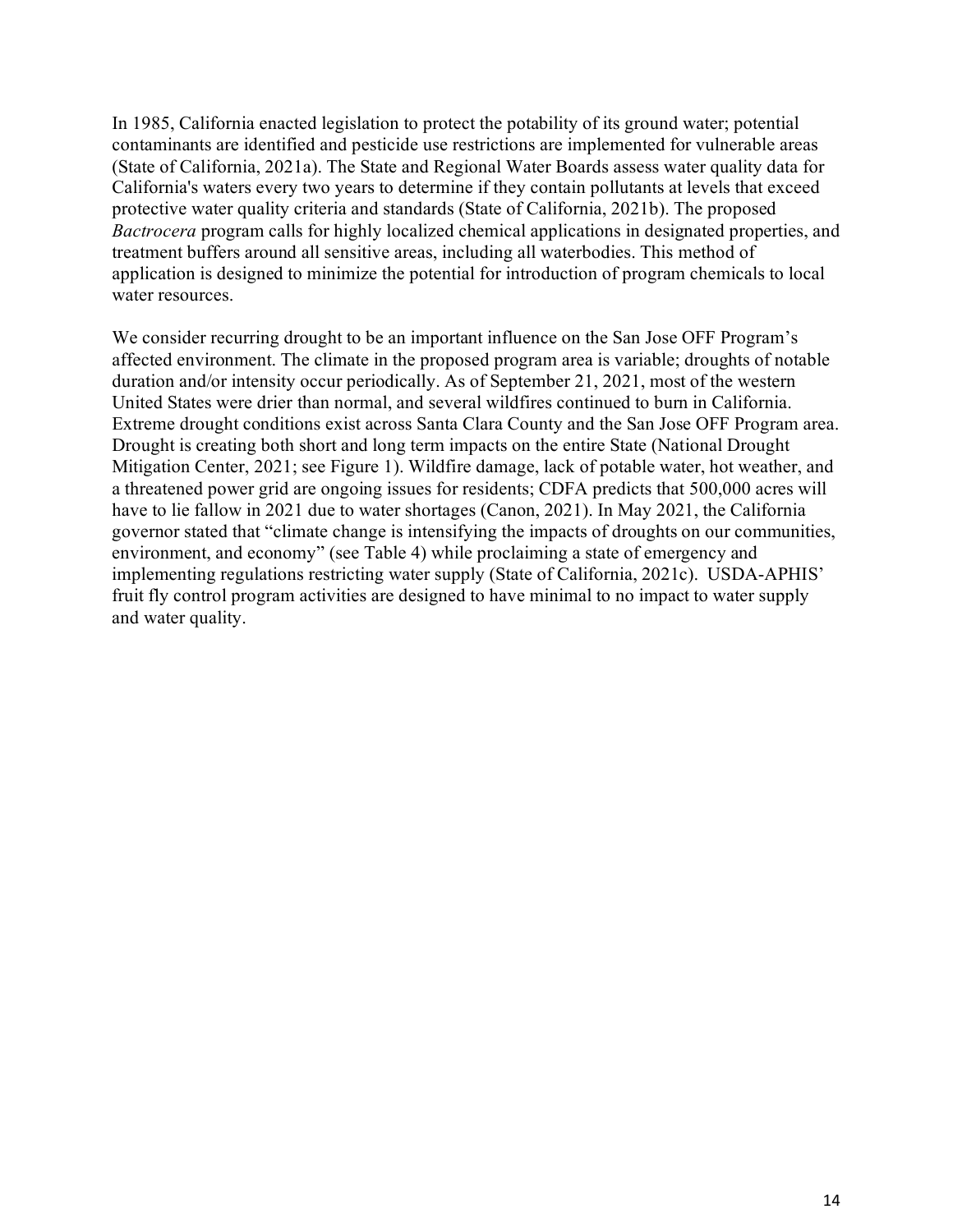

### **Figure 1. Map of Recent Drought Conditions in California.**

Source: National Drought Mitigation Center, 2021.

### <span id="page-18-0"></span>**Table 4. Drought Impacts Specific to California.**

| <b>Intensity</b> | <b>Historically observed impacts</b>                                                                                                                                                                                                         |
|------------------|----------------------------------------------------------------------------------------------------------------------------------------------------------------------------------------------------------------------------------------------|
| D0               | Soil is dry; irrigation delivery begins early.<br>$\bullet$<br>Dryland crop germination is stunted.<br>Active fire season begins.<br>$\bullet$<br>Winter resort visitation is low; snowpack is minimal.<br>$\bullet$                         |
| D1               | Dryland pasture growth is stunted; producers give supplemental feed to cattle.<br>٠<br>Landscaping and gardens need irrigation earlier; wildlife patterns begin to change.<br>٠<br>Stock ponds and creeks are lower than usual.<br>$\bullet$ |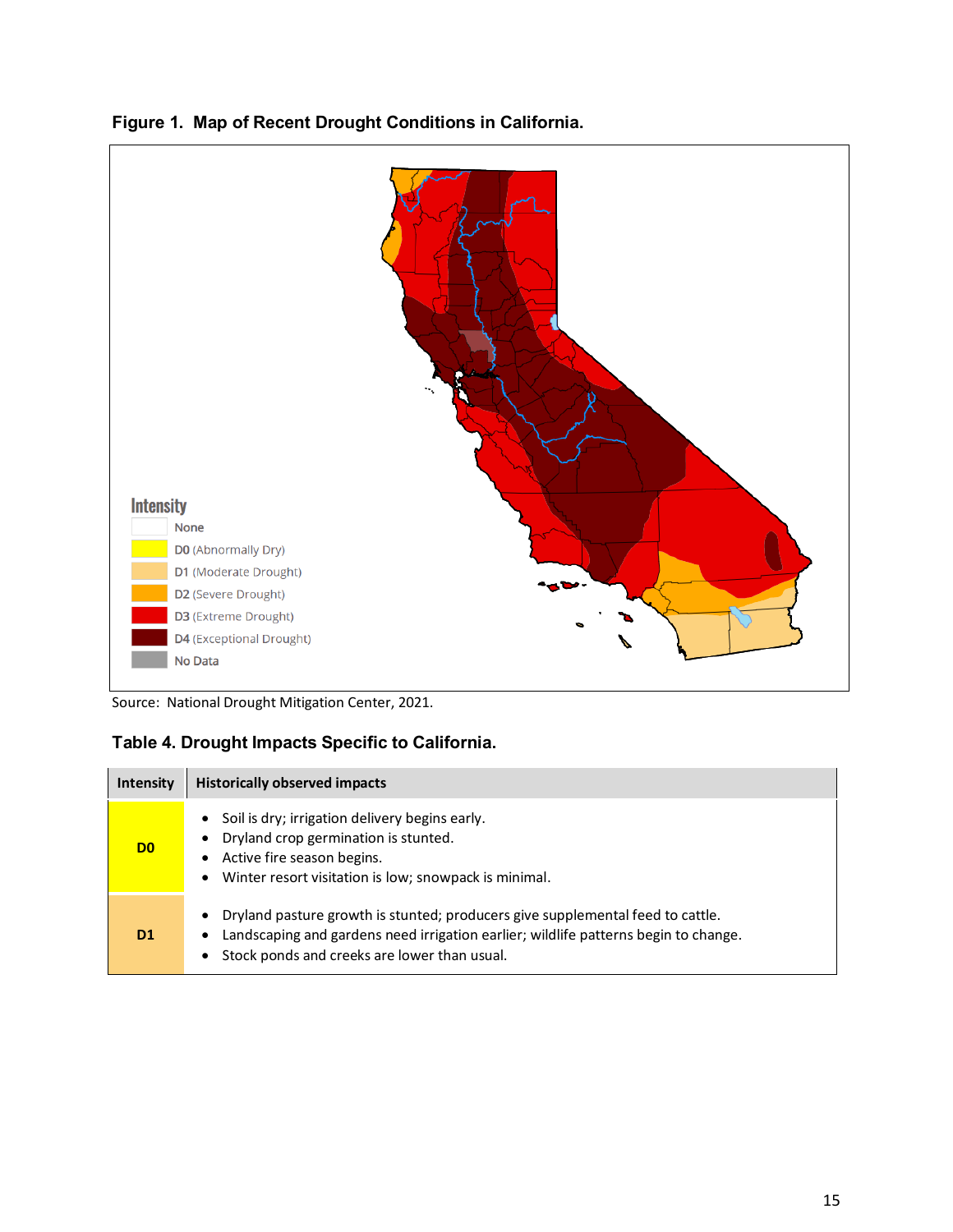| Intensity      | <b>Historically observed impacts</b>                                                                                                                                                                                                                                                                                                                                                                                                                                                                                                                                                                                                                                                                                                                                                                                                                                                                                                                                                                                                                                                                                                                                                                                                                                                                                                                                                                                                                                                        |
|----------------|---------------------------------------------------------------------------------------------------------------------------------------------------------------------------------------------------------------------------------------------------------------------------------------------------------------------------------------------------------------------------------------------------------------------------------------------------------------------------------------------------------------------------------------------------------------------------------------------------------------------------------------------------------------------------------------------------------------------------------------------------------------------------------------------------------------------------------------------------------------------------------------------------------------------------------------------------------------------------------------------------------------------------------------------------------------------------------------------------------------------------------------------------------------------------------------------------------------------------------------------------------------------------------------------------------------------------------------------------------------------------------------------------------------------------------------------------------------------------------------------|
| D <sub>2</sub> | Grazing land is inadequate.<br>$\bullet$<br>Producers increase water efficiency methods and drought-resistant crops.<br>٠<br>Producers increase water efficiency methods and drought-resistant crops.<br>٠<br>Fire season is longer, with high burn intensity, dry fuels, large fire spatial extent; more fire crews<br>٠<br>are on staff.<br>Wine country tourism increases; lake- and river-based tourism declines; boat ramps close.<br>$\bullet$<br>Trees are stressed; plants increase reproductive mechanisms; wildlife diseases increase.<br>٠<br>Water temperature increases; programs to divert water to protect fish begin.<br>٠<br>River flows decrease; reservoir levels are low and banks are exposed.<br>$\bullet$                                                                                                                                                                                                                                                                                                                                                                                                                                                                                                                                                                                                                                                                                                                                                            |
| D3             | Livestock need expensive supplemental feed, cattle and horses are sold; little pasture remains,<br>$\bullet$<br>producers find it difficult to maintain organic meat requirements.<br>Fruit trees bud early; producers begin irrigating in the winter.<br>$\bullet$<br>Federal water is not adequate to meet irrigation contracts; extracting supplemental<br>$\bullet$<br>groundwater is expensive.<br>Dairy operations close.<br>$\bullet$<br>Fire season lasts year-round; fires occur in typically wet parts of the State; burn bans are<br>٠<br>implemented.<br>Ski and rafting business is low, mountain communities suffer.<br>$\bullet$<br>Orchard removal and well drilling company business increase; panning for gold increases.<br>$\bullet$<br>Low river levels impede fish migration and cause lower survival rates.<br>$\bullet$<br>Wildlife encroach on developed areas; little native food and water is available for bears, which<br>$\bullet$<br>hibernate less.<br>Water sanitation is a concern, reservoir levels drop significantly, surface water is nearly dry,<br>$\bullet$<br>flows are very low; water theft occurs.<br>Wells and aquifer levels decrease; homeowners drill new wells.<br>٠<br>Water conservation rebate programs increase; water use restrictions are implemented; water<br>٠<br>transfers increase.<br>Water is inadequate for agriculture, wildlife, and urban needs; reservoirs are extremely low;<br>$\bullet$<br>hydropower is restricted. |
| D <sub>4</sub> | Fields are left fallow; orchards are removed; vegetable yields are low; honey harvest is small.<br>$\bullet$<br>Fire season is very costly; number of fires and area burned are extensive.<br>Many recreational activities are affected.<br>Fish rescue and relocation begins; pine beetle infestation occurs; forest mortality is high;<br>٠<br>wetlands dry up; survival of native plants and animals is low; fewer wildflowers bloom; wildlife<br>death is widespread; algae blooms appear.<br>Policy change; agriculture unemployment is high, food aid is needed.<br>$\bullet$<br>Poor air quality affects health; greenhouse gas emissions increase as hydropower production<br>٠<br>decreases; West Nile Virus outbreaks rise.<br>Water shortages are widespread; surface water is depleted; federal irrigation water deliveries<br>$\bullet$<br>are extremely low; junior water rights are curtailed; water prices are extremely high; wells are<br>dry, more and deeper wells are drilled; water quality is poor.                                                                                                                                                                                                                                                                                                                                                                                                                                                                  |

Source: National Drought Mitigation Center, 2021.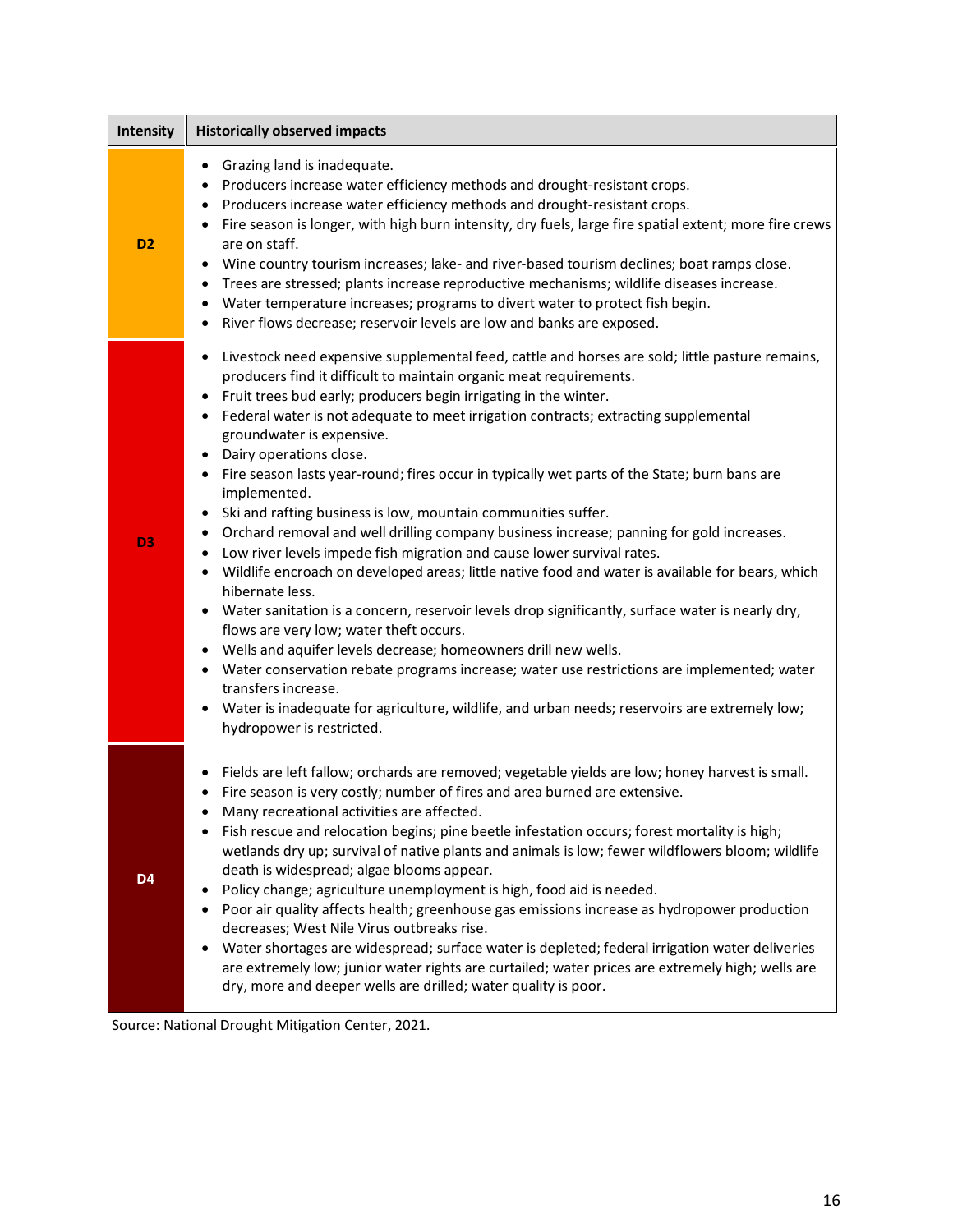### <span id="page-20-0"></span>**B. Potential Effects Associated with the No Action Alternative**

Under the no action alternative, uncoordinated or insufficient eradication efforts could result in the survival and establishment of *Bactrocera* spp. within the contiguous United States. If there are established *Bactrocera* populations we expect substantial economic effects to U.S. growers, processors, shippers, and consumers. *Bactrocera* feeding damages fruit and reduces harvestable yield, resulting in commodity scarcity, higher costs for production and purchase, agricultural land abandonment, and the temporary or permanent loss of domestic and foreign markets for U.S. grown commodities.

Lack of federal action would place the burden of fruit fly control on the State of California and members of the agricultural industry. While the State is likely to retain surveillance and trapping activities, members of the agricultural industry are likely to increase pesticide use to protect their crops. Crop producers may experience a reduced capability to comply with organic crop production practices. The likelihood of potential pesticide impacts on consumers would increase. Increased use of pesticide to protect host plants would risk faster development of pesticide resistance in *Bactrocera* spp. *Bactrocera* populations would continue to increase and disseminate until achieving an environmental equilibrium with host availability.

### <span id="page-20-1"></span>**C. Potential Effects Associated with the Quarantine and Commodity Certification Alternative**

This alternative would reduce the human-mediated movement of *Bactrocera* spp. by preventing the transportation of uninspected host plant materials beyond the quarantine boundary. Under this alternative, USDA-APHIS expects resident pest populations would persist within the quarantine boundary. A persistent infestation threatens the survival of host species in California and may lead to fruit fly populations with increased resistance to pesticides. Any failure in quarantine actions could lead to *Bactrocera* establishment outside quarantine boundaries via natural spread or human-assisted transport. In response, new or expanded quarantine areas would be needed to contain pest populations. Ongoing surveillance outside of quarantine areas would be needed to identify and respond to natural spread.

We also expect there would be adverse effects to U.S. agriculture and the economy from an ongoing exotic fruit fly infestation in California. Commodity certification requirements would create a necessary additional layer of governmental presence in the marketplace. This situation could create inspection jobs; however, trade would be restricted until the produce was inspected and certified for sale. Infested crops would be destroyed, reducing the volume of marketable fruit. Crop loss due to uncontrolled fruit fly populations is likely to lead to commodity scarcity and higher costs for U.S. consumers. A persistent *Bactrocera* population that is not under an official control program is likely to jeopardize U.S. trade relations. Implementation of this alternative is likely to increase the marketing and transportation costs passed to consumers.

### <span id="page-20-2"></span>**D. Potential Effects Associated with the Preferred Alternative**

This section considers potential effects to the human environment that are associated with implementation of the preferred alternative. This section also summarizes our findings on the potential effects associated with the eradication measures in the preferred alternative.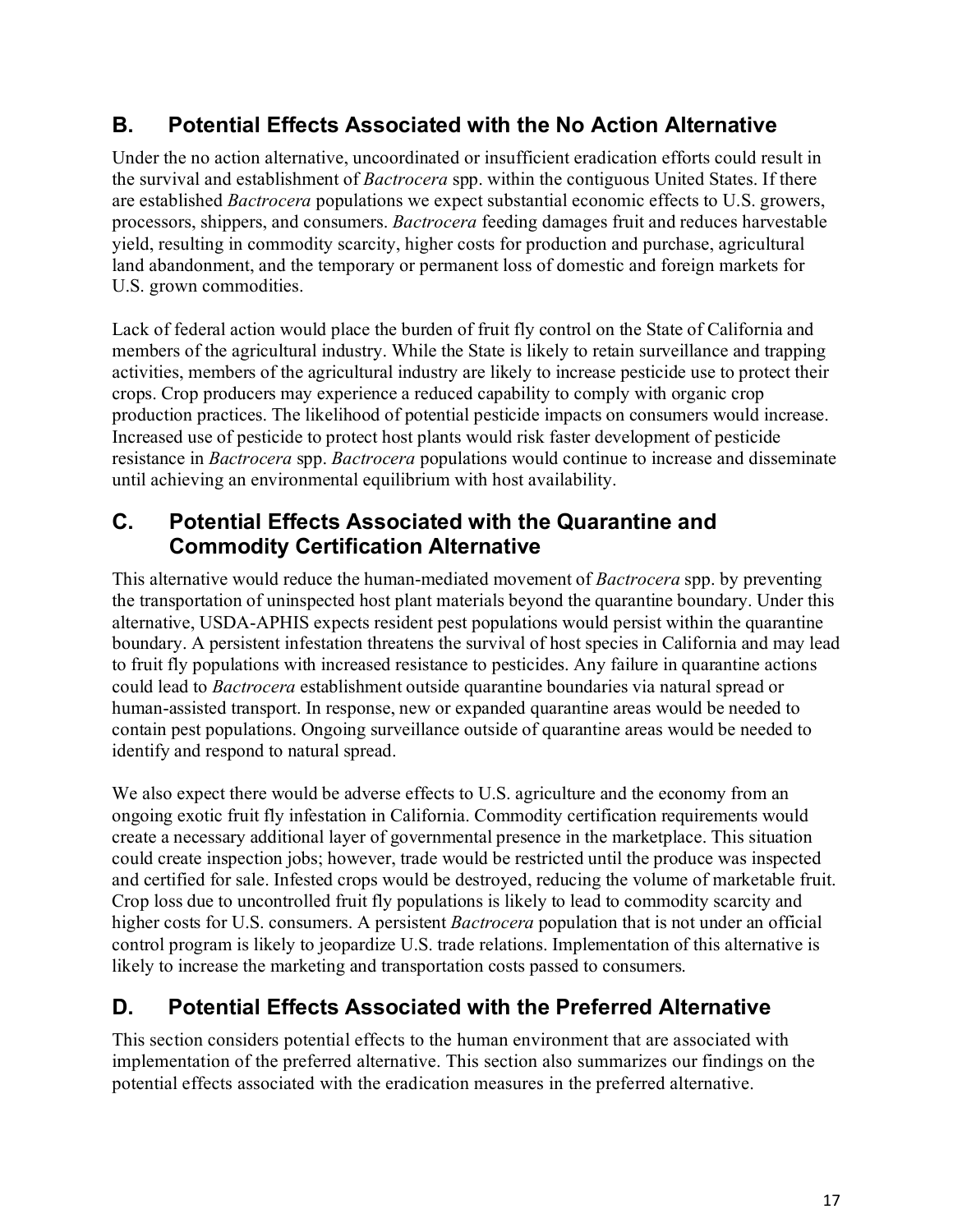Eradication using an IPM approach, is the preferred alternative that would employ any or a combination of the following measures:

- no action
- regulatory treatments and movement control
- host survey
- host removal
- chemical control
- mass trapping to delimit and monitor *Bactrocera* presence

No Action is an option at sensitive sites where other components of the integrated management system cannot be accommodated. Sensitive sites are locations where unique features of the site could lead to significant environmental impacts. Eradication of *Bactrocera* from sensitive sites would be difficult, requiring ongoing commitments of personnel and resources to contain the infestation within site boundaries. Failure to contain these pests would likely lead to the *Bactrocera* population's expansion into previously uninfested areas of California and the surrounding region.

Fruit fly program risk assessments included a thorough analysis of trap application technology and use (USDA-APHIS, 2018c, 2018f, 2018g). USEPA approval of new materials and chemical formulations precedes USDA-APHIS revision of trap application information. Our review of the treatment protocols found the small quantity of chemical formulations used as fruit fly pheromone lures and food baits is unlikely to result in adverse environmental or human health risks, due to low toxicity in animal testing, high target specificity, and low exposure to humans and the general environment (USDA-APHIS, 2018c, 2018e, 2018f, 2018g, 2014, 2003; Reilly, 2003).

USDA-APHIS expects the traps approved for *Bactrocera* spp. to pose little threat to nontarget plants and animals when used as directed. We anticipate the small number of nontarget arthropods that may be caught in program traps would have a minimal and transitory effect on the overall populations of their species. Program traps are placed out of the reach of the public so individuals living in the treatment areas are not likely to be exposed to chemical compounds used in the traps. To inform the public, traps display the appropriate warning on the label for the level of chemical risk. There is minimal exposure risk to applicators during trap preparation and placement based on the required use of personal protective equipment and adherence to proper application procedures. Depending on the frequency of trap placement and monitoring, there could be minimal disturbance of the soil surface or vegetation from vehicular and foot traffic.

The traps and chemical treatments administered by our fruit fly programs pose minimal risk to the human environment, as determined in our FFEIS (USDA-APHIS, 2018a) and associated risk assessments (USDA-APHIS, 2018b, 2018c, 2018d, 2018e, 2018f, 2018g, 2014, 2003). The described uses of bait spray, bait stations, and MB would likely result in shorter periods of quarantine and/or commodity certification requirements, potentially reducing effects to agriculture and trade-related industries. The discussion in the remainder of this chapter focuses on the eradication measures of the preferred alternative.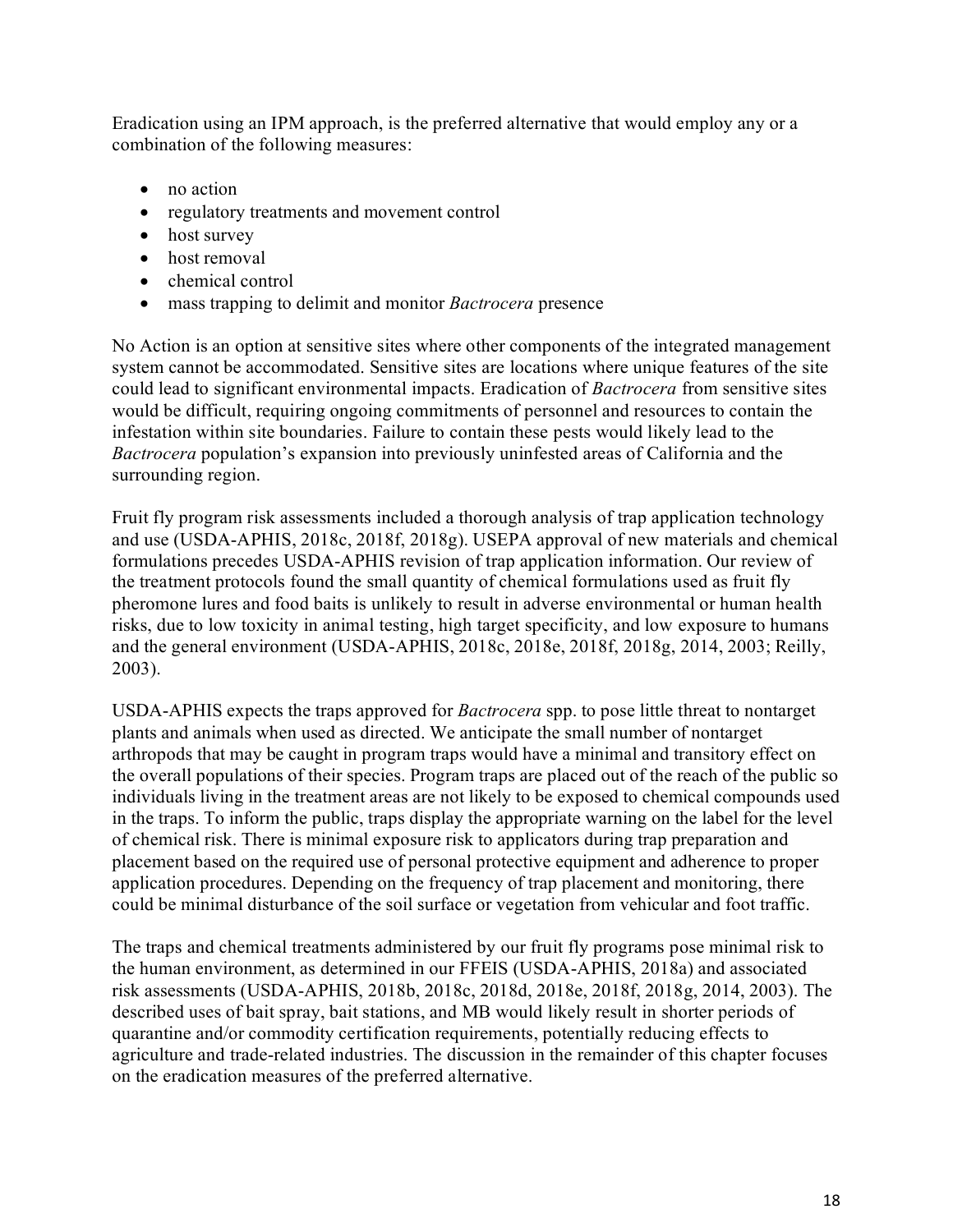### <span id="page-22-0"></span>**Effects Associated with Chemical Treatments**

USDA-APHIS seeks to minimize the risk of environmental contamination to air and water associated with chemical treatment of *Bactrocera* spp. A controlled release of chemicals into the environment is inherent in the limited program use of pesticides.

### *Environmental Fate*

The environmental fate of a chemical depends on the combination of the chemical's properties with the prevailing environmental characteristics (temperature, pH, dilution, etc.). Both direct contact with waterbodies and runoff of program pesticides into water are highly unlikely due to the targeted application methods, the use of distance buffers, and the environmental fate of the pesticides selected for use in the program. The methods used to mitigate for adverse effects to waterbodies are described in FFEIS (USDA-APHIS, 2018a). Our fruit fly program operations allow unique sites to depart from standard operating procedures while providing effective pest control. Typically, the selection of control methods and use of specific mitigation measures accommodates sensitive sites in pest program areas.

We compared the active ingredients in the treatment options with respect to their potential to affect the human environment, and found the combined risk for all the pesticides in the preferred alternative is minimal. A well-coordinated eradication program using IPM technologies would result in the overall least use of pesticides. Taking no action, or limiting program actions to quarantine and commodity certification, would likely result in an expanding infestations. This would lead to more widespread use of pesticides by homeowners and commercial growers, with correspondingly greater potential for adverse effects to human health and ecosystems. Implementation of the preferred alternative is likely to eliminate a *Bactrocera* spp. population more effectively than the other alternatives, and consequently, the program would make fewer pesticide applications over time.

The remainder of this section reviews the active ingredients in the prescribed pesticides by summarizing information in prior NEPA analyses and chemical risk assessments (i.e. USDA-APHIS, 2018a, 2018b, 2018c, 2018d, 2018e, 2018f, 2018g, 2014, 2008, 2007, 2003, 2002, 2001), but should not be considered encyclopedic. Please consult USEPA pesticide registration documentation for additional information.

• MB fumigation could be used as a commodity treatment prior to certification, but will not be used as it is not an eradication treatment. This type of use would occur under a FIFRA Section 18 Quarantine Exemption and USDA-APHIS would meet all reporting requirements. Fumigation chambers vent the small quantities used to treat for OFF. MB volatilizes into air from soil and water, and is known to contribute to stratospheric ozone depletion. Volatilization of MB from surface soil is rapid, with a half-life ranging from 0.2 to 0.5 days. The degradation half-life of MB in soil ranges from 31 to 55 days. MB has a low affinity to bind to soils; however, it is not considered a major contaminant of ground water (NPIC, 2000). The volatilization half-life for MB from surface water ranges from 3.1 hours to 5 days. The degradation half-life of MB in water ranges from 20 to 38 days, depending on temperature and pH.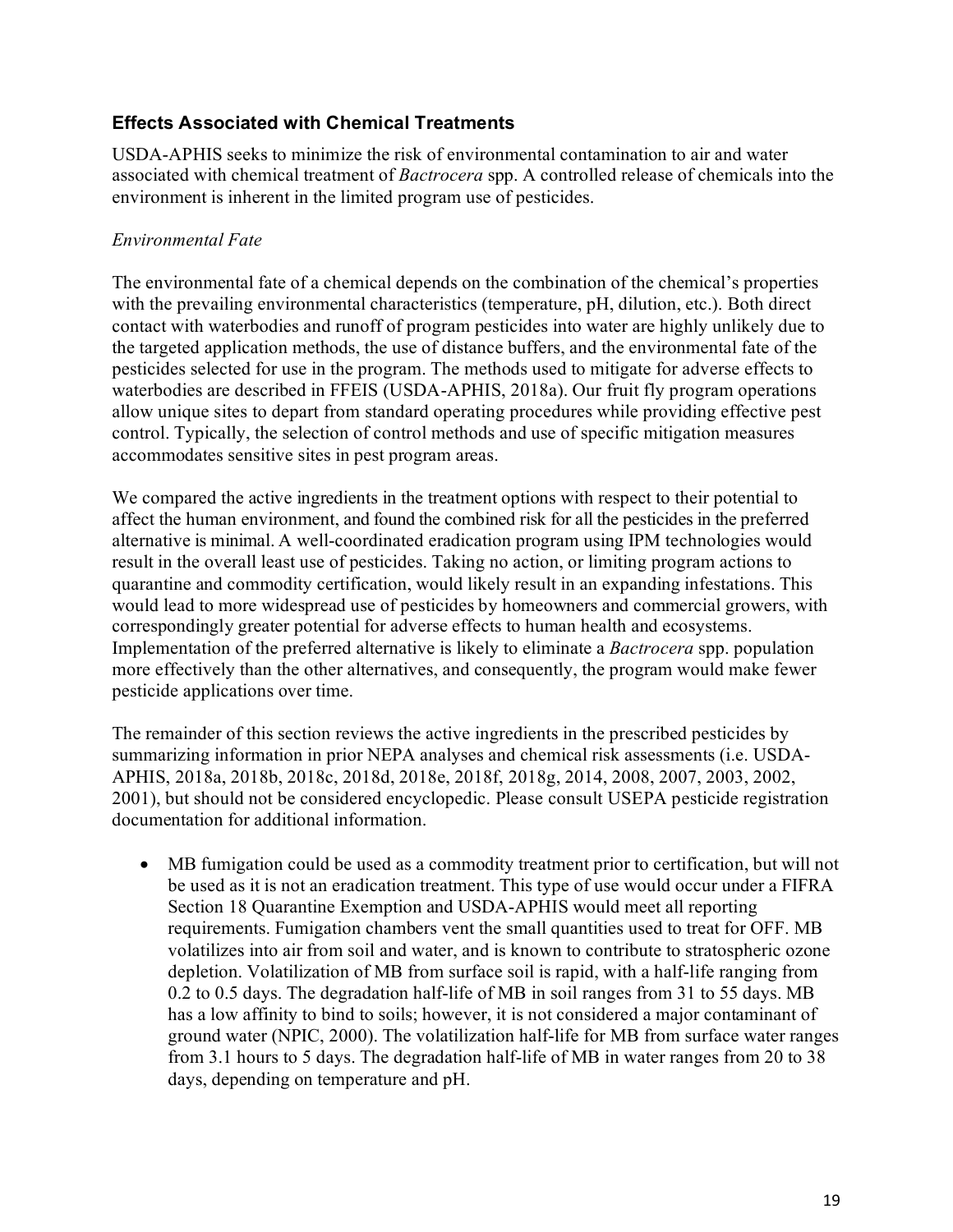- Naled degrades quickly in the environment to dichlorvos (a registered insecticide) and dichloroacetic acid via chemical hydrolysis and biodegradation. Studies show that naled dissipates rapidly with half-lives of less than two days under terrestrial, aquatic, and forestry field conditions. The dissipation is also rapid for dichlorvos. The presence of sunlight accelerates degradation with photolysis half-lives of 0.4 days (soil) and 4.4 to 4.7 days (aqueous). The bioaccumulation potential for naled and dichlorvos is expected to be low (USDA-APHIS, 2018c, 2018f). Soil microbes break down most of the naled in the soil and, therefore, it should not present a hazard to ground water. The half-life of naled on foliage ranges from 2.3 to 2.5 days. Plants remove bromine from naled to form dichlorvos which may evaporate or be further metabolized (Extoxnet, 1996).
- Spinosad is not considered mobile in soil as it adsorbs strongly to soil particles and is unlikely to leach to great depths. Dissipation half-lives for spinosad in the field may last 0.3 to 0.5 days. It is photodegraded quickly on soil exposed to sunlight. Spinosad is quickly metabolized by soil micro-organisms under aerobic conditions, and has a half-life of 9.4 to 17.3 days. Spinosad is not sensitive to hydrolysis, but aqueous photolysis is rapid in natural sunlight (half-life of less than 1.0 to 1.6 days), and is the primary route of degradation in aquatic systems exposed to sunlight. Under anaerobic conditions, the degradation rate is slower, between 161 and 250 days. Spinosad has a half-life of 2.0 to 11.7 days on plant surfaces. After initial photodegradation, residues are available for metabolism by plant biochemical processes. Effects from residues of individual treatments are no longer detectable in environmental substrates within a few weeks of application (USDA-APHIS, 2014; Kollman, 2003).

### *Additional chemical considerations*

Attractants in USDA-APHIS fruit fly program treatments (i.e., fruit fly pheromone lures and food baits) minimally effect air, water, and land resources, based on USEPA-approved use patterns and the rapid degradation of the ingredients. In general, the environmental fate associated with the active ingredients (as described in subsection (a) forms the basis for any effects from the overall attractant. We take care to keep animals away from spray solutions containing food bait and toxic pesticides if animals might be attracted to a solution to drink it. In accordance with CDFA's National Pollutant Discharge Elimination System best management practices, the program establishes a 30-foot treatment buffer around all waterways. The program also delays foliar treatments if there is a 40% or higher chance of rain forecast to occur in the next 24 hours, or if wind speeds are over 10 miles per hour (D. Kelch, personal communication, 2021-10-01). USDA-APHIS follows all pesticide label and registered use requirements to minimize the potential for effects to the environment.

Overall, we expect limited potential for pesticide interaction or for multiple exposures. The San Jose OFF Program will coordinate with other pest programs in California to avoid any overlap of toxic eradication treatments.

• As of October 20, 2021, in addition to the San Jose OFF Program proposed for Santa Clara County, there are no other active quarantines targeting fruit flies in California. CDFA is working to eradicate *Bactrocera* populations in areas of Los Angeles and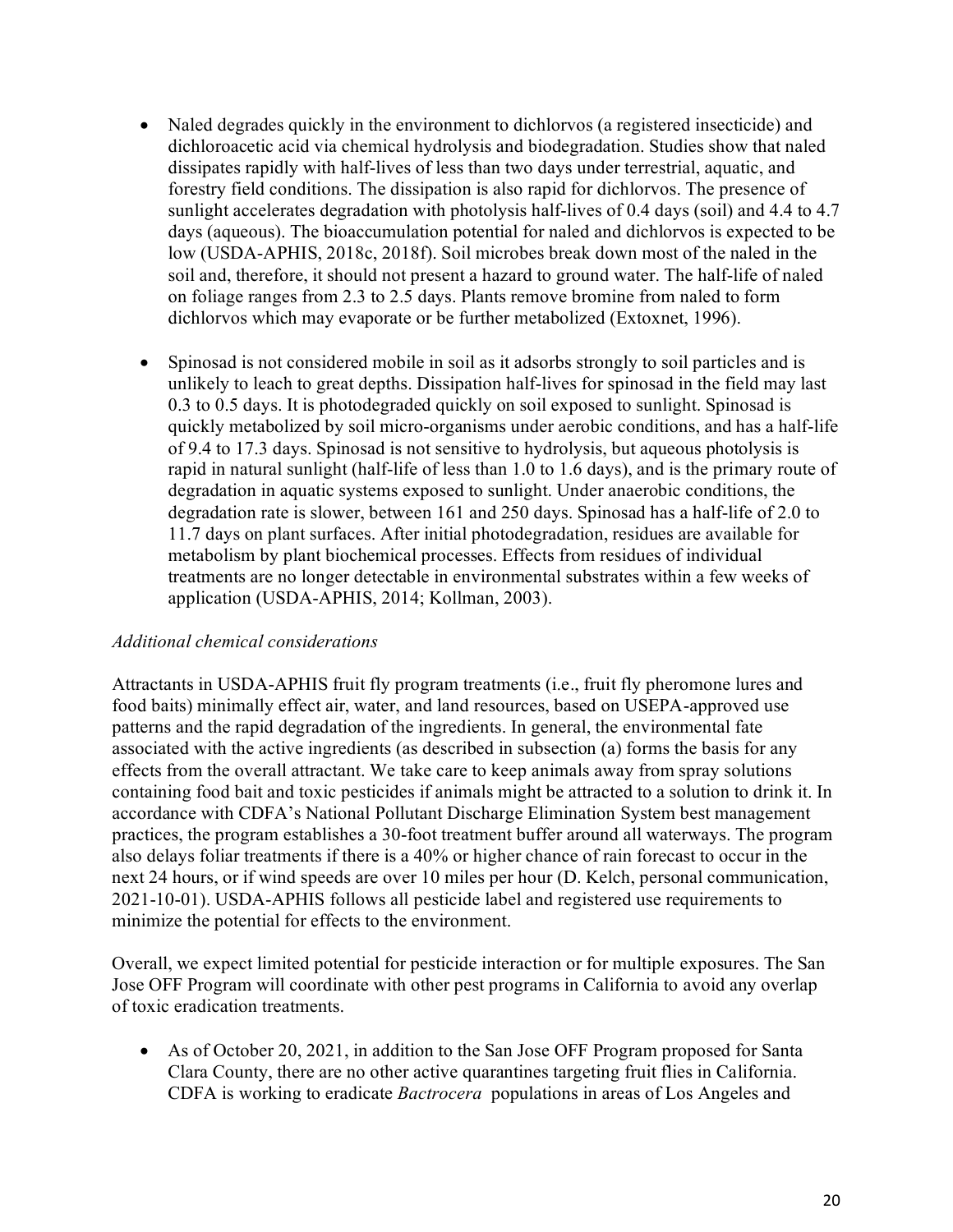Orange Counties before they can trigger a quarantine (N. Mullaly, personal communication, 2021-10-20). The distance from the proposed San Jose OFF treatment core to Los Angeles County (which has the nearest active fruit fly eradication program) is 234 miles. The shortest distance between Santa Clara County and Los Angeles County is 195 miles. Under the preferred alternative, CDFA's Santa Clara eradication program would be incorporated in USDA-APHIS' proposed cooperative quarantine and eradication program.

Current and future in-state *Bactrocera* control programs could merge into one larger program area, depending on fruit fly dissemination and weather influences. We expect the combination of Bactrocera trapping and eradication actions across California counties to have beneficial effects from the reduction in fruit fly populations causing damage to fruit, and from overall reductions in chemical treatments.

- We considered implementation of the preferred alternative in the context of, and in conjunction with, other pest eradication and quarantine projects that might occur in the program area (e.g., Japanese beetle, light brown apple moth and glassy-winged sharpshooter control efforts). USDA-APHIS does not expect significant additive or synergistic effects from pesticide use by these programs, due to differences in pesticide mechanisms of toxic action, targets for pesticide application, affected species and resources, and application timing. Other pest control programs currently active in the proposed program area may apply the same or similar chemical treatments (including, but not limited to, naled or spinosad formulations and MB fumigation). These programs are applying eradication treatments for for Asian citrus psyllid in 11 counties, including Santa Clara County; glassy-winged sharpshooter in Fresno, Madera, and Tulare Counties; OFF and peach fruit fly in Los Angeles and Orange Counties, respectively (CDFA, 2021i, 2021j, 2021k).
- CDFA is currently carrying out delimitation trapping programs for guava fruit fly, Mexican fruit fly, OFF, and peach fruit fly in seven California counties, including Santa Clara County; trap grids are centered on detection sites. CDFA is also conducting an OFF eradication program in Los Angeles County and a peach fruit fly eradication program in Orange County; neither location has reached a quarantine level of detections (N. Mullaly, personal communication, 2021-10-21). Whether or not there is an active federal quarantine for fruit flies in California, trapping and surveys for *Bactrocera* spp. continue under the State's fruit fly detection and monitoring program. Adverse environmental impacts have not been reported or are expected to occur from these ongoing actions.
- A cooperative fruit fly eradication program (also targeting OFF) in Santa Clara County was successfully completed; USDA-APHIS lifted the quarantine in November 2015 (USDA-APHIS, 2015a). The most recent *Bactrocera* cooperative eradication program in California (in portions of Sacramento and Yolo Counties) was completed in May 2019 (USDA-APHIS, 2019a). Chemical residues from past *Bactrocera* programs degrade over time in the prevailing weather conditions in California, so it is highly unlikely that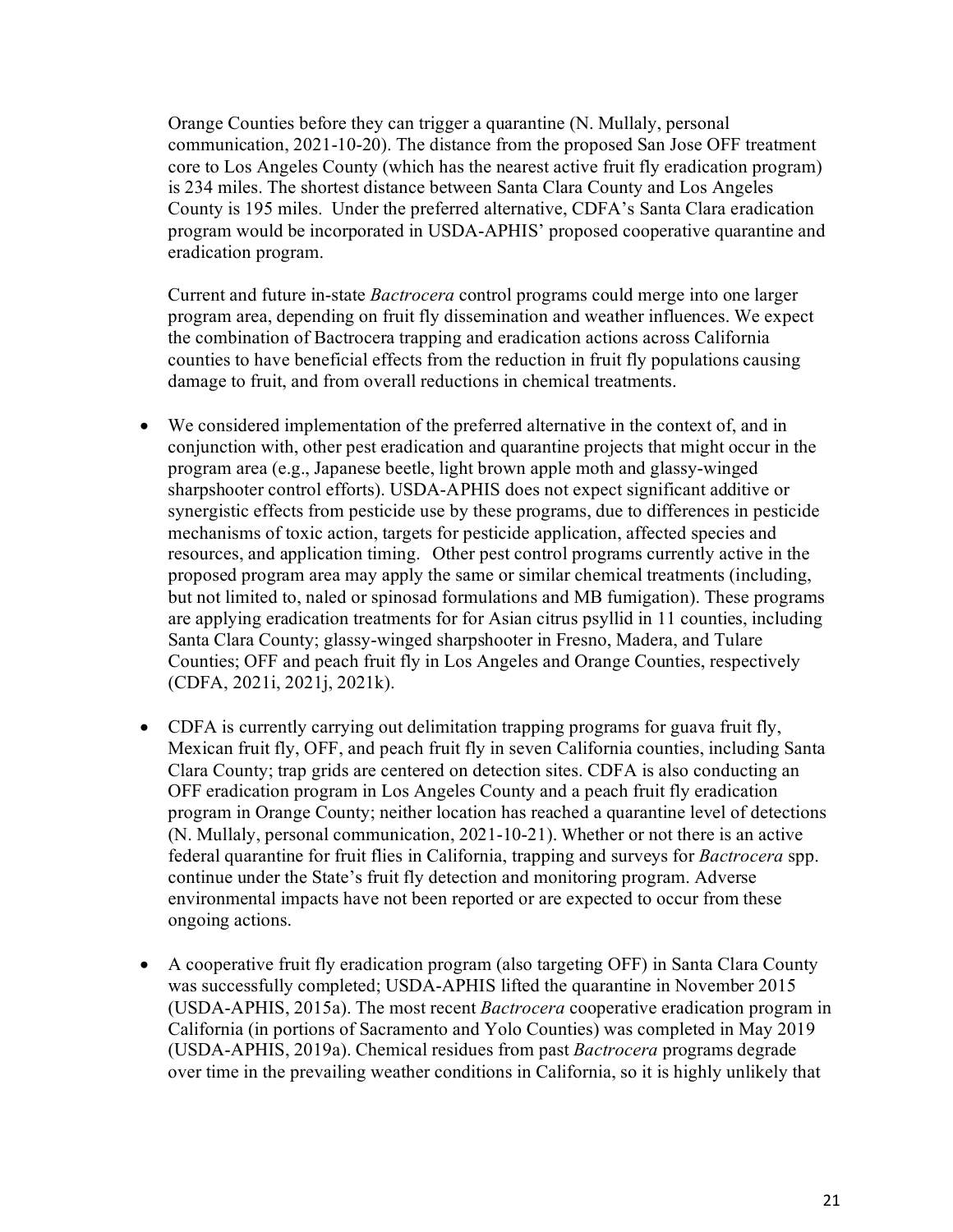their pesticide applications would have additive or synergistic effects with San Jose OFF Program applications.

### *Active ingredients for the proposed treatments*

MB is a regulatory commodity treatment used to allow movement of *Bactrocera*-host materials outside the quarantined area. MB is an organobromine compound used as a broad spectrum fumigant to control insects, mites, rodents, plant pathogens, nematodes, termites, and weeds. It can be used as a soil fumigant, as a post-harvest treatment of commodities, and for structural fumigation (USEPA, 2008). Additional uses were removed because MB is an odorless, colorless gas that depletes the ozone layer in Earth's atmosphere, allowing increased ultraviolet radiation to reach the planet's surface. USDA-APHIS determined that use of MB as a fruit fly quarantine treatment poses negligible potential for additive or synergistic effects to the environment (USDA-APHIS, 2002, 2007). Currently, there is limited use of MB as a pesticide for certain agriculture, quarantine and pre-shipment purposes.

Naled is an organophosphate insecticide that would be used in California's OFF program Jackson traps. It is also used as an insecticide for large-area mosquito control and as an acaricide to kill mites and ticks. Naled is registered to control blackflies and leaf-eating insects on a variety of fruits, vegetables, and nuts; it may be used in barns, greenhouses, and at processing plants. Naled has been used to treat dogs for nematode infestation (PubChem, 2021; USDA-APHIS, 2018f). USDA-APHIS' cooperative OFF eradication programs would use naled in traps or bait stations (USDA-APHIS, 2018f).

Spinosad would be used in the prescribed bait stations and as a targeted foliar spray. It is a natural substance made by a soil bacterium that can be lethal to insects (NPIC, 2014). As a neurotoxin, spinosad works by disrupting nicotinic acetylcholine receptors (USEPA, 2016). It has other labeled food and non-food uses including the control of fire ants, beetles, caterpillars, termites, and thrips (USDA-APHIS, 2014; Merchant, 2004). Implementation of a governmental OFF eradication program could lead to an increase in spinosad use (as a bait spray) and the possible overlap of USDA-APHIS and non-USDA-APHIS program treatments.

We do not know the types or amounts of pesticide use by private entities in the proposed program area. Despite this, USDA-APHIS does not expect there to be significant additive or synergistic effects as a consequence of implementing the preferred alternative or its component treatment measures based on the very limited amount of pesticides used during this program. Under the preferred alternative, program pesticide applications are designed to avoid overlapping treatment cores, and to prevent nontarget exposure until pesticide residues degrade. Therefore we did not identify any reasonably foreseeable future actions that could result in incremental increases in environmental effects.

### <span id="page-25-0"></span>**Human Health**

The principal concerns for human health are related to potential program use of chemical pesticides. Factors that affect the human health risk include pesticide toxicity and the potential for human exposure. Pesticide toxicity varies with the mode of action. These factors are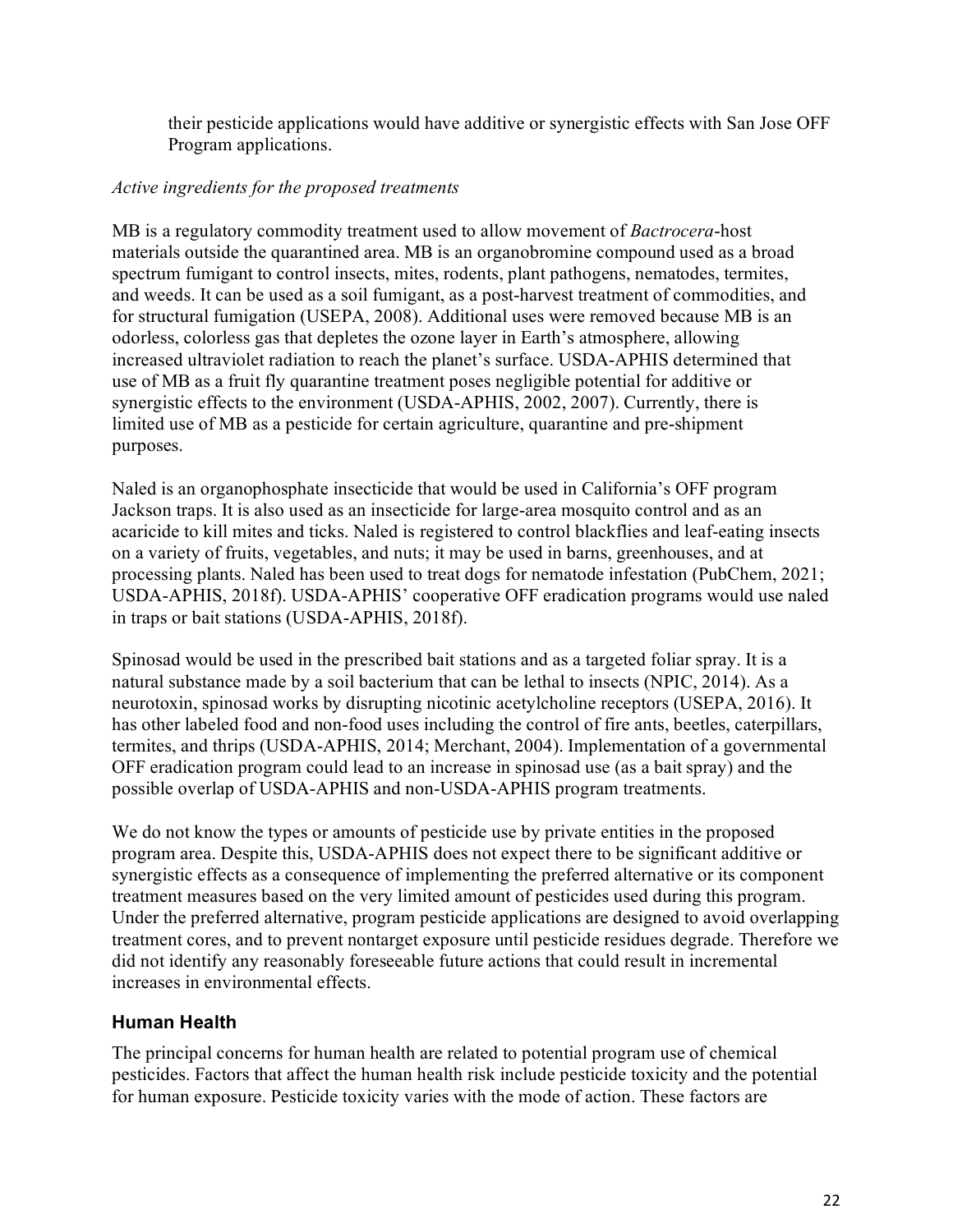influenced by the use pattern and the environmental fate for each particular pesticide. The analyses and data of FFEIS and the associated human health risk assessments indicate exposures to pesticides from normal program operations are not likely to result in substantial adverse human health effects. (Refer to the FFEIS (USDA-APHIS, 2018a) and the human health sections of the supporting risk assessments (USDA-APHIS, 2018b, 2018c, 2018d, 2018e, 2018f, 2018g, 2014, 2003) for additional information on risks to human health.)

USDA-APHIS determined that risks to human health from the proposed pesticide treatments are minimal, based on the low probability of exposure to people and the environment by adherence to label requirements, the use of personal protective equipment, favorable environmental fate and effects data, and the program's proposed use pattern.

- MB binds to DNA, fats, and proteins (NPIC, 2000). Human exposure to high concentrations of MB can cause central nervous system and respiratory system failures and can harm the lungs, eyes, and skin. Should treatment by MB fumigation be indicated, adherence to USEPA label restrictions and application in enclosed areas or containers would protect applicators and the public from risk of exposure to the fumigant (USDA-APHIS, 2007, 2002). In USDA-APHIS's cooperative fruit fly programs, MB chamber fumigations are performed on picked fruit at the packing sheds and are never conducted in fields where malathion and/or spinosad treatments take place (G. Gracia, personal communication, 2021-02-05). In the State of California, MB is never used in the field (R. Johnson, personal communication, 2021-10-13).
- Naled is a cholinesterase (ChE) inhibitor that disrupts the nervous system. Symptoms of ChE inhibition in humans include nausea, dizziness, and confusion. Exposure to high doses of naled, which could occur during an accident or major spill, can result in respiratory paralysis and death. Program application methods (inside traps or bait stations) and adherence to label requirements substantially reduce the potential for exposure. Adverse health risks to workers are not expected when applications are made according according to label directions. Adverse health risks to the general public are not expected based on the requirements for public notification as specified on the label, and the placement of traps out of the normal reach of children (USDA-APHIS, 2018f).
- Spinosad targets the nervous system of invertebrates. Contact may irritate human skin and eyes (NPIC, 2014) but overall spinosad has low acute toxicity for oral, dermal, and inhalation routes of exposures. USEPA studies indicate spinosad is unlikely to be neurotoxic, mutagenic, carcinogenic, or immunotoxic in mammals. Ground-based targeted applications of spinosad (as bait stations or foliar spray) by our fruit fly eradication programs are unlikely to pose adverse risks to human health, due to spinosad's low toxicity as well as the low risk of exposure when applications are made in accordance with USEPA label instructions (USDA-APHIS, 2014, 2003). After pesticide application, the potential for the public's exposure is low because spinosad does not persist in the environment (USDA-APHIS, 2014; Kollman, 2003).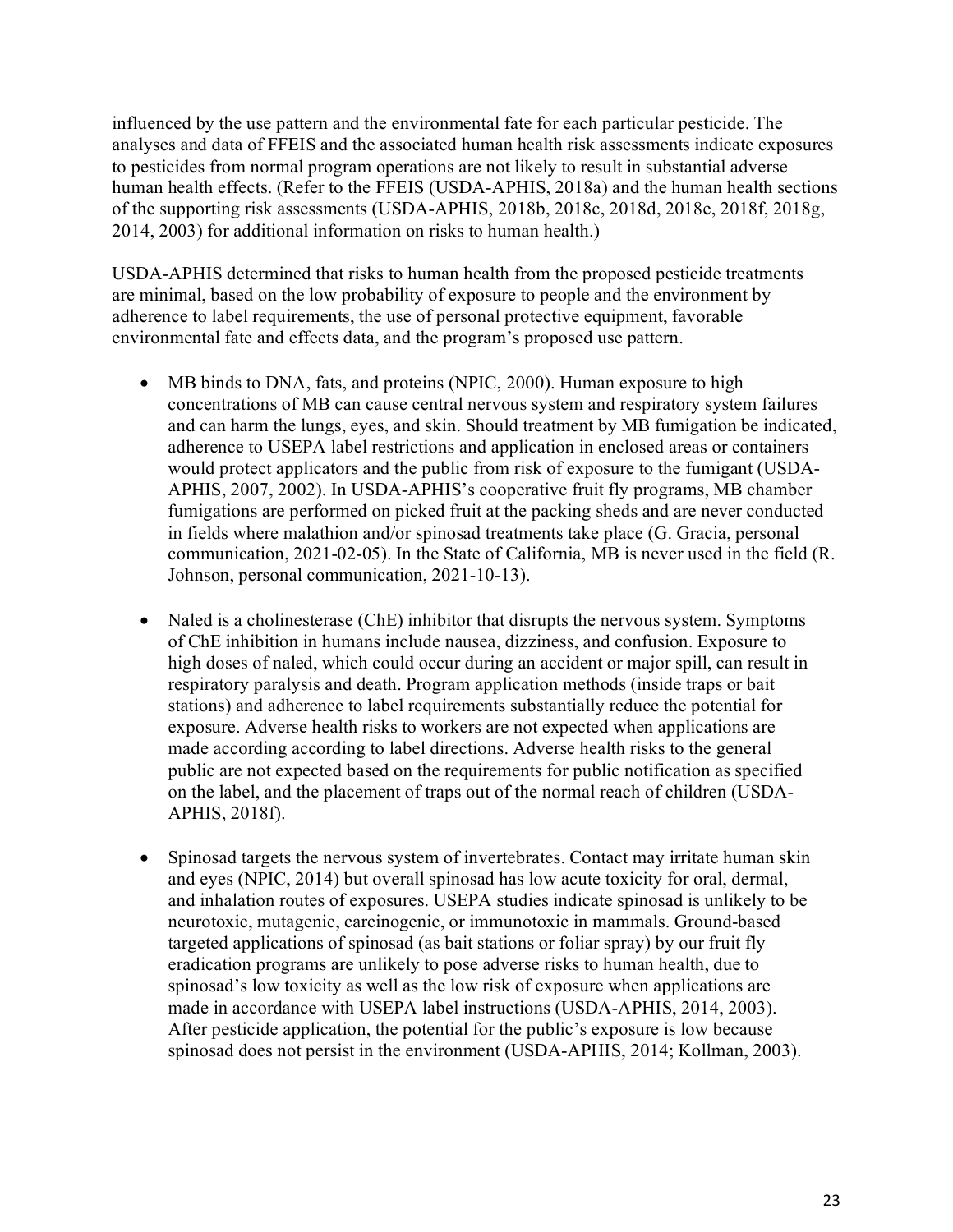Of the alternatives considered, a well-coordinated eradication program using IPM technologies results in the least use of chemical pesticides and minimizes their potential to adversely affect human health. Workers who mix, load, and apply pesticides, and members of the public who live in or visit a *Bactrocera* spp. eradication area, are the potentially exposed human populations. Exposure of program workers is not expected based on the proper use of personal protective equipment and engineering controls. Accidental exposure is the most likely route of exposure to program workers during pesticide mixing, loading, and spraying. The risk of accidental exposure is minimal because only certified applicators working with federal and state agencies or persons under their guidance, would handle chemicals in the San Jose OFF Program.

Pesticide exposure by the public is unlikely based on program adherence to pesticide label requirements and mitigations. We do not expect adverse health risks to the public because there is a notification process that occurs in advance of the treatment, ground-treatments are highly localized, and the program maintains restricted entry and post-harvest intervals. Public notification includes sharing information concerning program control actions via press releases and media announcements. Depending on the treatment area, either the County's agricultural commissioner, extension agent, or public information officer serves as the primary media liaison. Any resident with property to be treated would be directly contacted or be notified in writing at least 48 hours prior to treatment of the property. Program personnel also leave notices on property after treatment. The notices detail any precautions people should take, and identify any intervals of time that should elapse before harvesting fruit on the property. USDA-APHIS and CDFA provide information about the program to property owners and residents, via translators and printed door hangers if available. The risks to the public associated with dietary consumption of fruit from treated plants are low, based on the program's removal of fruit in treated areas and the notification processes.

In addition, program site inspections ensure chemical treatments are not likely to affect humans and ecosystems. Trap placement and chemical applications may be rescheduled if strong winds or rainfall is forecast for the program area or nearby areas. These procedures reduce the potential for pesticide movement in water and air to nontarget locations. The destruction or relocation of traps and treatments due to weather events is unlikely to adversely effect the human environment because the amount of pesticide is diluted during the storm's water and air movement. The program establishes no-spray buffer areas to reduce the potential for pesticide drift and runoff. Traps would be incinerated in a wildfire. For these reasons, program operations are highly unlikely to effect soil and water features in the affected environment.

USDA-APHIS recognizes a small portion of the population may have greater than usual sensitivity to certain chemicals, and program treatments may pose heightened risks to these individuals. To mitigate these risks, program personnel will communicate with individuals identified as sensitive before making treatments to their properties, and will notify the public before treating public-access areas.

### <span id="page-27-0"></span>**Nontarget Species**

For the no action alternative and the quarantine/commodity certification alternative, potential environmental effects on nontarget species could include loss of animal and plant life and habitat from unregulated pesticide use by the public, or from *Bactrocera* host damage.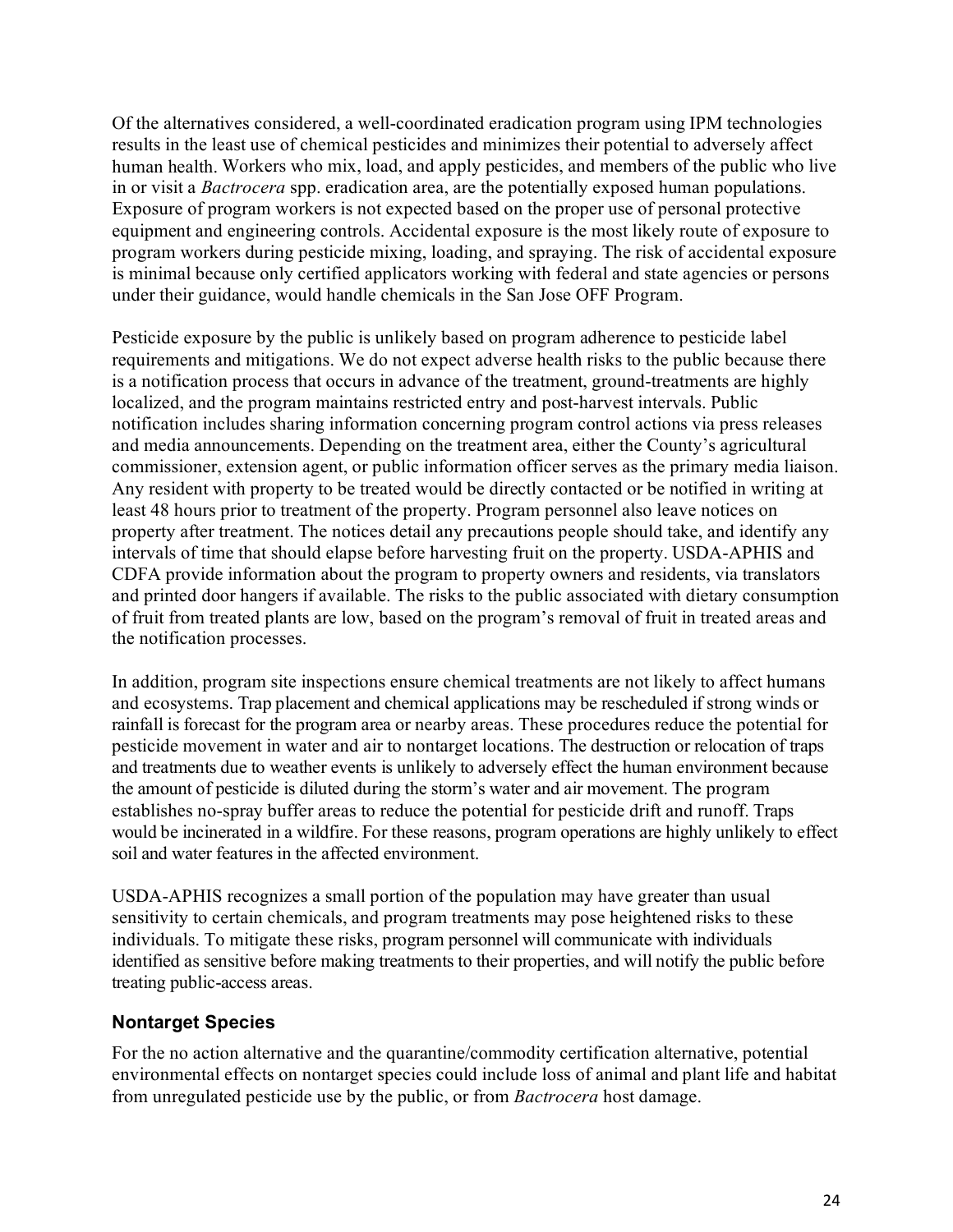The cooperative eradication program in Santa Clara County would be limited to targeted bait spray applications to host foliage and placement of gel bait stations in order to control invasive OFF populations. These treatments would target OFF life stages in a manner that minimizes potential exposure and associated risks to nontarget species.

- Baits: The pheromones and food baits approved for our *Bactrocera* program traps and treatments may attract certain nontarget species, exposing them to the pesticide ingredient. When used in accordance with USEPA label requirements, OFF Program baits (methyl eugenol and Torula yeast) are expected to have only minimal, transient impacts on nontarget animal populations (USDA-APHIS, 2018g).
- Protein hydrolysate is a common attractant used in fruit fly treatments, increasing the efficacy of chemical applications and reducing the area of pesticide treatments needed for control (Prokopy et al., 1992). OFF attracted to the protein hydrolysate receive a lethal dose of the pesticide spinosad that is mixed with the attractant. The protein hydrolysate selected for program use is expected to have minimal impacts to environmental quality based on its use pattern and rapid degradation; because of its low toxicity, impacts to nontarget species are unlikely.
- Spinosad has low to moderate toxicity to wild mammals and birds. Spinosad toxicity to fish is moderate, while aquatic invertebrates are more sensitive in acute and chronic exposures. Toxicity to terrestrial invertebrates is variable; however, spinosad is considered highly toxic to honey bees. Risks to nontarget fish and wildlife are anticipated to be negligible based on the proposed use pattern that would result in a low potential for exposure to most taxa. A favorable environmental fate profile and low toxicity to most nontarget organisms further reduces the risk to terrestrial and aquatic animals (USDA-APHIS, 2014).
- Naled is toxic to birds, terrestrial and aquatic vertebrates, and terrestrial invertebrates, including pollinators (USDA-APHIS, 2018f). However, the potential exposure of aquatic or terrestrial species to the naled used in Jackson traps is expected to be low (USDA-APHIS, 2018f).

USDA-APHIS finds the program insecticides under the preferred alternative have a low potential for adverse effects to nontarget species. MB fumigation methods protect nontarget species by preventing exposure to this pesticide (USDA-APHIS, 2007, 2002). When deployed according to label instructions, the delimitation and monitoring traps pose little threat to nontarget plants and animals. The small number of nontarget arthropods that may be caught in program traps would have a minimal effect on the overall population of their species (USDA-APHIS, 2018f). Program performance of the prescribed surveys and fruit removal will not have adverse effects nontarget species.

Conservation areas in Santa Clara County provide important habitat for a wide variety of wildlife that cannot be seen anywhere else in the United States. The proposed program area in Santa Clara County contains state, county, and local parks such as Hellyer Park and Coyote Creek Trail, Coyote Creek Park Chain, Martial Cottle Park, Guadalupe River Trail, Lake Cunningham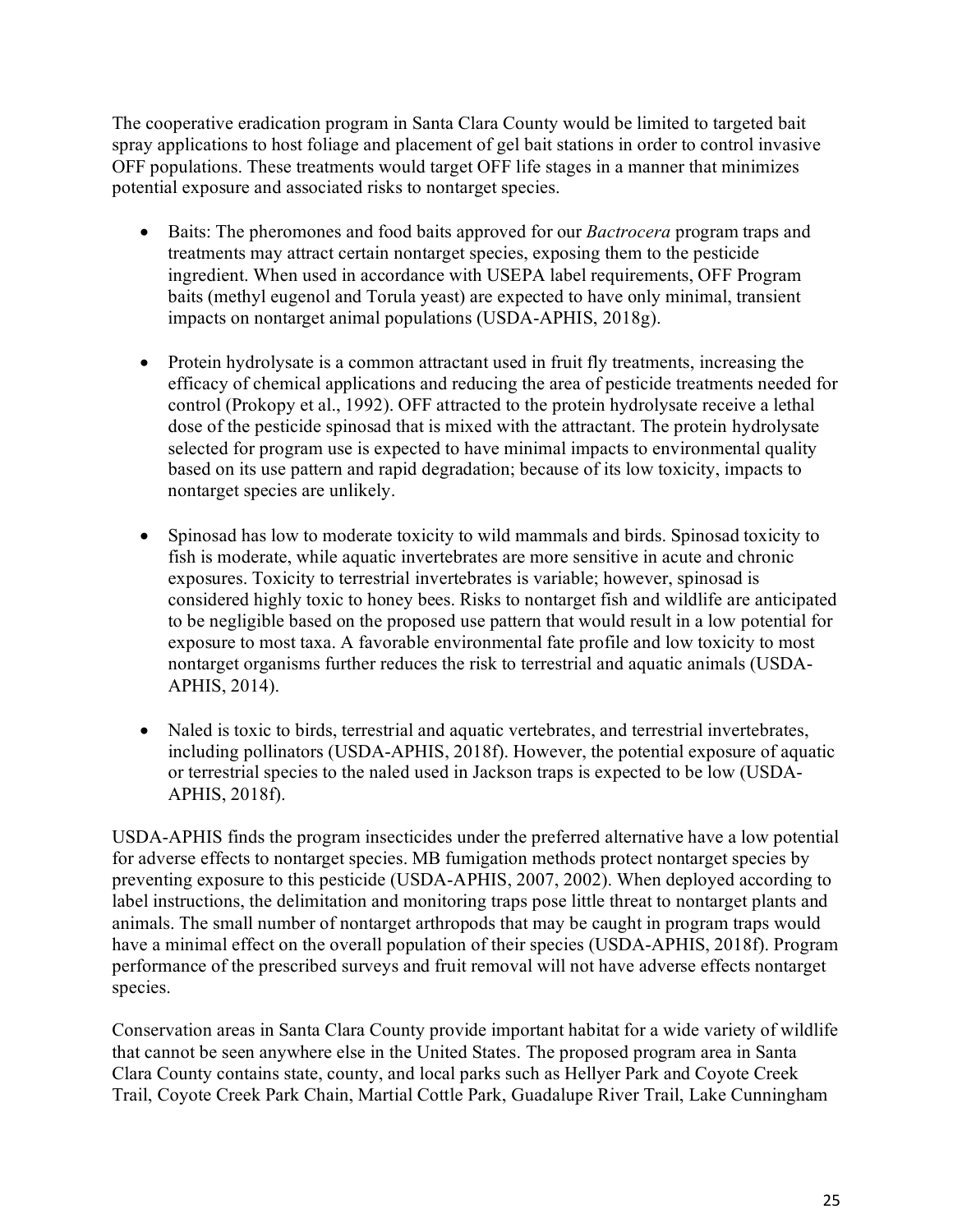Park, and Joseph D. Grant County Park. Sensitive sites could include irrigation canals, coastal wetlands, and salt lakes of potential ecological importance. Program chemical applications would not occur at these sites or within refuges or other protected areas. Otherwise, program activities at these sites would include surveillance trapping and fruit stripping by hand if OFF. detections occur.

### *Migratory Birds*

Unless permitted by regulation, the Migratory Bird Treaty Act of 1918, as amended (16 U.S.C. §§ 703–712) prohibits intentional take<sup>2</sup> of migratory birds or any part, nest, or egg of migratory birds.

Executive Order (EO) 13186, "Responsibilities of Federal Agencies to Protect Migratory Birds," directs federal agencies taking actions with a measurable negative effect on migratory bird populations to develop and implement a memorandum of understanding (MOU) with the U.S. Fish and Wildlife Service (USFWS) to promote the conservation the conservation of migratory bird populations. On August 2, 2012, USDA-APHIS and USFWS signed an MOU to facilitate the implementation of this EO.

More than 400 species of birds have been recorded in Santa Clara County (Bousman, 2016). This region of California, which is part of the Pacific Flyway, is an important migration corridor providing suitable habitat for many bird species.

USDA-APHIS evaluated the proposed OFF program in terms of potential impact on migratory avian species. Acute and chronic toxicity to birds from spinosad is low (USDA-APHIS, 2014). The localized and direct application of spinosad baits to host plants would not affect wild bird foods based on the targeted application of the spinosad baits to *Bactrocera* spp. host plants. Birds would not be exposed to MB treatments because the vented gas is rapidly dispersed and diluted in the air. Also, birds would not be exposed to naled inside Jackson traps or spinosad in MAT applications. The proposed program would not involve removal or disturbance of any trees, shrubs, or other vegetation on the project site that could be used by birds. No purposeful take of any migratory bird is part of the proposed program.

### *Endangered Species Act*

Section 7 of the ESA (16 U.S.C. §§1531 et seq.) and its implementing regulations (50 CFR Part 402) require federal agencies to consult with USFWS and/or the National Marine Fisheries Service (NMFS) to ensure that their actions are not likely to jeopardize the continued existence of threatened or endangered species or result in the destruction or adverse modification of critical habitat. If listed species or critical habitat are present in the area and program activities may affect them, USDA-APHIS consults with USFWS and NMFS, as appropriate.

<span id="page-29-0"></span><sup>&</sup>lt;sup>2</sup> "Intentional take" means the unlawful pursuit, hunt, take, capture, kill, attempt to take, capture or kill, possess, offer for sale, sell, offer to purchase, purchase, deliver for shipment, ship, cause to be shipped, deliver for transportation, transport, cause to be transported, carry, or cause to be carried by any means whatever, receive for shipment, transportation or carriage, or export, at any time, or in any manner.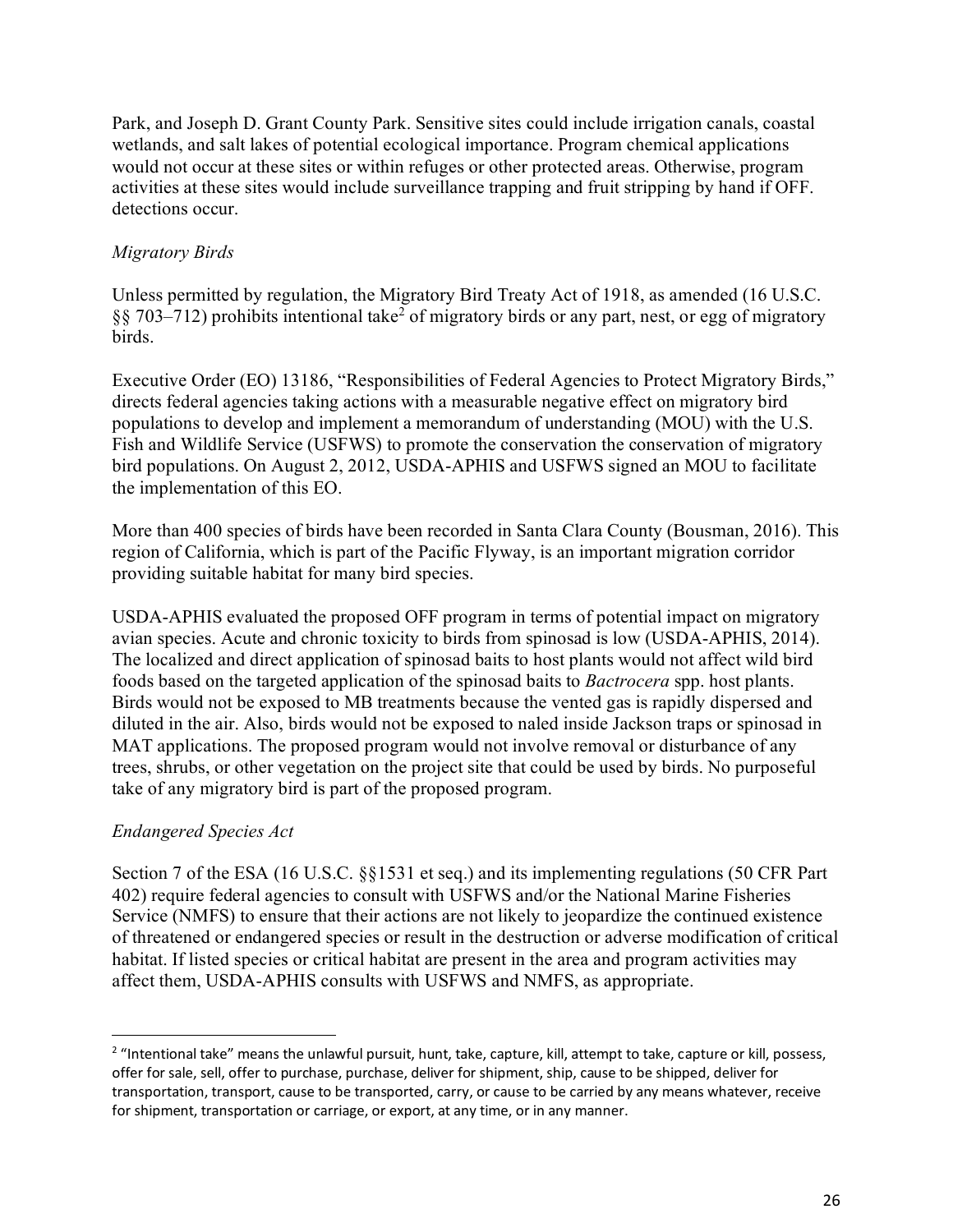We reviewed the program area and proposed treatment activities for potential co-occurrence of federally listed species and critical habitat under USFWS jurisdiction to determine if any proposed program treatments may affect listed species or critical habitat. According to the Information for Planning and Consultation (IPaC) official species list for the program area (USFWS, 2021), the species to consider in the program area are: San Joaquin kit fox (*Vulpes macrotis mutica*), California least tern (*Sterna antillarum browni*), California clapper rail (*Rallus longirostris obsoletus*), marbled murrelet (*Brachyramphus marmoratus*), California red-legged frog (*Rana draytonii*), California tiger salamander (Central California Distinct Population Segment) (*Ambystoma californiense*), delta smelt (*Hypomesus transpacificus*), tidewater goby (*Eucyclogobius newberryi*), Bay checkerspot butterfly and its critical habitat, Contra Costa goldfields, coyote ceanothus, Metcalf Canyon jewelflower, robust spineflower, and Santa Clara dudleya. Only critical habitat for Bay checkerspot butterfly occurs in the program area.

USDA-APHIS does not intend to treat areas lacking host plants, such as open or riparian habitats, wild lands, valley and foothill grasslands or riparian areas (including marshes and swamps). Additionally, there are no plans to treat near freeway bridge abutments or drainage ponds. A minimum 30-foot buffer will be used around all waterbodies for spinosad treatments. All program vehicles will use existing roads.

USDA-APHIS contacted the Sacramento USFWS field office requesting concurrence that the proposed program would not adversely affect listed species in the program area and USFWS concurred in an email (T. Maurer, USFWS, personal communication, 2021-10-05).

We completed a programmatic consultation with NMFS for exotic fruit fly eradication programs in California (NMFS, 2018). From the consultation, no-treatment buffers (see [Table 5\)](#page-30-0) for spinosad (foliar bait and MAT) and naled-baited Jackson traps will be applied to waterbodies, including designated critical habitat, for certain species under NMFS jurisdiction. These notreatment buffers are designed to protect listed fish from direct effects of program treatments, as well as any indirect effects resulting from impacts to prey items and habitat.

| <b>Chemical</b> | <b>Application Method</b> | <b>Application No-Treatment Buffer</b><br>(in feet) |
|-----------------|---------------------------|-----------------------------------------------------|
| Naled           | Jackson trap              | 10                                                  |
| Spinosad        | Bait station              | 10                                                  |
| Spinosad        | Foliar spot spray         | 30                                                  |

<span id="page-30-0"></span>**Table 5. No-Treatment Minimum Distances for Various Chemical Application Methods.**

Source: NMFS, 2018

USDA-APHIS used NMFS California species list datasets (see Appendix B for data source) to determine the listed species and designated critical habitat under NMFS jurisdiction in the program area. Central California Coast steelhead (*Oncorhynchus mykiss*) critical habitat is located within the treatment area (Coyote Creek). With the implementation of the no-treatment buffers included in [Table 5](#page-30-0) the program is not likely to adversely affect that species or its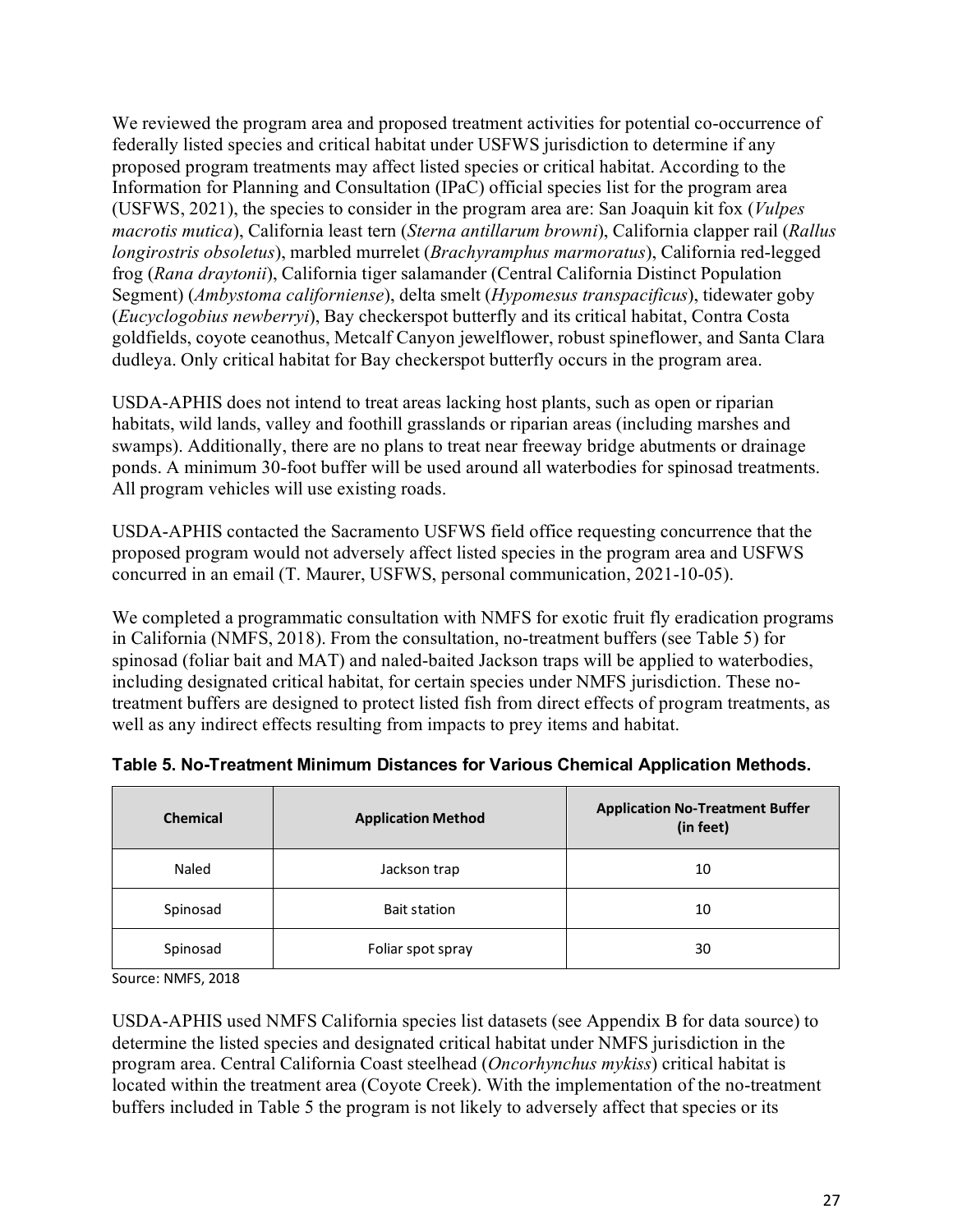designated critical habitat (NMFS, 2018).

A complete administrative record of this review is available upon request. If the San Jose OFF Program area expands, additional species become federally-listed as threatened or endangered, or critical habitat is designated in the program area, USDA-APHIS will reinitiate consultation with USFWS or NMFS, as necessary.

### <span id="page-31-0"></span>**Other Aspects of the Human Environment**

A lack of federal action ("no action") could result in adverse economic and public health impacts on affected producers and consumers, including decreased harvests, higher consumer prices, loss of local employment, reduced nutritional options, loss of market share, compromised mental and physical health, and loss of property. These reasonably foreseeable effects may occur to a lesser extent under the quarantine and commodity certification alternative. USDA-APHIS does not anticipate these types of adverse effects as a result of carrying out the preferred alternative's surveillance activities, trapping, and the program chemical applications.

#### *Climate*

Climate change (CC) refers to long-term shifts in average weather patterns that define the Earth's local, regional, and global climates. This includes changes in average daytime and nighttime temperature, precipitation, drought periods, periodicity of tornadoes and rainfall, polar ice melting, and ocean/sea level rise. Human-produced impact on global temperature (also known as anthropogenic global warming) may be avoided or reduced by government agencies through consideration of CC during the NEPA process. NEPA requires U.S. federal agencies to examine the reasonably foreseeable effects of a proposed action on the human environment (40 CFR § 1508.1(g)). Federal agencies comply with EOs 13990 ("Protecting Public Health and the Environment and Restoring Science to Tackle the Climate Crisis") and 14008 ("Tackling the Climate Crisis at Home and Abroad") by considering:

- (1) the effects of CC on a proposed action,
- (2) the potential effects of a proposed action on CC, and
- (3) potential mitigation measures that could be applied to the proposed action.

Direct effects of CC on the fruit fly eradication program include increased likelihood of introduction and modification of the incidence, prevalence, persistence, and locations of fruit fly outbreaks. Over time, biological modifications to *Bactrocera* spp. are highly likely to include more generations per year, increased reproductive rates, and populations that survive over winter. Extreme precipitation and soil erosion coupled with overall drought increase the risk of crop exposure to heat events that reduce productivity. All these direct effects elevate risks to U.S. agricultural and natural resources.

Specific examples of impacts to program operations include: (1) extreme weather events may interfere with the servicing of traps and application of treatments, (2) higher temperatures and drought may reduce pesticide persistence in the traps triggering the need for shorter replacement intervals, and increasing program costs (3) fruit fly program funding may be redirected to disaster relief and other emergency responses.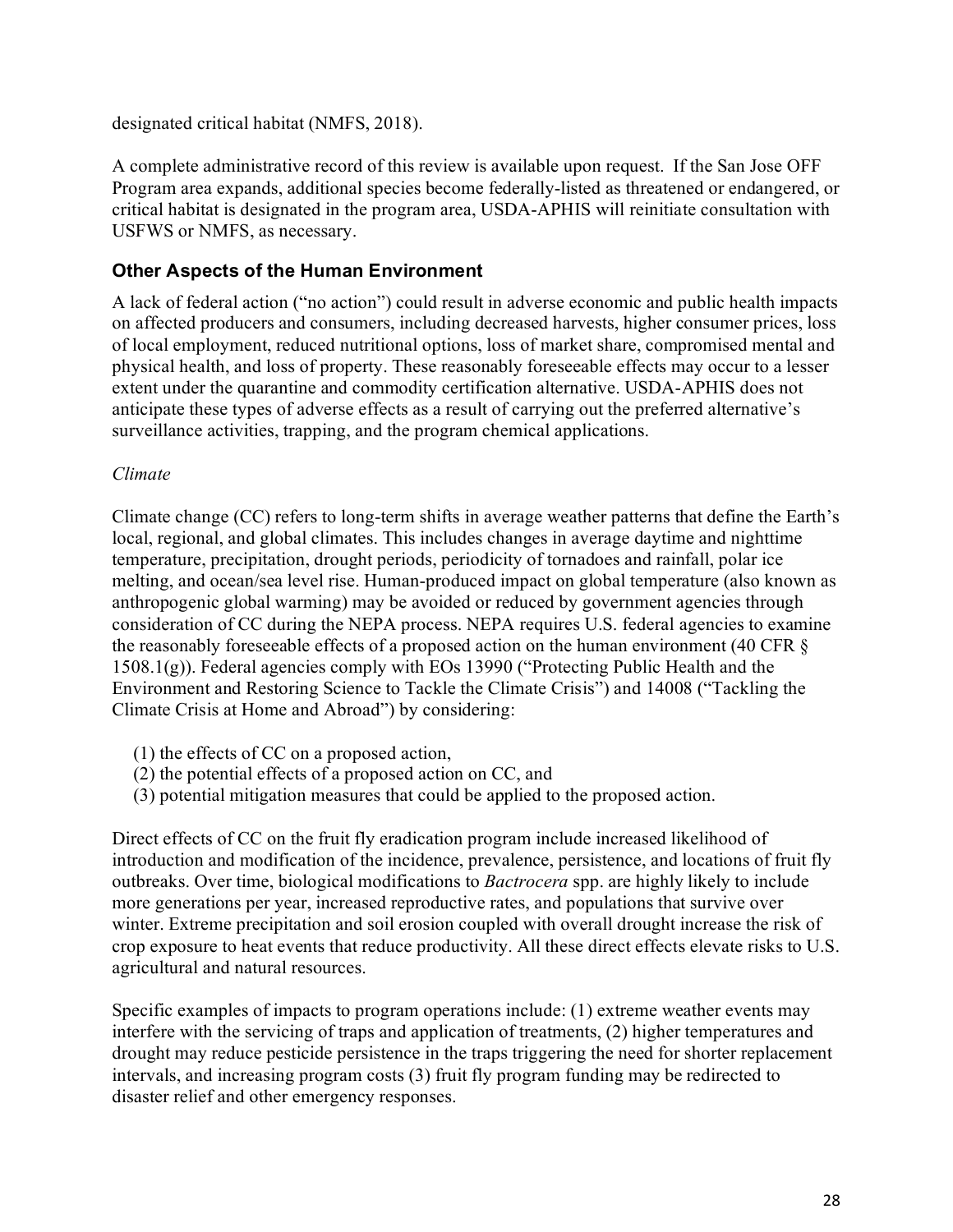Pertinent findings from the USDA-APHIS Annual Energy Report for 2019 (USDA-APHIS, 2019b) are summarized in [Table 6.](#page-32-0) This is the last "pre-COVID pandemic" year with available data on all USDA-APHIS activities, including contracted services. The electricity use in all buildings totaled 14,275.1 megawatts (MWh). There were zero emissions reported for fugitive fluorinated gases, on-site landfills and municipal solid waste facilities, and industrial process emissions. There were zero indirect emissions reported for purchased steam and hot water, and chilled water. There was no impact due to market-based renewable purchases. While increased greenhouse gas (GHG) emissions from videoconferencing or media streaming during COVID-19 outbreaks could be attributed to agency activities, these emissions would likely occur during telework and are not likely to be part of future agency building emission estimates.

Our cooperative fruit fly eradication programs may use small, fixed-wing Cessna airplanes with IO-520 285 horsepower (213 kilowatt) engines to release sterile insects and to make aerial pesticide applications, as part of an integrated pest management program. USDA-APHIS based its calculation of fruit fly program aviation GHG emissions on the annual fuel quantity used by that type of aircraft (see [Table](#page-32-0) [6\)](#page-32-0).

| <b>Categories</b>                                                                                                              |                     |                                                                                                                                                                                                                                            |                                         | <b>Total GHG in</b><br>metric tons (MT)                                   |
|--------------------------------------------------------------------------------------------------------------------------------|---------------------|--------------------------------------------------------------------------------------------------------------------------------------------------------------------------------------------------------------------------------------------|-----------------------------------------|---------------------------------------------------------------------------|
| Standard Operations: Total purchased electricity consumption in buildings                                                      |                     |                                                                                                                                                                                                                                            |                                         | $CO2$ equivalents <sup>1</sup><br>11,401.4                                |
| Standard Operations: Mobile Emissions from the Federal Automotive Statistical<br>Tool FAST for petroleum (diesel and gasoline) |                     |                                                                                                                                                                                                                                            |                                         | 25,222.5                                                                  |
| Non-Standard Operations: Mobile Emissions from the Federal Automotive<br>Statistical Tool for high intensity operations        |                     |                                                                                                                                                                                                                                            |                                         | 64.1                                                                      |
| Total Biogenic CO <sub>2</sub> emissions                                                                                       |                     |                                                                                                                                                                                                                                            |                                         | 1,308.8                                                                   |
| <b>Total Agency Non-Aviation GHG Emissions</b>                                                                                 |                     |                                                                                                                                                                                                                                            |                                         | 37,996.8                                                                  |
| Total Standard Operations: vehicles and equipment (aviation gas and jet fuel)                                                  |                     |                                                                                                                                                                                                                                            |                                         | 115.7                                                                     |
| Program                                                                                                                        | <b>Fuel Used</b>    | <b>Estimated GHG Emissions</b>                                                                                                                                                                                                             |                                         | <b>Total GHG in</b><br>metric tons (MT)<br>$CO2$ equivalents <sup>1</sup> |
| Fruit Fly                                                                                                                      | 13,873.8<br>gallons | $CO2 = (8.31)$<br>kg/gal)(13,873.8<br>gal)(1000g/kg) +<br>$N_2O = (0.07)$<br>g/gal)(13,873.8 gal)(298<br>factor to convert to CO <sub>2</sub> )<br>$\ddot{}$<br>$CH_4 = (0.36)$<br>g/gal)(13,873.8 gal)(25<br>factor to convert to $CO2$ ) | 115,291,300+<br>289,417.6+<br>124,865 g | 115.7                                                                     |

<span id="page-32-0"></span>

1 Sources: USDA-APHIS, 2019b, 2019c; USEPA, 2020

The combined agency total for Standard and Non-Standard Operations and Total Biogenic emissions is less than 40,000 metric tons (MT)  $CO<sub>2</sub>$  equivalent (see [Table](#page-32-0) [6\)](#page-32-0). Based on the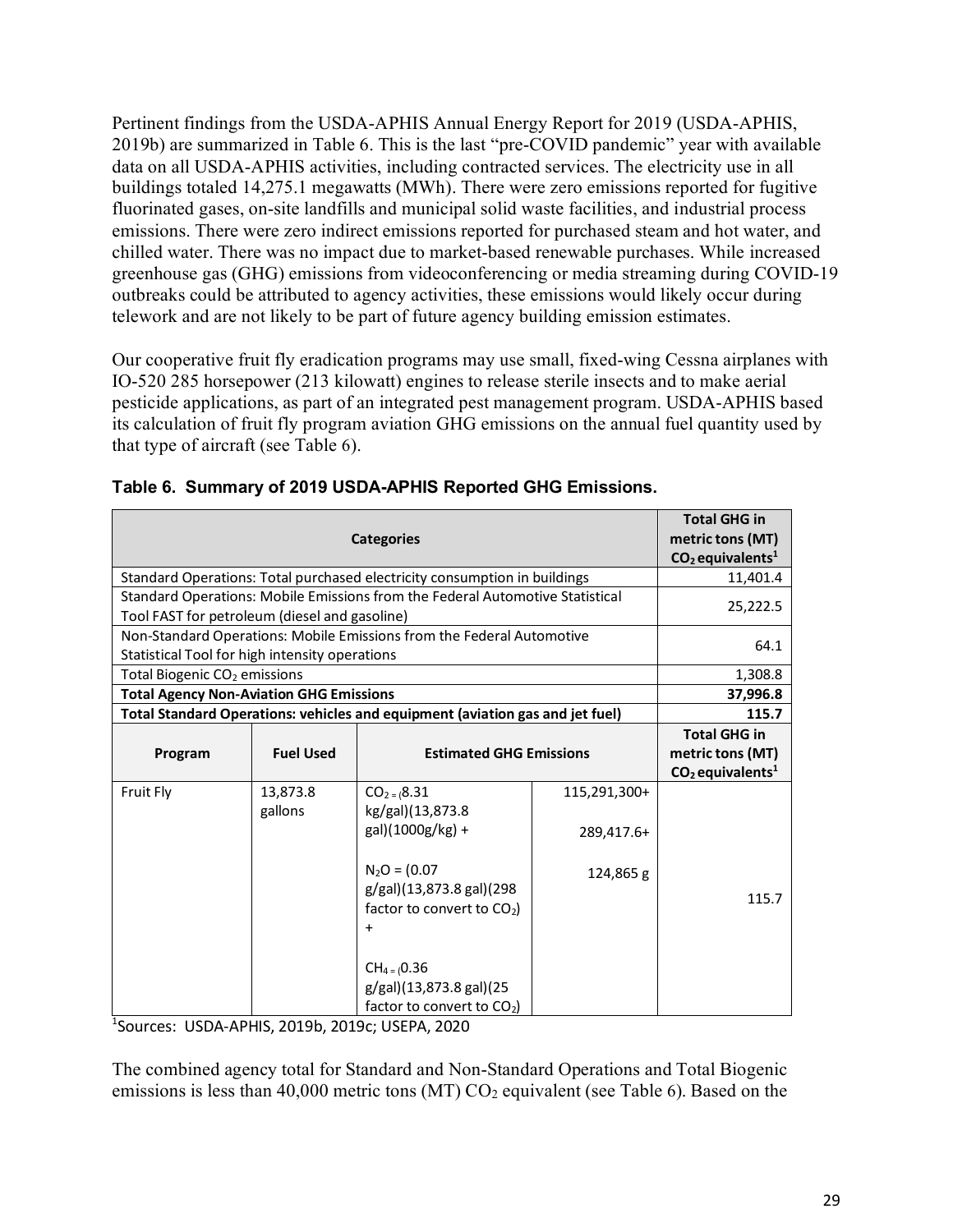number of USDA-APHIS programs, shared use of facilities, and assuming proportionate fleet uses, the fruit fly program emissions would be less than the former  $25,000$  MT CO<sub>2</sub> equivalent threshold for a quantitative analysis suggested by the President's Council for Environmental Quality (USDA-APHIS, 2019b; USEPA, 2020).

Potential sources of GHG emissions inherent in fruit fly control or eradication activities include:

- Land vehicles and aircraft used during program delivery
- MB fumigation of commodities
- Pesticide manufacture

We considered the following mitigations to reduce GHG emissions resulting from fruit fly program activities:

- Efficiently combining vehicle trips by personnel
- Elimination of MB as a treatment option for commodities
- Obtaining and storing pesticides locally to reduce transportation emmisions

At the present time, the San Jose OFF Program does not anticipate the need to conduct MB fumigation of fruit fly host commodities on a frequent or extensive basis. Efficient vehicle use and improvements in fleet efficiency appear to be the most promising measures that could reduce fruit fly program-related GHG emissions.

### *Socioeconomics and Environmental Justice*

This section analyzes the attributes of the economy and social life that promote the general welfare in the City of San Jose, county seat of Santa Clara County. With an area of 176.53 square miles and a 2020 population of 1,013,240, this city has a human density of 5,740 people per square mile (USCB, 2021), making it the third-most populous in California (after Los Angeles and San Diego) and the tenth most populous place nationwide (City of San Jose, n.d.).

Young people under 18 years old represent 22.4% of the city's population while adults 65 or older represent 12.5%. There are 325,144 households in San Jose and 57% of the housing units are homeowners. Race and ethnicity composition is as follows: 26.7% White, 34.2% Asian, 32.8% Hispanic, 2.8% Black, 3.5% others (USCB, 2021; City of San Jose, n.d.).

San Jose has many parks and recreation facilities that support the local economy and social life of residents and visitors. Public attractions include museums, historic sites, botanical gardens, zoos, theatrical and musical performances, etc. The city is also home to professional athletic teams and national leagues (City of San Jose, n.d.).

U.S. Census data (USCB, 2021) shows that overall, residents of San Jose are educated (84.6% High school graduates or higher and 43.7% Bachelor's degree or higher), and most households have access to computer (95.2%) and broadband internet (91.2%). Residents with over 5 years of speaking a language other than English represent 57.2% of the population, while foreign-born residents represent 39.7% and veterans 26.3% of the population. San Jose State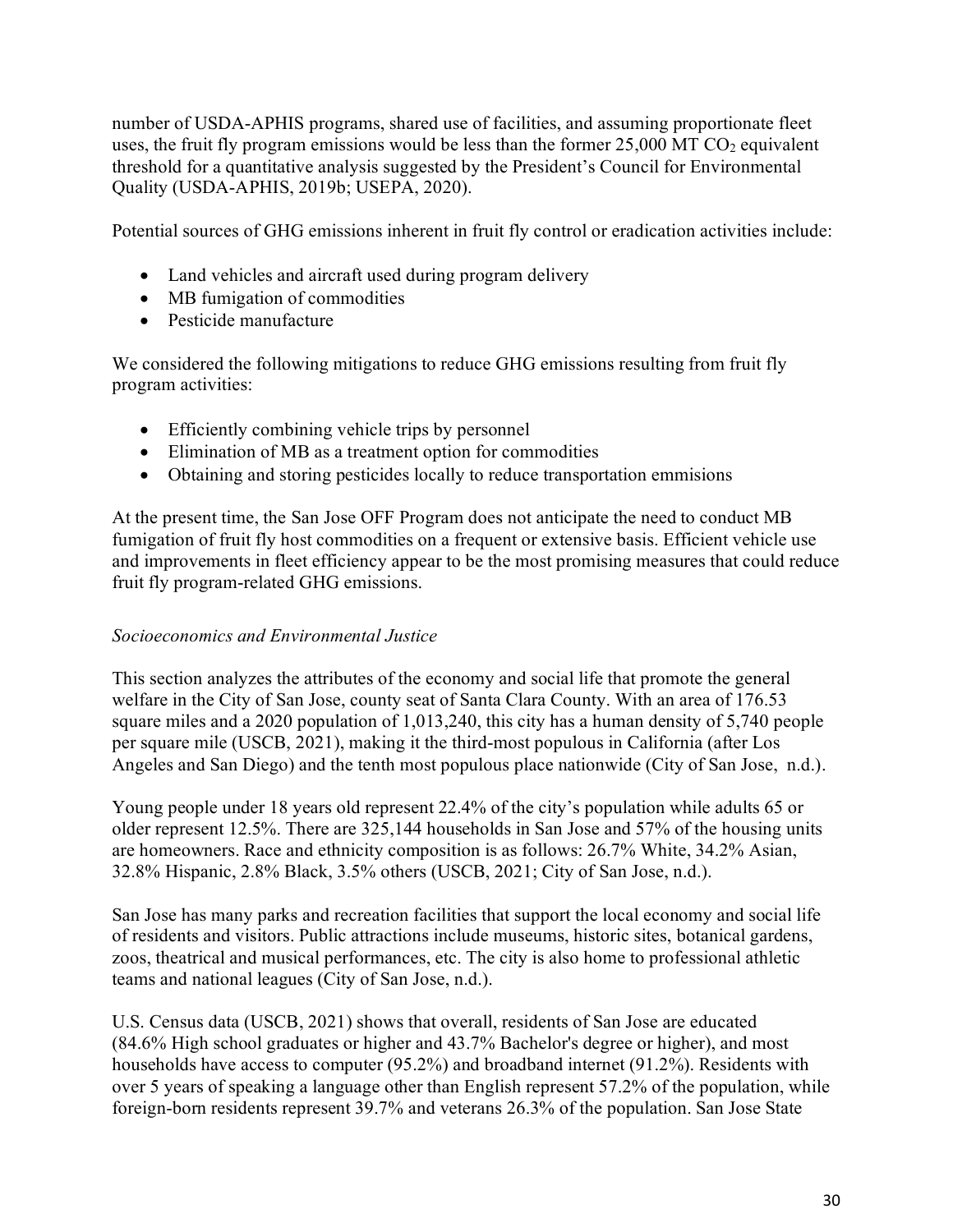University, Silicon Valley University, and other area schools (University of California Berkeley, University of California Santa Cruz, San Francisco State, Santa Clara University, Stanford University, etc.) are sources of graduates in all fields (including engineering and computer science), most of whom are employed by high-tech companies such as Cisco Systems, eBay, Adobe Inc., IBM, Hitachi, BD Bioscience, which leads to an unemployment rate (3.4%) that is lower than the rates in California (5.2%) and the U.S. (4.7%) (City of San Jose, n.d.). In 2016 high-tech companies produced 1,083,100 industrial jobs, of which 99.5% were high-tech jobs (City of San Jose, n.d.).

The average per capita income of San Jose is \$46,599 and the median household income is \$109,593, which are much higher than the incomes in California: \$36,955 and \$75,235, respectively (USCB, 2021). Of the 77,832 businesses listed in San Jose in 2012, 45,686 were minority-owned, 4,729 veteran-owned, and 28,981 women-owned (City of San Jose, n.d.).

Direct economic impacts to crop producers from pest fruit fly damage (i.e., reductions in the amount and quality of the crop) are lower farm cash receipts. This causes an indirect impact: the grower must spend a greater percentage of available income to remain in crop production. Over time, these economic impacts may lead producers to switch crops or cease growing crops. Land becomes less productive, and the agricultural economy in the fruit fly affected areas becomes stressed.

In addition to the economic impacts to agriculture associated with fruit fly infestations, socioeconomic effects would ripple through the local economies. People relying on the affected crops for food, forage, or fuel would pay more as the supply decreases or must be supplemented by transported/imported goods. This leads to changes in expenditures of disposable income. Examples include:

- There could be reduced participation in recreational sports, agricultural shows, and local festivals as people in the affected area work harder to compensate for fruit fly-induced reductions in income.
- Local jurisdictions and non-profit organizations could lose funding if residents and businesses move away in search of better economic conditions.
- Abandoned and deteriorating properties could result in an increase in disease, pest prevalence, and crime.

The proposed action is not anticipated to pose a public health risk because of the low potential for exposure to program activities and favorable toxicity profile for the selected chemicals (USDA-APHIS, 2018a). In compliance with EO 13045 ("Protection of Children from Environmental Health Risks and Safety Risks"), USDA-APHIS' program personnel will place fruit fly traps at specific locations within residential areas where fruit flies are detected, and not in schools, playgrounds, amusement parks, athletic fields, or outdoor community facilities frequented by children.

The proposed program will not impact transportation systems, social activities (e.g., leagues and recreations), local jobs and businesses, etc. Program personnel will notify the communities residing in the treatment area so they may avoid any exposure during bait placement and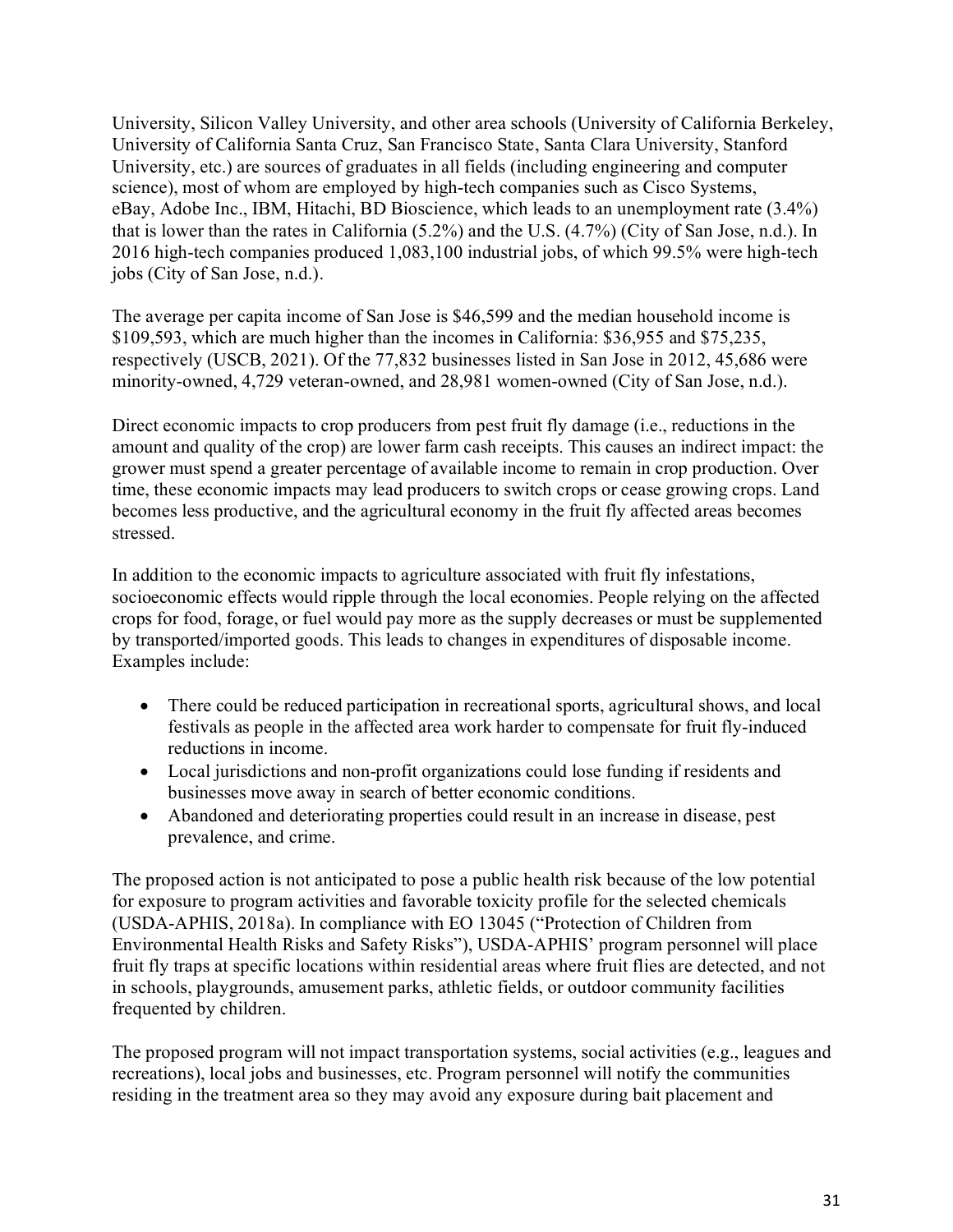maintenance. Program personnel will meaningfully engage the communities through outreach meetings to increase public awareness. The County has the highest percentage of foreign born residents in California (County of Santa Clara, 2021). Although the majority of San Jose residents are high school graduates, 57.2% speak languages other than English at home (USCB, 2021). USDA-APHIS program personnel will comply with EO 13166 ("Improving Access to Services for Persons with Limited English Proficiency") by notifying the public in multiple languages (such as English, Spanish, Vietnamese, Chinese, and Tagalog) and possibly using translators at meetings, if funding is available. Likewise, the program personnel will comply with both EO 12898 ("Federal Actions to Address Environmental Justice in Minority Populations and Low-Income Populations") and EO 13985 ("Advancing Racial Equity and Support for Underserved Communities Through the Federal Government") by using formulations and treatment methods (USDA-APHIS, 2018a) that do not disproportionately impact San Jose minority-owned businesses (e.g., women- and veteran-owned), the unemployed, and low-income residents, and that secure racial equity and support for underserved communities within the program area.

### *Tribal Domains*

In compliance with EO 13175 ("Consultation and Coordination with Indian Tribal Governments"), EO 13007 ("Indian Sacred Sites"), and the Archaeological Resources Protection Act of 1979 (16 U.S.C. 470aa-mm), USDA-APHIS communicates and collaborates with Tribal officials whenever its proposed actions have potential implications on tribes; archaeological resources on public and Tribal lands; and Indian religious practices at sacred sites.

Using the online mapping tool *ArcGIS.com* (see Appendix B for data source) to assess possible Indian domains in the proposed program area, USDA-APHIS found no Federally recognized Tribal lands in Santa Clara County, California. Another map resource from the Bureau of Indian Affairs (data source in Appendix B) confirms this assessment.

A review of archived records (Bureau of American Ethnology, 1899) indicates that the proposed program area is part of lands that Indian Tribes occupied centuries ago, but that were ceded to the U.S. Government in 1851. The designated Tribal entities for the two ceded sites are:

- *Ko-ya-te; New-chow-we; Pal-wis-ha; Po-ken-well; Wack-sa-che; Wo-la-si; Ya-wil-chine*  (present day tribes are *Picayune Rancheria of Chukchansi Indians of California; Santa Rosa Indian Community of the Santa Rosa Rancheria; Santa Rosa Indian Community of the Santa Rosa Rancheria, California; Table Mountain Rancheria of California; Tule River Indian Tribe of the Tule River Reservation; Tule River Indian Tribe of the Tule River Reservation, California; Tuolumne Band of Me-Wuk Indians of the Tuolumne Rancheria).*
- *A-pang-asse; Aplache; A-wall-a-che; Co-co-noon; Po-to-yan-ti; Si-yan-te* (present day tribes are *California Valley Miwok Tribe, California; Ione Band of Miwok Indians of California; Picayune Rancheria of Chukchansi Indians of California; Santa Rosa Indian Community of the Santa Rosa Rancheria, California; Shingle Springs Band of Miwok Indians, Shingle Springs Rancheria (Verona Tract), California; Table Mountain Rancheria of California).*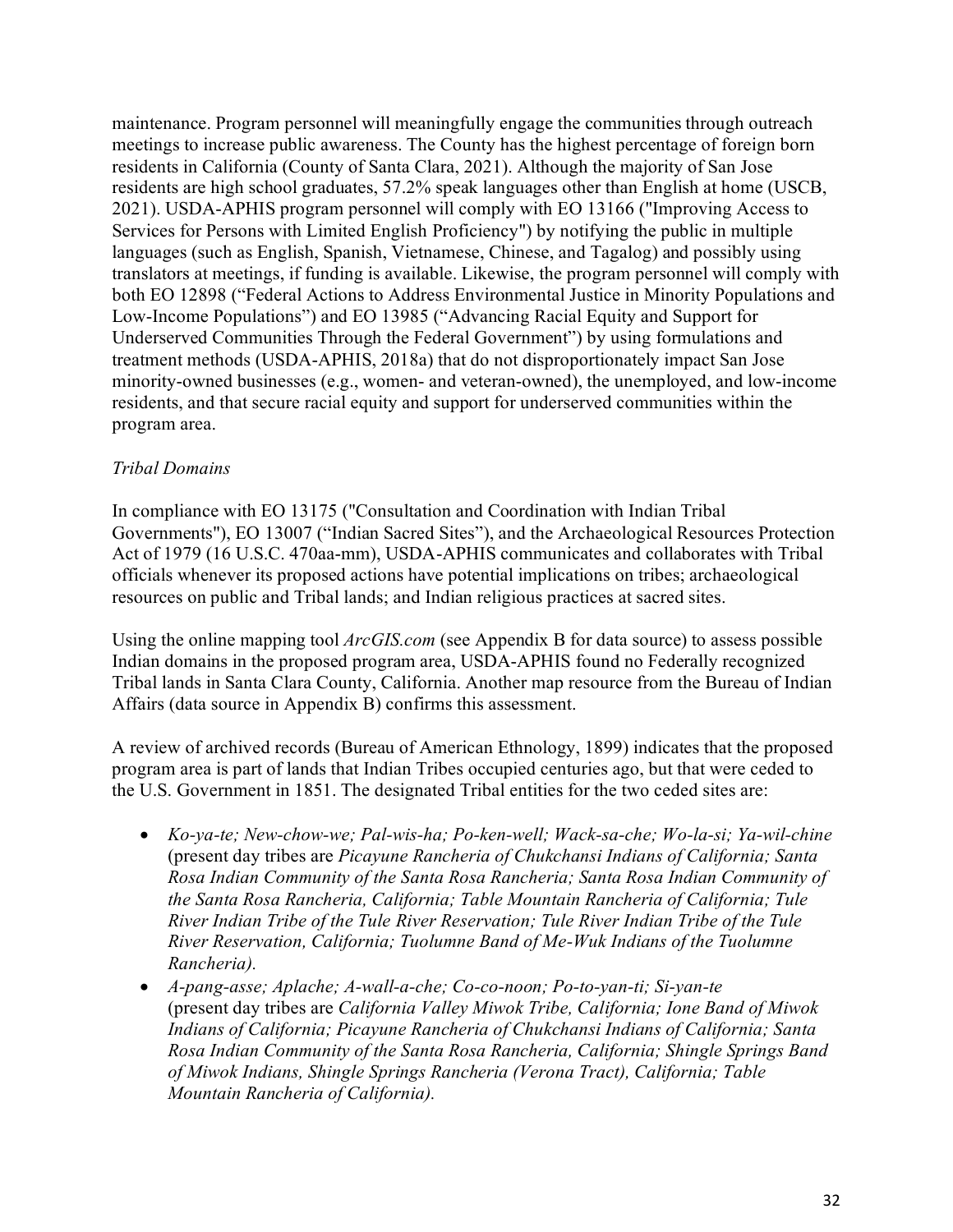USDA-APHIS' Plant Protection and Quarantine will correspond with representatives of these Tribes to ascertain if they wish further consultation and collaboration.

The proposed action will not disturb the ground, so program implementation is unlikely to affect Native American sites or artifacts. If program personnel discover any archaeological resources, they will notify the appropriate individuals. If there is an ongoing presence of fruit flies that leads to the expansion of program activities onto Tribal lands, program officials will initiate consultation with the governing Tribal authorities and local Tribal Historic Preservation Officers before taking further action. USDA-APHIS will continue to work closely with the County Historical Commission Chairs in Santa Clara County and any Tribal entities as appropriate.

### *Registered Historic Sites*

The National Historic Preservation Act of 1966, as amended (16 U.S.C. 470 *et seq*.), requires Federal agencies to consider the potential impact of their proposed actions on properties on, or eligible for inclusion on, the National Register of Historic Places (36 CFR parts 63 and 800). The visual resources for the listed counties in California include buildings, street patterns and road characteristics, viewsheds, and vistas. The visual resources also include parks, other public properties, and backyards that may serve as habitat for animals.

Fruit fly eradication program activities do not use heavy equipment that creates noise levels requiring auditory protection. There would be minimal to no ground disturbance. Any visual, atmospheric, or auditory effects during application of program chemicals would be limited in duration, intensity, and area. The proposed OFF program activities do not alter, change (restore or rehabilitate), modify, relocate, abandon, or destroy any historic buildings, edifices, or nearby infrastructure, therefore, implementing the preferred alternative will not directly or indirectly alter the characteristics of a historic place that qualify it for inclusion on the National Register.

USDA-APHIS considers all federally listed historic properties within each County where the fruit fly control program is established before consulting with the appropriate State Historic Preservation Officer (SHPO). The SHPO in the California State Historic Preservation Office concurred with our finding that historic properties are not affected by the proposed fruit fly program activities in Santa Clara County in 2015 (USDA-APHIS, 2015b). USDA-APHIS proposes the same types of activities for the OFF program planned for Santa Clara County. If we discover there are unanticipated effects on historic properties in the program area, the owner/operator of the property shall be immediately contacted, and based on their recommendation, we will inform the SHPO and cease activities.

For the overall area (including the quarantine area) historic places generally consist of a variety of buildings (e.g., courthouses, schools, historic districts, and period dwellings) that may have host plants in the surrounding landscaping (see Appendix B for data source). There is one

historic place in a MAT treatment area: Fairglen Additions (Units 1, 2, and 3). No MAT bait stations will be applied to these structures.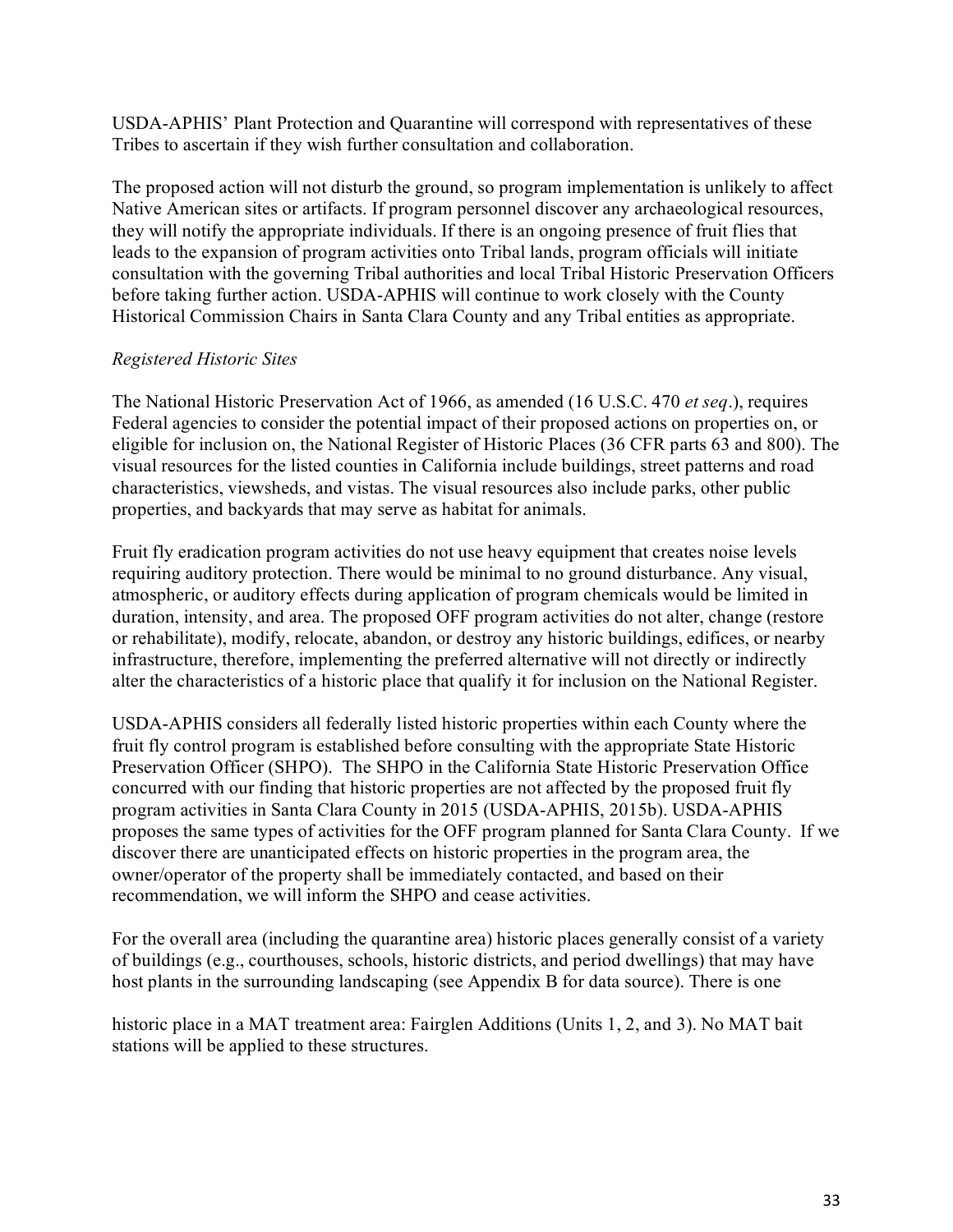The following are registered historic places (data source in Appendix B) that fall outside of the proposed treatment areas but are inside the OFF quarantine boundary.

- Twohy Building
- Free, Arthur Monroe, House
- Hotel Montgomery
- Ainsley, John Colpitts, House No. 3
- St. Joseph's Roman Catholic Church
- Dohrmann Building
- East San Jose Carnegie Library
- Hayes Mansion
- Peralta, Luis Maria, Adobe
- Our Lady of Guadalupe Mission Chapel (1953-1960)
- Moir Building
- Spillman Engineering 3-Abreast Carousel
- Renzel, Ernest & Emily, House
- Young, Earl and Virginia, House
- Our Lady of Guadalupe Mission Chapel (1953-1960)
- Campbell Union High School Historic District
- De Anza Hotel
- Civic Art Gallery
- Roma Bakery
- Hamilton, Capt. James A., House
- Campbell Union Grammar School
- Ross House
- Building at 27-29 Fountain Alley
- Galindo-Leigh House
- Winchester House

In general, USDA-APHIS' fruit fly eradication activities are compatible with the preservation of historic sites because control activities into the site are discreetly integrated; the proposed program activities will not disturb the ground, and the treatments do not affect human-made structures. Program treatments and activities are restricted to an as-needed basis and normal program activities at historically significant locations can be modified to reduce pesticide use. If the program discovers any archaeological resources, USDA-APHIS or CDFA will notify the appropriate individuals.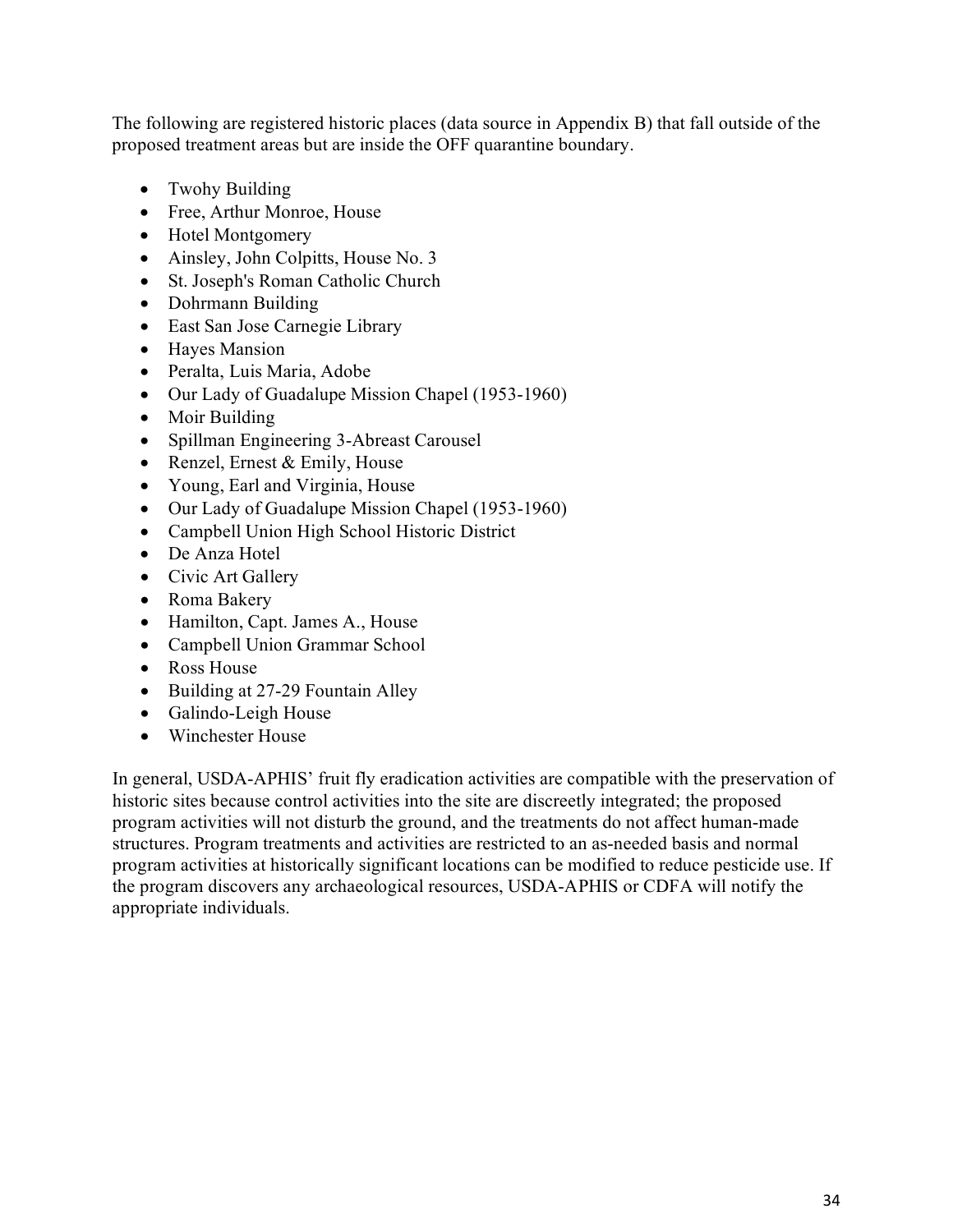## <span id="page-38-0"></span>**IV. Agencies Consulted**

California Department of Food and Agriculture Plant Health and Pest Prevention Services Environmental Policy and Compliance 1220 N Street, Room 221 Sacramento, CA 95814

California Department of Food and Agriculture Plant Health and Pest Prevention Services Pest Detection/Emergency Projects 1220 N Street, Room 315 Sacramento, CA 95814

State Historic Preservation Officer California State Office of Historic Preservation 1725 23rd Street, Suite 100 Sacramento, CA 95816

U.S. Department of Agriculture A n i m al and Pl ant Health Ins pection S ervi ce Plant Protection and Quarantine Plant Health Programs –Pest Management 4700 River Road, Unit 26 Riverdale, MD 20737

U.S. Department of Agriculture Animal and Plant Health Inspection Service Policy and Program Development Environmental and Risk Analysis Services 4700 River Road, Unit 149 Riverdale, MD 20737

U.S. Department of Commerce National Oceanic and Atmospheric Administration National Marine Fisheries Service West Coast Region 777 Sonoma Avenue, Room 325 Santa Rosa, California 95404

U.S. Fish and Wildlife Service Sacramento Fish and Wildlife Office 2800 Cottage Way, Room W -2605 Sacramento, California 95825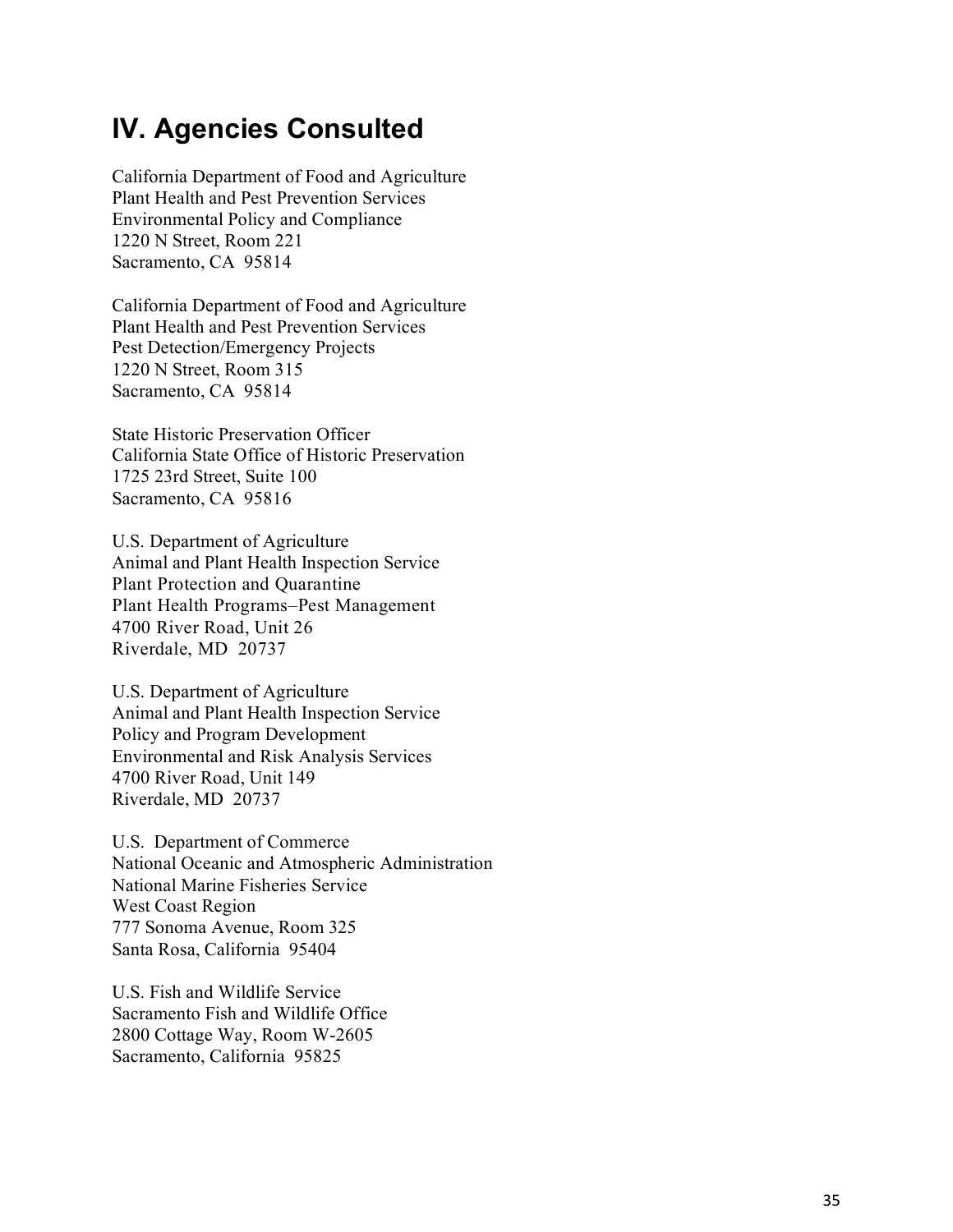# <span id="page-39-0"></span>**Appendix A. Proposed San Jose OFF Program area as of October 1, 2021.**



Map source: USDA-APHIS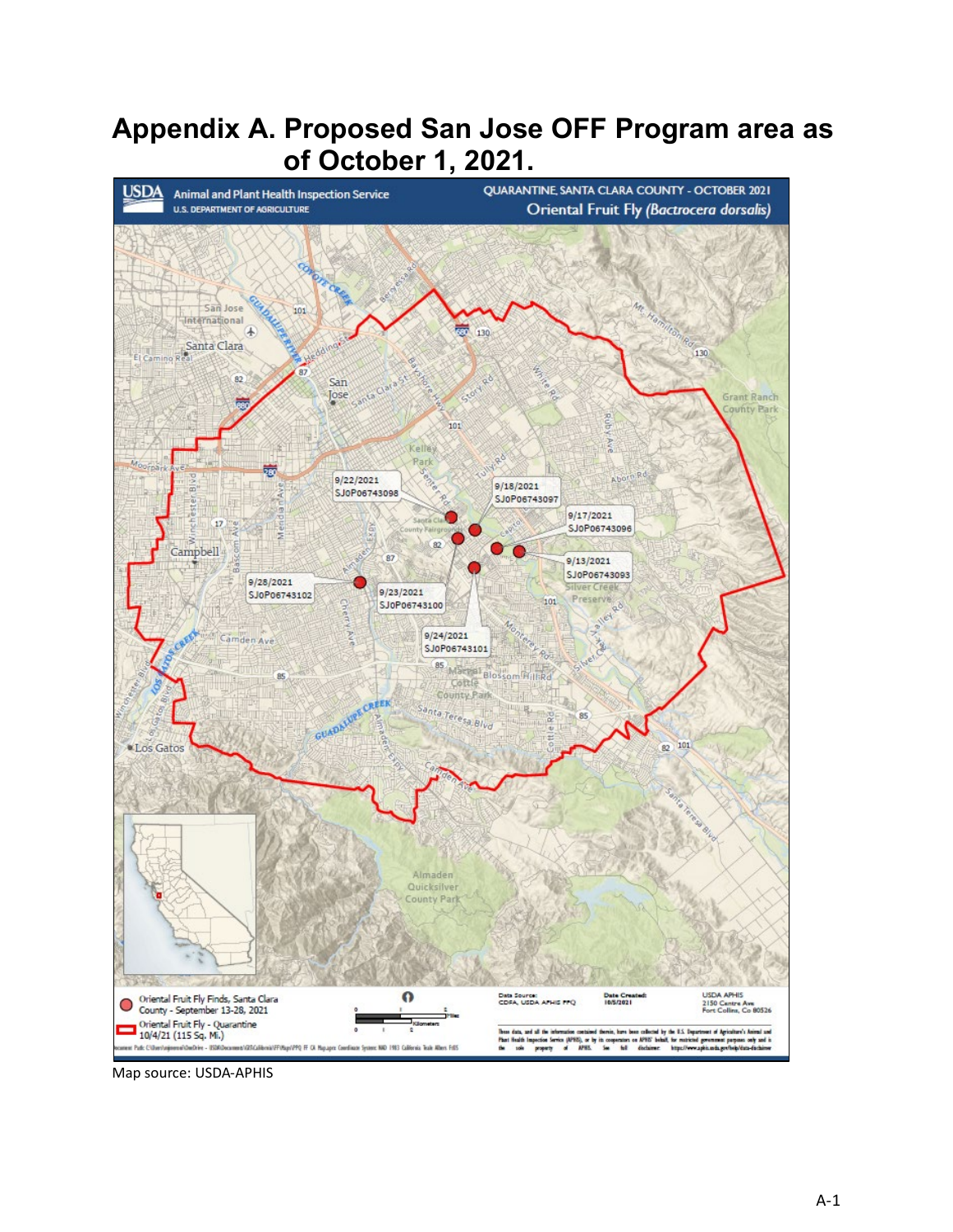# <span id="page-40-0"></span>**Appendix B. Geospatial Data Resources Used in Cooperative Fruit Fly Program NEPA Analysis**

### **Web-Based Mapping Application for Environmental Assessments**

• **NepaAssist:** http://nepassisttool.epa.gov/nepassist/entry.aspx

### **For Information on—**

- **Airports:** www.googlemaps.com
- **Bing Maps Road:** http://www.esri.com/software/arcgis/arcgisonline/bing-maps.html
- **Boundaries:** http://epamap9.epa.gov/arcgis/rest/services/NEPAssist/Boundaries/MapServer
- **Census Populations:** https://www.census.gov/data.html
- **Crop Data:** http://nassgeodata.gmu.edu/CropScape/
- **Environmental Justice:** www.epa.gov/ejscreen **and** https://ejscreen.epa.gov/mapper/.
- **Farmers Markets:** https://www.ams.usda.gov/local-food-directories/farmersmarkets
- **Historic Sites:** https://www.nps.gov/subjects/nationalregister
- **Land Use:** http://nassgeodata.gmu.edu/CropScape/
- **Local Parks:** www.googlemaps.com
- **National Wildlife Refuges:** http://viewer.nationalmap.gov/
- **Native American Areas:** http://viewer.nationalmap.gov/ **and** http://viewer.nationalmap.gov/
- **NMFS California Species List Datasets:**  https://www.webapps.nwfsc.noaa.gov/portal/apps/webappviewer/index.html?id=7514c715b85949 44a6e468dd25aaacc9
- **Nonattainment Areas:**  http://geoplatform2.epa.gov/arcgis/rest/services/PM\_Designations\_Mapping/Nonattainment\_Area s/MapServer
- **Nurseries and Garden Centers:** www.googlemaps.com
- **Organic Farms:** http://www.ams.usda.gov/AMSv1.0/nop
- **Places:** http://epamap9.epa.gov/arcgis/rest/services/NEPAssist/Places/MapServer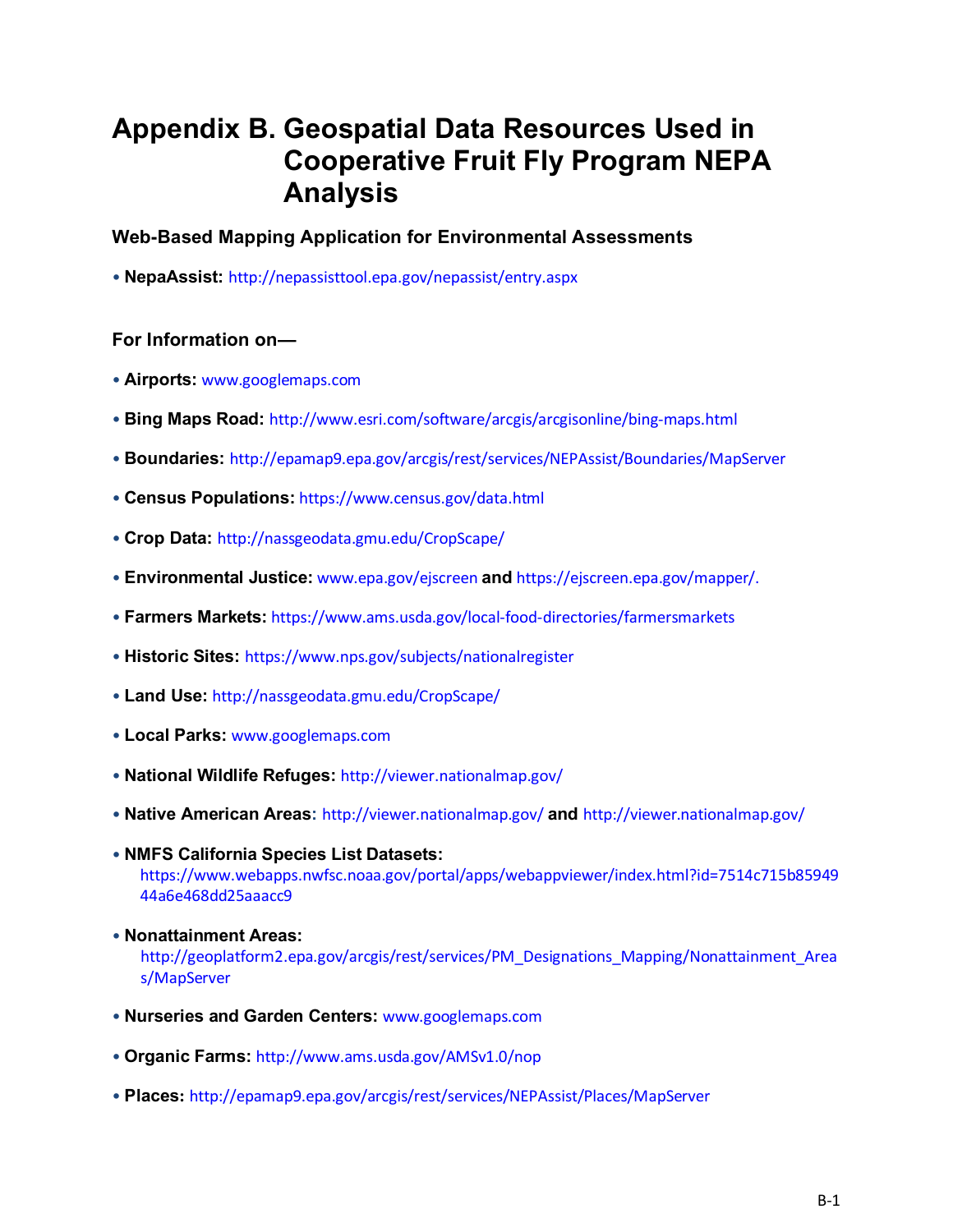- **Pesticides**: https://cida.usgs.gov/warp/about/
- **Seaports:** www.googlemaps.com
- **Transportation:** http://epamap9.epa.gov/arcgis/rest/services/NEPAssist/Transportation/MapServer
- **Tribal Ceded Lands and Tribal Areas:**

[https://www.arcgis.com/home/webmap/viewer.html?useExisting=1&layers=f2fbc6413393487883d](https://www.arcgis.com/home/webmap/viewer.html?useExisting=1&layers=f2fbc6413393487883dd44cb3e907616) [d44cb3e907616](https://www.arcgis.com/home/webmap/viewer.html?useExisting=1&layers=f2fbc6413393487883dd44cb3e907616) **and**

https://gcc02.safelinks.protection.outlook.com/?url=https%3A%2F%2Fwww.arcgis.com%2Fapps%2 Fwebappviewer%2Findex.html%3Fid%3Dfe311f69cb1d43558227d73bc34f3a32&data=04%7C01%7 C%7C0d1129e7b54145c152ba08d98a7f0d71%7Ced5b36e701ee4ebc867ee03cfa0d4697%7C0%7C0 %7C637693100557167362%7CUnknown%7CTWFpbGZsb3d8eyJWIjoiMC4wLjAwMDAiLCJQIjoiV2lu MzIiLCJBTiI6Ik1haWwiLCJXVCI6Mn0%3D%7C1000&sdata=l2eyQ51I9Uq1sPdJPdUuNepNIdIDsPnPjPs WzTh83r4%3D&reserved=0 **and**

<https://www.bia.gov/sites/bia.gov/files/assets/bia/ots/webteam/pdf/idc1-028635.pdf>

- **USFWS (Critical Habitat, Migratory Birds):** http://ecos.fws.gov/crithab **and** http://ecos.fws.gov/ipac/
- **Water:** http://epamap9.epa.gov/arcgis/rest/services/NEPAssist/Water/MapServer
- **Wetlands:** http://nassgeodata.gmu.edu/CropScape/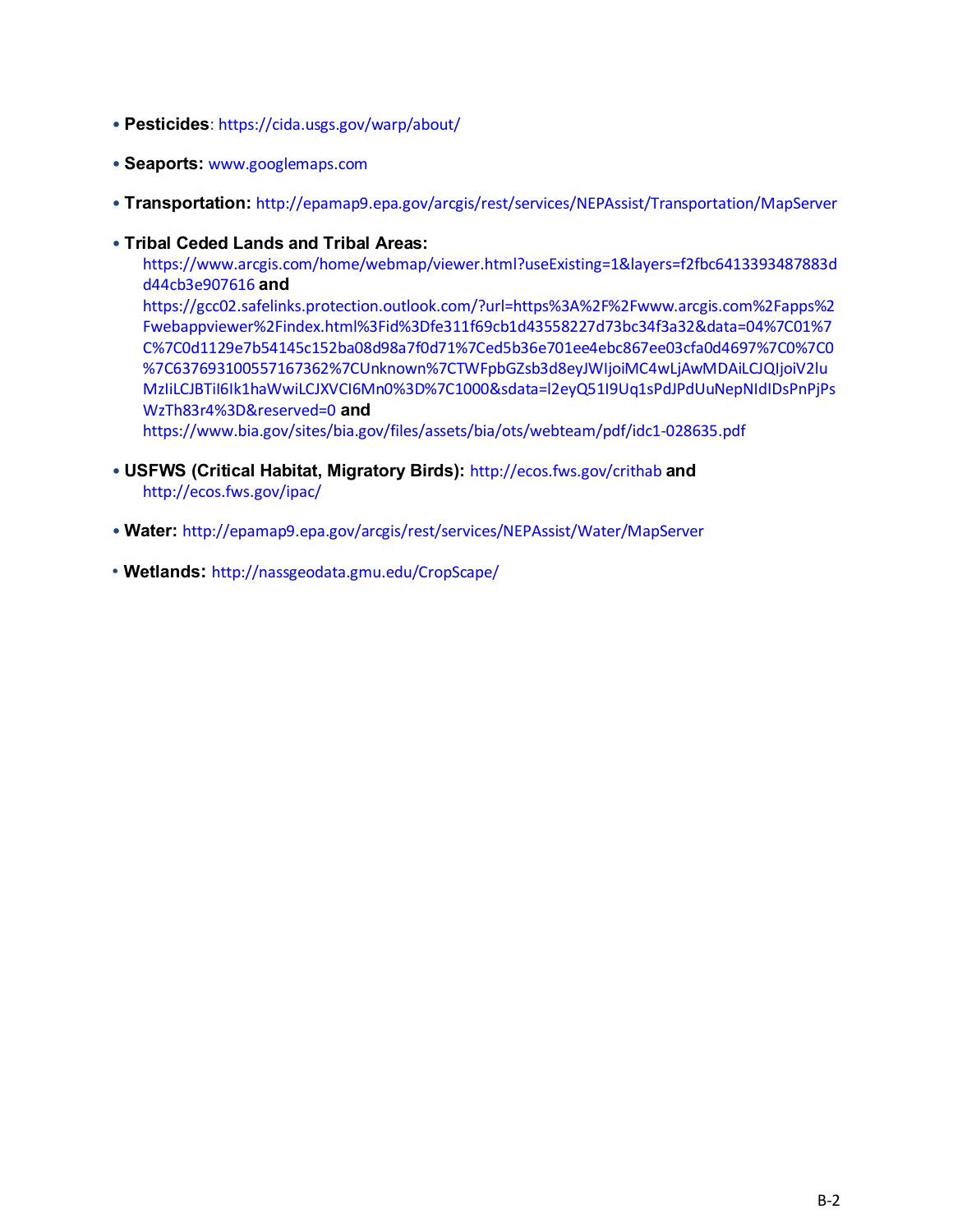# <span id="page-42-0"></span>**Appendix C. References**

Blasizzo, J.K., 2020. Justification for use of Malathion ULV in dooryards and groves in South Texas: Summary. Last modified by R.R. Guerra on October 7, 2020.

Bousman, B., 2016. A Checklist of the Birds of Santa Clara County. [Online: Accessed on September 29, 2021 at Santa Clara County Checklist Searchable 30 Sep 2016.pdf (squarespace.com)].

Bureau of American Ethnology, 1899. 18<sup>th</sup> Annual Report to the Secretary of the Smithsonian Institution. 1896-'97. By J.W. Powell, Director. Two Parts-Part 2. Washington, DC. 746 pp. [Online: Accessed on October 8, 2021 at https://ia600206.us.archive.org/2/items/annualreportofbu218smit/annualreportofbu218smit.pdf].

California Department of Food and Agriculture, 2021a. Plant Health and Pest Prevention Services Pest and Damage Record. PDR Number SJ0P06743093. Date collected: 9/13/2021.

California Department of Food and Agriculture, 2021b. Plant Health and Pest Prevention Services Pest and Damage Record. PDR Number SJ0P06743096. Date collected: 9/17/2021.

California Department of Food and Agriculture, 2021c. Plant Health and Pest Prevention Services Pest and Damage Record. PDR Number SJ0P06743097. Date collected: 9/18/2021.

California Department of Food and Agriculture, 2021d. Plant Health and Pest Prevention Services Pest and Damage Record. PDR Number SJ0P06743098. Date collected: 9/22/2021.

California Department of Food and Agriculture, 2021e. Plant Health and Pest Prevention Services Pest and Damage Record. PDR Number SJ0P06743100. Date collected: 9/23/2021.

California Department of Food and Agriculture, 2021f. Plant Health and Pest Prevention Services Pest and Damage Record. PDR Number SJ0P06743101. Date collected: 9/24/2021.

California Department of Food and Agriculture, 2021g. Plant Health and Pest Prevention Services Pest and Damage Record. PDR Number SJ0P06743102. Date collected: 9/28/2021.

California Department of Food and Agriculture, 2021h. Official Notice for the City of San Jose. Amendment to the notice of treatment for the oriental fruit fly. Signed October 8, 2021 by Karen Ross. 17 pp.

California Department of Food and Agriculture, 2021i. Plant Health Division webpages containing information about pest quarantines, regulations, and response. [Online: Accessed on October 4, 2021 at https://www.cdfa.ca.gov/plant/pest\_programs.html].

California Department of Food and Agriculture, 2021j. Glassy-winged Sharpshooter (GWSS) Treatment Information. 3 pp. [Online: Accessed on October 4, 2021 at https://www.cdfa.ca.gov/pdcp/PD\_GWSS\_NOT\_Mtg.html]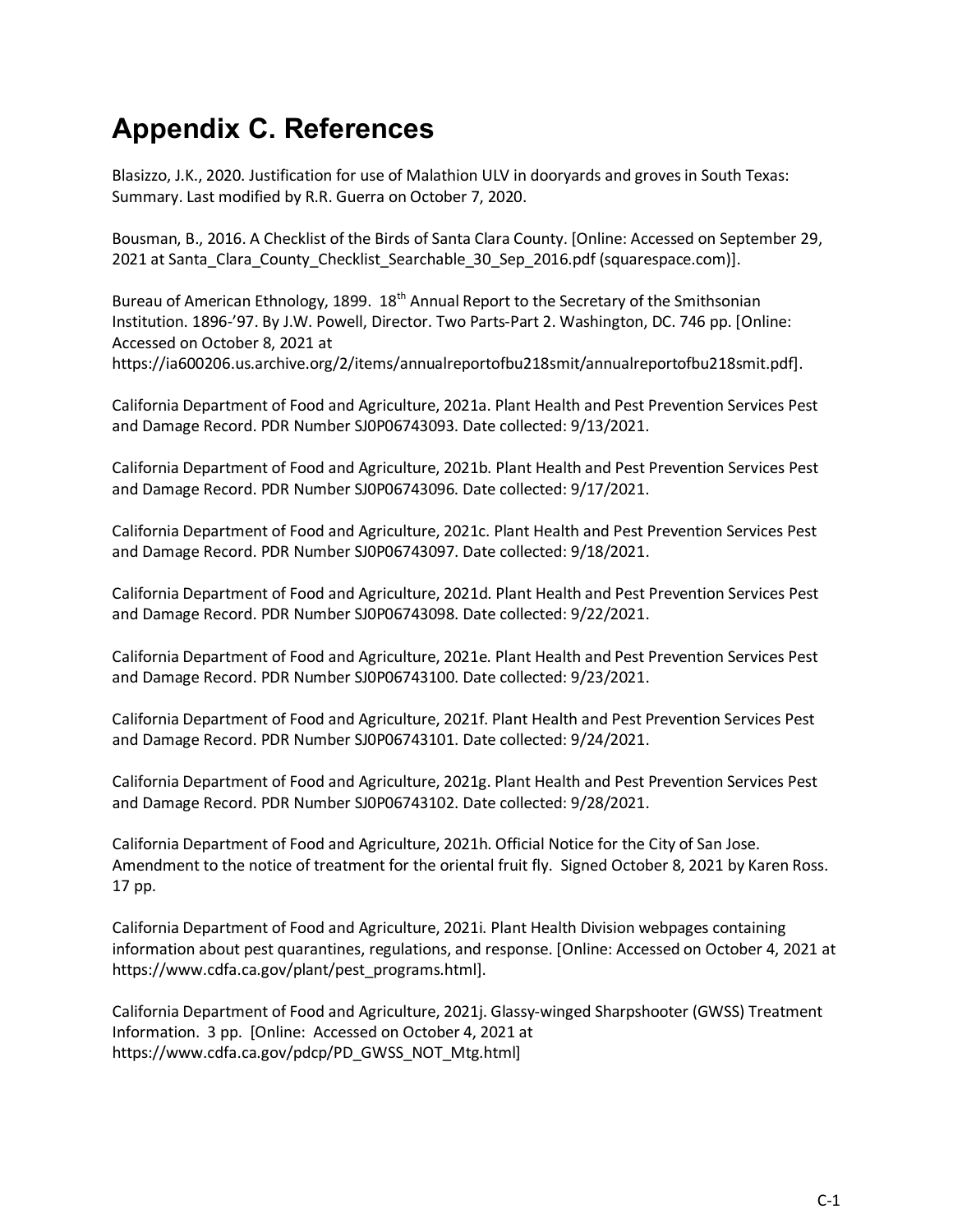California Department of Food and Agriculture, 2021k. Asian Citrus Psyllid (ACP). 15 pp. [Online: Accessed on October 4, 2021 at https://www.cdfa.ca.gov/citrus/pests\_diseases/acp/regulation.html *and at* https://www.cdfa.ca.gov/citrus/pests\_diseases/acp/treatment\_maps.html]

California Department of Food and Agriculture, 2018. Oriental fruit fly fact sheet. Last updated 8/30/18. [Online: Accessed on October 4, 2021 at http://www.cdfa.ca.gov/plant/pdep/target\_pest\_disease\_profiles/oriental\_ff\_profile.html].

California Department of Food and Agriculture, 2004. Oriental Fruit Fly: Impact on You.Bilingual brochure produced by the County Agriculture Commissioner's Office, CDFA, and USDA. December 2004.

Canon, G., 2021. 'Truly an emergency': how drought returned to California – and what lies ahead. [Online: Accessed on October 4, 2021 at https://www.theguardian.com/usnews/2021/jun/07/california-drought-oregon-west-climate-change].

City of San Jose, n.d. Fact Sheet: History & Geography. 10 pp. [Online: Accessed on October 4, 2021 at https://www.sanjoseca.gov/home/showpublisheddocument/23765/636689378693570000].

County of Santa Clara, 2021. Office of Cultural Competency. Language Access. 3 pp. [Online: Accessed on October 8. 2021 at https://occ.sccgov.org/language-access].

County of Santa Clara, 2019. About the County. 3 pp. [Online: Accessed on September 26, 2021 at https://www.sccgov.org/sites/scc/Pages/About-the-County.aspx].

El-Gendy, I.R., 2018. Insecticide Resistance of a Field Strain of Mediterranean Fruit Fly, *Ceratitis capitata* (Wiedemann) (Diptera: Tephritidae) in Egypt. Journal of Applied Sciences, 18 (7): 25- 32.

Extension Toxicology Network, 1996. Pesticide information profile: Naled. 3 pp.

Hsu, J-C., and Feng, H-T., 2006. Development of Resistance to Spinosad in Oriental Fruit Fly (Diptera: Tephritidae) in Laboratory Selection and Cross-Resistance. Journal of Economic Entomology Vol. 99, no. 3: 931-936.

Kakani, E.G., Zygouridis, N.E., Tsoumani, K.T., Seraphides, N., Zalom, F.G., and Mathiopoulosa, K.D., 2010. Spinosad resistance development in wild olive fruit fly *Bactrocera oleae* (Diptera: Tephritidae) populations in California. Pest Management Science (2010) 66: 447–453.

Kollman, W.S., 2003. Environmental fate of spinosad. California Department of Pesticide Regulation, Environmental Monitoring Branch. [Online: Accessed on 2021-10-01 at http://www.cdpr.ca.gov/docs/emon/pubs/fatememo/spinosad\_fate.pdf].

Merchant, M., 2004. Spinosad: an insecticide to make organic gardeners smile. Texas Cooperative Extension, Texas A&M University/College Station, Texas: Horticulture Update. March 2004. 1 page.

National Agricultural Pest Information System, 2017. Pest tracker: Exotic pest reporting. Oriental fruit fly (OFF), *Bactrocera dorsalis*. [Online: Accessed on 2018-August-26 at http://pest.ceris.purdue.edu/pest.php?code=IOBMAFA].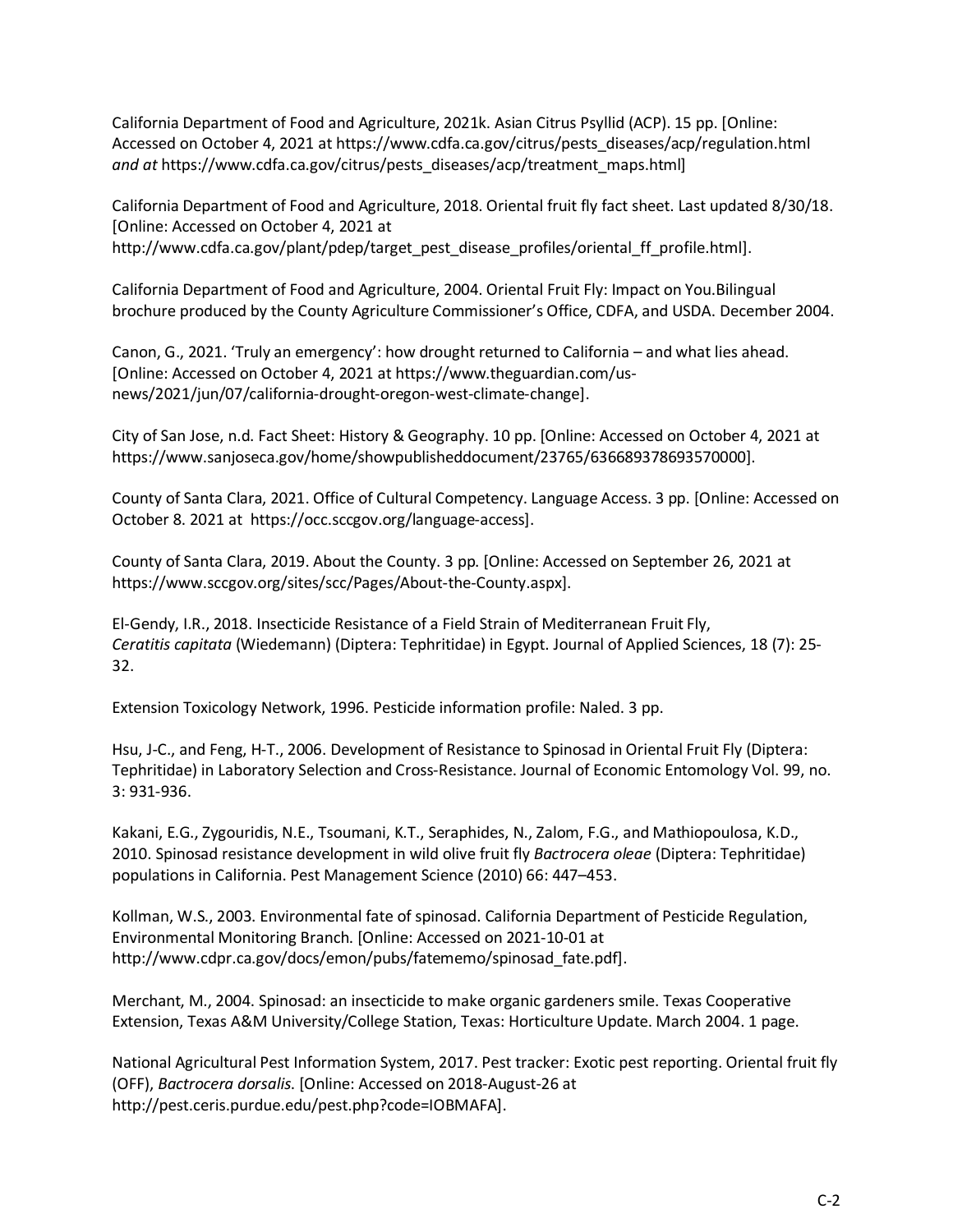National Drought Mitigation Center, 2021. National Drought Summary for September 21, 2021. California Drought Map for September 23, 2021. Historic Impacts. [Accessed on 9/26/2021 at https://droughtmonitor.unl.edu/CurrentMap/StateDroughtMonitor.aspx?CA].

National Marine Fisheries Service, West Coast Region, 2018. Endangered Species Act Section 7(a)(2) Concurrence Letter and Magnuson-Stevens Fishery Conservation and Management Act Essential Fish Habitat Response for the Programmatic Biological Assessment for Eradication of Exotic Fruit Flies in 45 California Counties. June 15, 2018.

National Pesticide Information Center, 2014. Spinosad. General fact sheet. [Online: Accessed on October 4, 2021 at http://npic.orst.edu/factsheets/spinosadgen.html].

National Pesticide Information Center, 2000. Methyl bromide. General fact sheet. [Online: Accessed on October 4, 2021 at http://npic.orst.edu/factsheets/MBgen.pdf].

Prokopy, R.J., Papaj, D.R., Hendrichs, J., and Wong, T.T.Y., 1992. Behavioral responses of Ceratitis capitata flies to bait spray droplets and natural food. Entomologia Experimentalis et Applicata 64: 247– 257.

PubChem, 2021. Compound Summary: Naled. [Online: Accessed on October 4, 2021 at https://pubchem.ncbi.nlm.nih.gov/compound/Naled#section=Drug-and-Medication-Information].

Reilly, S.K., 2003. Pheromones: risk assessment and decision making. U.S. Environmental Protection Agency presentation to the NAFTA Technical Working Group on Pesticides. 15 MS PowerPoint slides.

State of California, 2021a. Department of Pesticide Regulation. Ground water protection program: Regulations. [Online: Accessed on October 4, 2021 at http://www.cdpr.ca.gov/docs/emon/grndwtr/gwp\_regs.htm].

State of California, 2021b. California Integrated Report. 3 pp. [Online: Accessed on October 4, 2021 at https://www.waterboards.ca.gov/water\_issues/programs/water\_quality\_assessment/integrated\_report .html].

State of California, 2021c. Proclamation of a State of Emergency. Signed by Governor Gavin Newsom on May 10, 2021. 5 pp.

Team San Jose, 2021. History. Outdoors and Nature. [Online: Accessed on September 26, 2021 at https://www.sanjose.org/things-to-do].

U.S. Census Bureau, 2021. QuickFacts. Statistics for four regions: the City of San Jose; Santa Clara County; the State of California; the United States. 4 pp. [Online: Accessed September 26, 2021 at https://www.census.gov/quickfacts/fact/table/sanjosecitycalifornia,santaclaracountycalifornia,CA,US/P ST045219].

U.S. Department of Agriculture, Animal and Plant Health Inspection Service, 2021a. Plant Protection and Quarantine. Fruit Fly Quarantine 96 hour report. San Jose (Santa Clara County). Oriental fruit fly (*Bactrocera dorsalis*). September 30, 2021.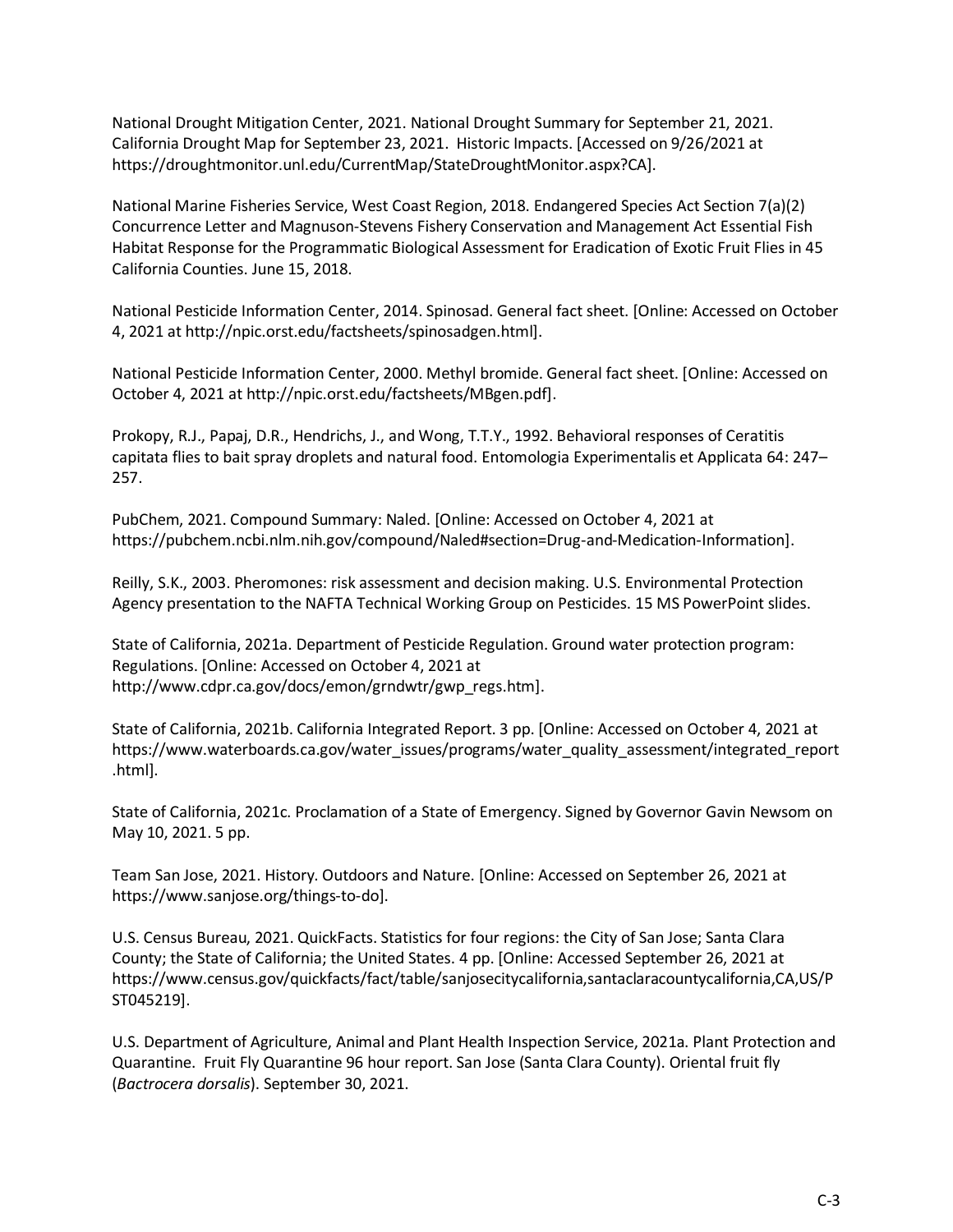U.S. Department of Agriculture, Animal and Plant Health Inspection Service, 2021b. *Anastrepha* spp. Cooperative Eradication Program, Rio Grande Valley, Texas. Final Programmatic Environmental Assessment, May 2021. Riverdale, MD.

U.S. Department of Agriculture, Animal and Plant Health Inspection Service, 2020a. Fruit flies. [Online: Accessed October 9, 2021 at

https://www.aphis.usda.gov/aphis/ourfocus/planthealth/plant-pest-and-diseaseprograms/ pests-and-diseases/fruit-flies].

U.S. Department of Agriculture, Animal and Plant Health Inspection Service, 2020b. Cooperative fruit fly emergency response triggers & guidelines. 2 pp. Last modified December 4, 2020. [Online: Accessed September 27, 2021 at

https://www.aphis.usda.gov/plant\_health/plant\_pest\_info/fruit\_flies/downloads/FruitFlyTriggersGuidel ines.pdf].

U.S. Department of Agriculture, Animal and Plant Health Inspection Service, 2019a. FOR INFORMATION AND ACTION. DA-2019-12. June 4, 2019. Subject: APHIS Removes the Oriental Fruit Fly (*Bactrocera dorsalis*) Quarantine in Sacramento Area of Sacramento and Yolo Counties, California. To State and Territory Agricultural Regulatory Officials from Osama El-Lissy, Deputy Administrator, Plant Protection and Quarantine. 1 page.

U.S. Department of Agriculture, Animal and Plant Health Inspection Service, 2019b. APHIS Annual Energy Report. U.S. Department of Agriculture, APHIS Sustainability Program, and the APHIS MRPBS Fleet and Property Team. 1 page.

U.S. Department of Agriculture, Animal and Plant Health Inspection Service, 2019c. 2018 and 2019 Aviation and Fleet: internal reports on aviation use. 8 pp.

U.S. Department of Agriculture, Animal and Plant Health Inspection Service, 2018a. Fruit fly cooperative control program. Final programmatic environmental impact statement—November 2018. Riverdale, MD.

U.S. Department of Agriculture, Animal and Plant Health Inspection Service, 2018b. Draft Human Health and Ecological Risk Assessment for Diazinon in Exotic Fruit Fly Applications. April 2018. Riverdale, MD.

U.S. Department of Agriculture, Animal and Plant Health Inspection Service, 2018c. Human Health and Ecological Risk Assessment for Dichlorvos (DDVP) in Exotic Fruit Fly Applications. April 2018. Riverdale, MD.

U.S. Department of Agriculture, Animal and Plant Health Inspection Service, 2018d. Human Health and Ecological Risk Assessment for Lambda-cyhalothrin in Exotic Fruit Fly Applications. April 2018. Riverdale, MD.

U.S. Department of Agriculture, Animal and Plant Health Inspection Service, 2018e. Human Health and Ecological Risk Assessment for Malathion in Exotic Fruit Fly Applications. April 2018. Riverdale, MD.

U.S. Department of Agriculture, Animal and Plant Health Inspection Service, 2018f. Human Health and Ecological Risk Assessment for Naled in Exotic Fruit Fly Applications. April 2018. Riverdale, MD.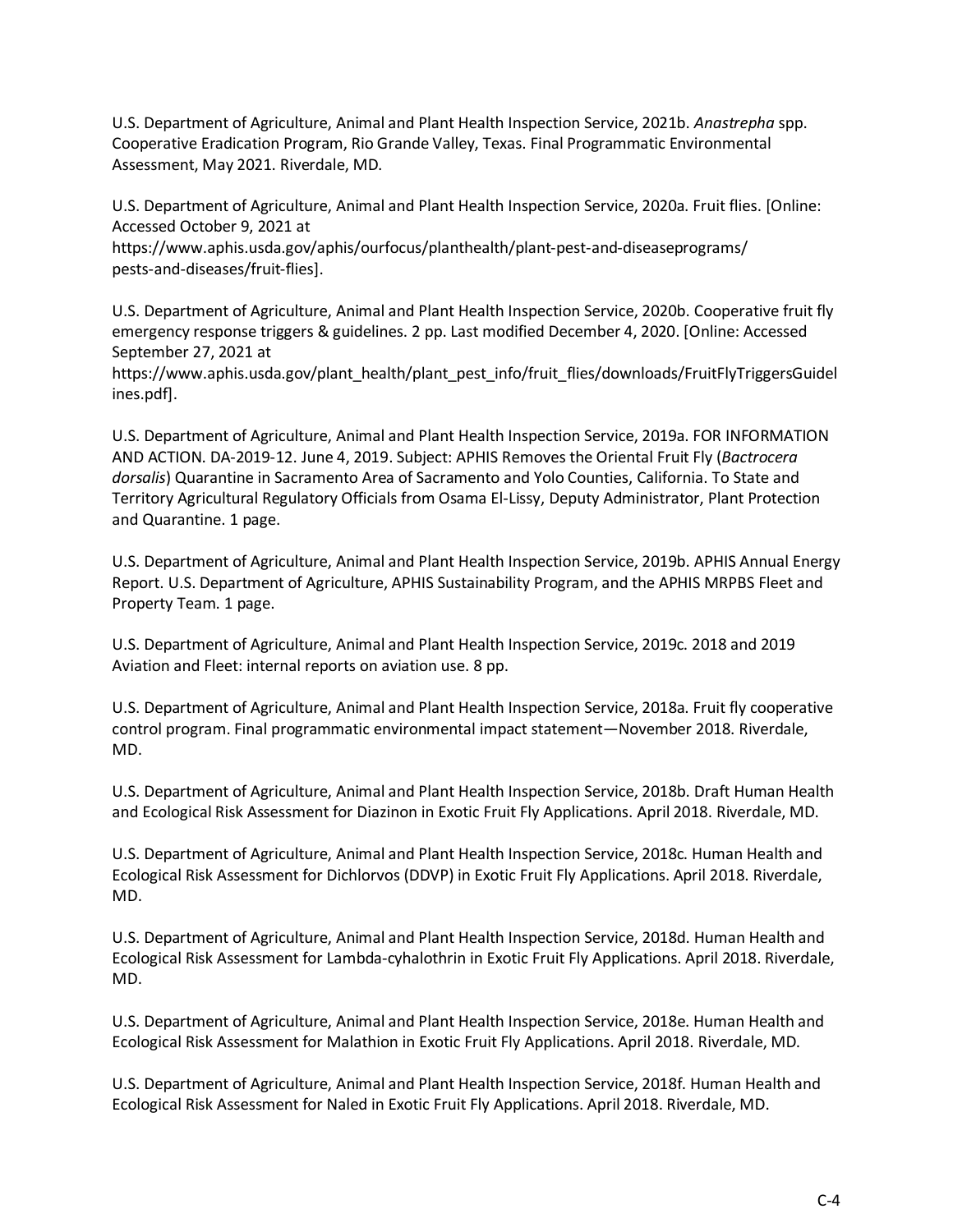U.S. Department of Agriculture, Animal and Plant Health Inspection Service, 2018g. Draft Risk Evaluation Summaries for Attractants Used in the Fruit Fly Eradication Program. April 2018. Riverdale, MD.

U.S. Department of Agriculture, Animal and Plant Health Inspection Service, 2015a. FOR INFORMATION AND ACTION. DA-2015-62. December 10, 2015. Subject: Removal of Oriental Fruit Fly (*Bactrocera dorsalis*) Quarantine Area in the Cupertino of Santa Clara County, California. To State and Territory Agricultural Regulatory Officials from Osama El-Lissy, Deputy Administrator, Plant Protection and Quarantine. 1 page.

U.S. Department of Agriculture, Animal and Plant Health Inspection Service, 2015b. Oriental Fruit Fly Cooperative Eradication Program, Santa Clara County, California. Environmental Assessment—July 2015. Riverdale, MD.

U.S. Department of Agriculture, Animal and Plant Health Inspection Service, 2014. Human health and ecological risk assessment for STATIC™ spinosad ME bait applications. March 2014. Riverdale, MD.

U.S. Department of Agriculture, Animal and Plant Health Inspection Service, 2007. Importation of solid wood packing material. Supplement to the final environmental impact statement—October 2007. Riverdale, MD.

U.S. Department of Agriculture, Animal and Plant Health Inspection Service, 2004. General reference for fruit fly programs: Tephritidae. March 2004. Prepared by Jeffrey N.L. Stibbick.

U.S. Department of Agriculture, Animal and Plant Health Inspection Service, 2003. Spinosad bait spray applications. Nontarget risk assessment. October 2003. Riverdale, MD.

U.S. Department of Agriculture, Animal and Plant Health Inspection Service, 2002. Rule for the importation of unmanufactured wood articles from Mexico, with consideration for cumulative impact of methyl bromide use. Final environmental impact statement—September 2002. Riverdale, MD.

U.S. Department of Agriculture, Animal and Plant Health Inspection Service, 2001. Fruit fly cooperative control program. Final environmental impact statement—2001. Riverdale, MD.

U.S. Department of Commerce, National Oceanic and Atmospheric Administration, National Marine Fisheries Service, West Coast Region, 2018. Endangered Species Act Section 7(a)(2) Concurrence Letter and Magnuson-Stevens Fishery Conservation and Management Act Essential Fish Habitat Response for the Programmatic Biological Assessment for Eradication of Exotic Fruit Flies in 45 California Counties. Dated June 15, 2018. 9 pp.

U.S. Environmental Protection Agency, 2020. Emission Factors for Greenhouse Gas Inventories. Last Modified: 26 March 2020. [Online: Accessed on October 4, 2021 at https://www.epa.gov/sites/default/files/2021-04/documents/emission-factors\_mar2020.pdf].

U.S. Environmental Protection Agency, 2016. Memorandum – Spinosad and Spinetoram: Draft Human Health Risk Assessment for Registration Review. 75 pp. [Online. Accessed on 2019-May-14 at https://www.regulations.gov/document?D=EPA-HQ-OPP-2011-0667-0027].